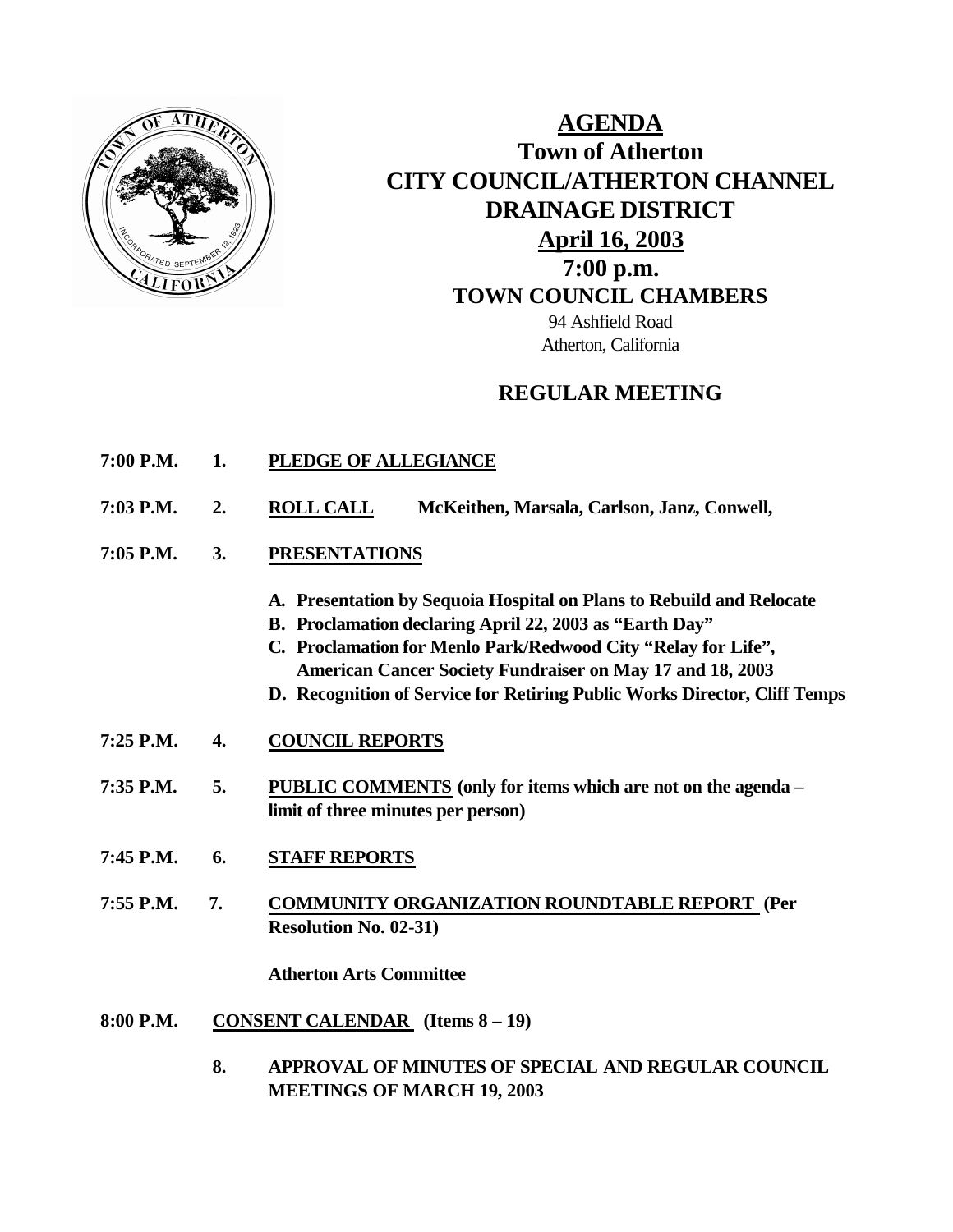- **9. APPROVAL OF BILLS AND CLAIMS FOR MARCH 2003 IN THE AMOUNT OF \$666,856**
- **10. ACCEPTANCE OF MONTHLY FINANCIAL REPORT FOR MARCH 2003**
- **11. AWARD OF CONTRACTS FOR HOLBROOK-PALMER PARK PARKING LOT PATCHING AND SEALING, PROJECT 03-003, AND ATHERTON AVENUE RECONSTRUCTION, PROJECT 03-004**

**Recommendation: Award the contracts for Holbrook-Palmer Park Parking Lot Patching and Sealing, Project 03-003, to Silicon Valley Paving, Inc. for \$28,723.95, and for Atherton Avenue Reconstruction, Project 03-004, to G. Bortolotto & Co., Inc. for \$292,094.79.**

**12. ACCEPTANCE OF WORK AND APPROVAL OF RECORDING A NOTICE OF COMPLETION FOR MIDDLEFIELD ROAD PAVEMENT AND STORM DRAINAGE IMPROVEMENTS, PROJECT 01-005**

**Recommendation: Accept the work under Middlefield Road Pavement and Storm Drainage Improvements, Project 01-005 and authorize the recordation of a Notice of Completion.**

**13. REVIEW AND APPROVE A RESOLUTION AUTHORIZING CONTINUED PARTICIPATION IN THE CITY/COUNTY ASSOCIATION OF GOVERNMENTS OF SAN MATEO COUNTY (C/CAG) AND APPROVAL OF THE JOINT POWERS AGREEMENT**

**Recommendation: Review and approve the a Resolution authorizing continued participation in the City/County Association of Governments of San Mateo County (C/CAG), and approval of the Joint Powers Agreement in accordance with the staff recommendations.**

**14. ADOPT AN ORDINANCE AMENDING ATHERTON MUNICIPAL CODE SECTIONS 17.36.195 AND 17.08.070 REGULATING RETAINING WALLS AND BUILDING HEIGHT** 

**Recommendation: Adopt Ordinance No. \_\_\_amending Municipal Code Section 17.36.195 adding a height requirement for retaining walls, and amending Municipal Code Section 17.08.070, adding a requirement that decorative roof elements must be included in the maximum building height, and waive second reading.**

 **15. ADOPT AN ORDINANCE AMENDING ATHERTON MUNICIPAL CODE SECTION 12.06 REGULATING ENCROACHMENTS FOR ENTRANCE GATES WITHIN THE TOWN OF ATHERTON**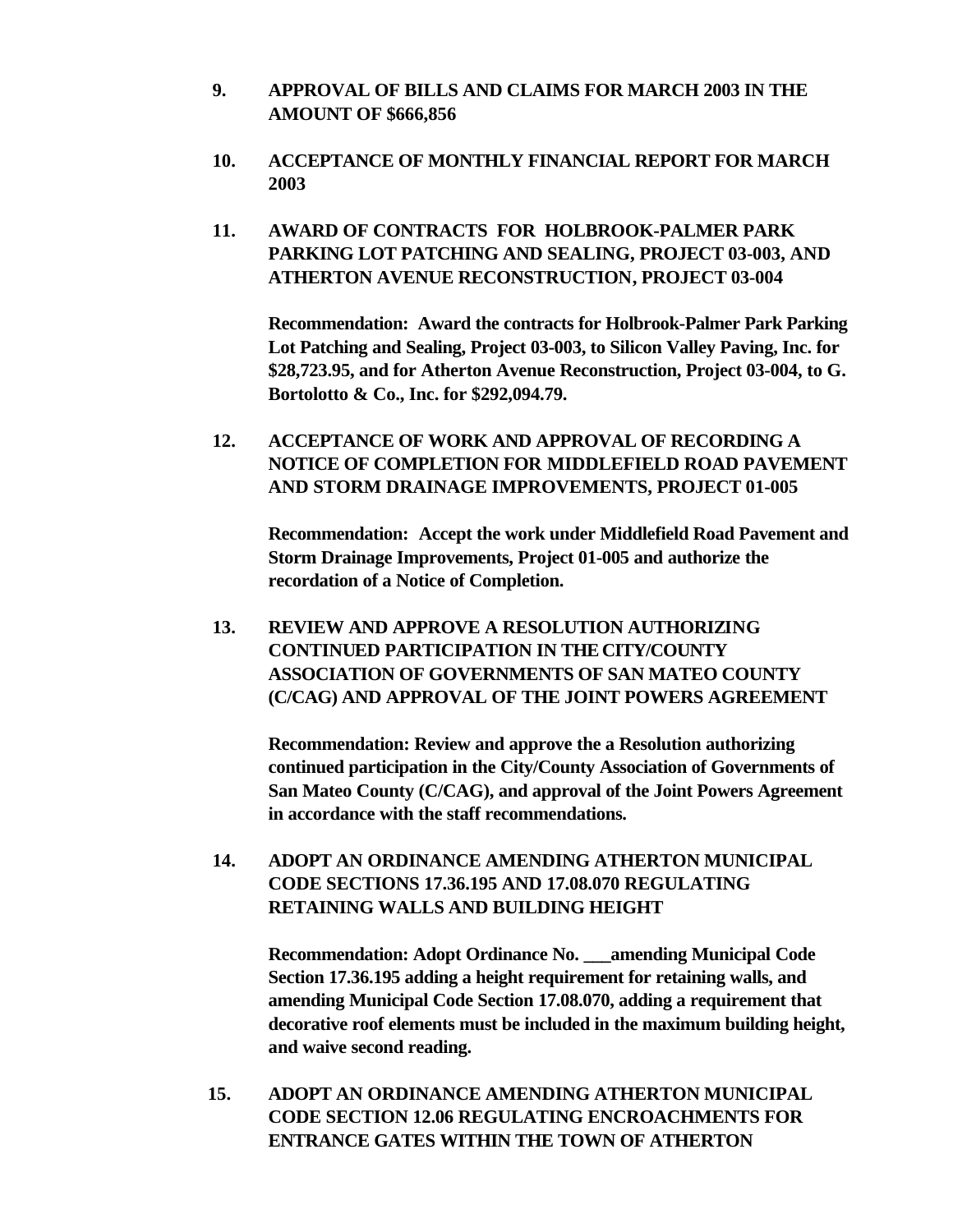**Recommendation: Adopt Ordinance No. \_\_\_amending Section 12.06 of the Atherton Municipal Code relating to encroachments allowing for the construction of new entrance gate structures within the Town of Atherton, and waive second reading.**

 **16. ADOPT AN ORDINANCE AUTHORIZING AN AMENDMENT TO THE CONTRACT BETWEEN THE BOARD OF ADMINISTRATION OF THE CALIFORNIA PUBLIC EMPLOYEES' RETIREMENT SYSTEM AND THE TOWN OF ATHERTON** 

**Recommendation: Adopt Ordinance No. \_\_\_ authorizing an amendment to the contract between the California Public Employees' Retirement System and the Town of Atherton to provide Section 21024 (Military Service Credit as Public Service) for local miscellaneous members, and waive second reading.**

**17. APPROVAL OF PURCHASE OF POLICE VEHICLES FOR FISCAL YEAR 2002-2003**

**Recommendation: Approve the purchase of two police vehicles from Serramonte Ford for \$48,545.59.**

#### **18. APPROVAL OF REVISED CITY COUNCIL RULES OF PROCEDURE**

**Recommendation: Approve revision to Section 9.3 of the City Council Rules of Procedure providing for the appointment and selection process of citizen advisors to City Council sub-committees.** 

**19. APPROVAL OF A PROCLAMATION DECLARING APRIL 28 TO MAY 4, 2003 AS "MOSQUITO AND VECTOR CONTROL AND WEST NILE VIRUS AWARENESS WEEK"**

**Recommendation: Approve a proclamation declaring April 28 to May 4, 2003 as "Mosquito and Vector Control and West Nile Virus Awareness Week" as requested by the San Mateo County Mosquito Abatement District.**

#### **REGULAR AGENDA (Items 20 - 26)**

#### **8:10 P.M. 20. APPOINTMENT OF COMMISSION AND COMMITTEE MEMBERS**

**Recommendation: Approve the recommendation of the Screening Committee to appoint members to Town Commission and Committees.**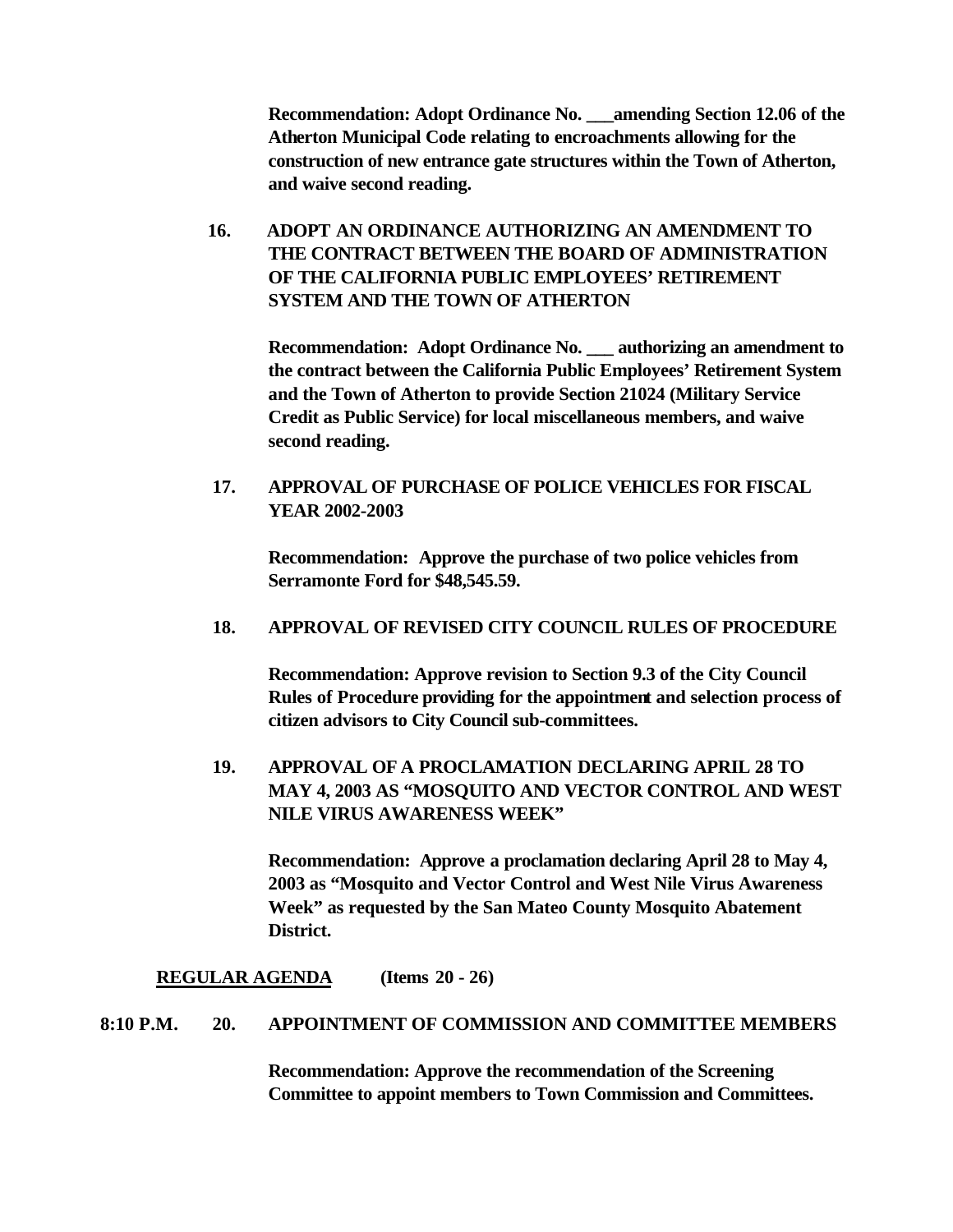#### **8:20 P.M. 21. CONSIDER APPOINTMENT OF A RESIDENT ADVISOR TO THE TRANSPORTATION SUB-COMMITTEE**

**Recommendation: Consider appointment of a Resident Advisor to the Transportation Sub-committee (referred to full Council as a result of the April 8, 2003 Transportation Sub-committee meeting).**

#### **8:30 P.M. 22. DISCUSSION AND POSSIBLE ACTION - NOISE ORDINANCE STANDARDS**

**Recommendation: Consider provisions of the Noise Ordinance (Atherton Municipal Code Section 18.16), and provide direction to staff.**

**8:50 P.M. 23. AMENDMENT OF CAPITAL IMPROVEMENT PROGRAM TO INCLUDE HOLBROOK-PALMER PARK MAIN HOUSE PATIO IMPROVEMENT PROJECT AND AWARD OF CONTRACT TO BRAGATO CONSTRUCTION CO., INC. FOR \$22,750**

> **Recommendation: Amend the Capital Improvement Program to include the Holbrook-Palmer Park main House Patio Improvements and award a contract for the work to Bragato Construction Co., Inc. for \$22,750.**

#### **9:00 P.M. 24. DISCUSSION AND POSSIBLE ACTION – AMENDMENT TO RESOLUTION SETTING PARK FACILITIES USE FEES**

**Recommendation: Adopt a resolution increasing rental fees for weddings and social events at Holbrook-Palmer Park.**

**9:10 P.M. 25. SET A DATE FOR A SPECIAL CITY COUNCIL MEETING IN JUNE TO CONSIDER THE DRAFT FISCAL YEAR 2003-2004 BUDGET**

> **Recommendation: Select a date for a meeting to consider the Draft Operating and Capital Budget for Fiscal Year 2003-2004.**

- **9:20 P.M. 26. PUBLIC COMMENTS**
- **9:30 P.M. 27. ADJOURNMENT**

*Agendas and staff reports may be accessed on the Town website at: www.ci.atherton.ca.us* F *Please contact the City Clerk's Office at 650.752.0529 with any questions*

Pursuant to the Americans with Disabilities Act, if you need special assistance in this meeting, please contact the City Clerk's Office at (650) 752-0529. Notification of 48 hours prior to the meeting will enable the City to make reasonable arrangements to ensure accessibility to this meeting. (29 CRF 35.104 ADA Title II)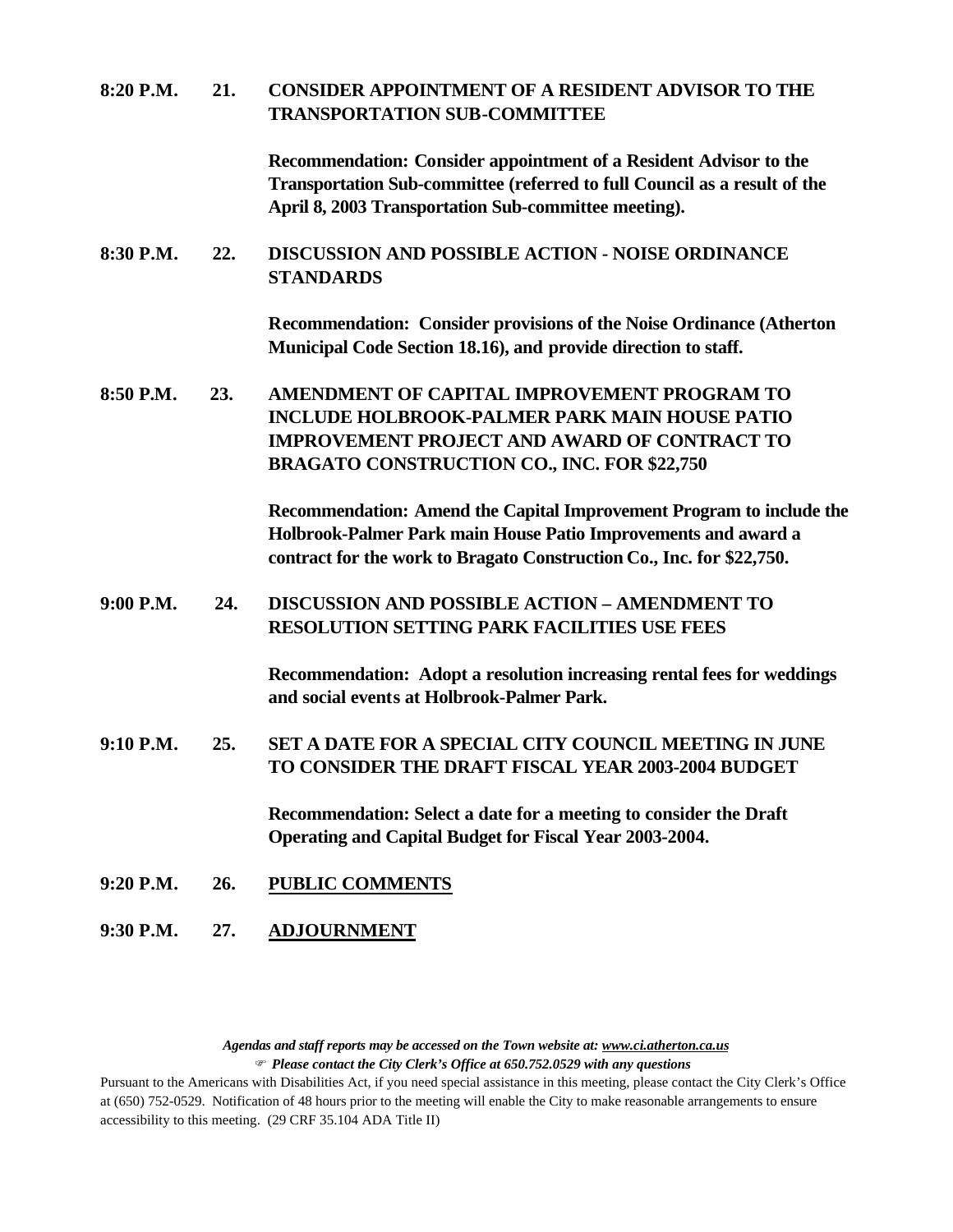

**Draft Minutes Town of Atherton CITY COUNCIL/ATHERTON CHANNEL DRAINAGE DISTRICT March 19, 2003 7:00 p.m. TOWN COUNCIL CHAMBERS 94 Ashfield Road Atherton, California**

## **REGULAR MEETING**

**Mayor Janz called the meeting to order at 7:00 p.m.**

- **1. PLEDGE OF ALLEGIANCE**
- **2. ROLL CALL**

**PRESENT:** Kathy McKeithen **Charles E. Marsala Alan B. Carlson James R. Janz William R. Conwell**

**City Manager Jim Robinson and City Attorney Marc G. Hynes were also present.**

#### **3. PRESENTATIONS**

 **A. Mayor Janz presented a Certificate of Appreciation to Shirley Carlson for her past service as Chair of the Atherton Tree Committee. Town Arborist Kathy Hughes Anderson thanked Shirley for her efforts and service on behalf of the Tree Committee.**

#### **4. COUNCIL REPORTS**

- **Council Member Conwell reported on the Criminal Justice Commission annual retreat he attended. The Commission prepared their program for next year. He also attended the City/County Association of Governments meeting. The San Francisco Airport Roundtable met and received reports that noise complaints are down substantially.**
- **Vice Mayor McKeithen reported on the Atherton Transportation Sub-committee meeting she attended on February 24. The Sub-committee prioritized issues related to Emilie Avenue. The Sub-committee will recommend that a professional traffic**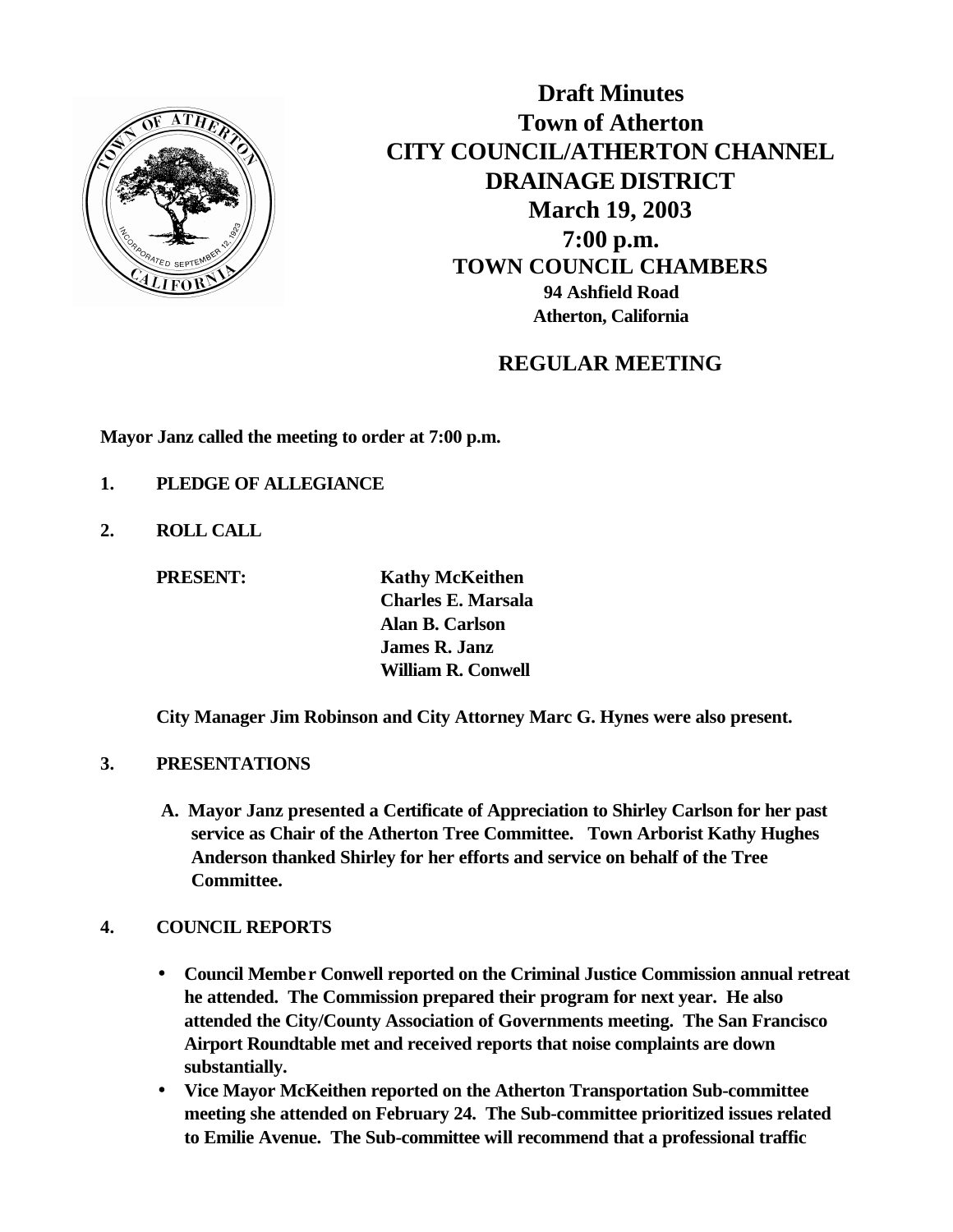**survey be considered when the effects of the new light at University are determined. The Town will conduct preliminary traffic counts until that time. The Atherton Channel District Sub-committee met March 10 for a walk of the Channel. Representatives from the Water Quality Control Board and the Army Corps of Engineers, and the engineering consultants were in attendance. The Sub-committee will address issues identified during the walk at a future meeting. The formal meeting scheduled after the walk was canceled because of time constraints.**

- **Council Member Marsala reported that several applications have been received for openings on Town commissions and committees. Applications are still needed for the General Plan Committee. In late April Council Member Marsala will attend the second part of the League of Cities Council Members Institute in Sacramento. He reported that the Arts Committee will hold the second annual "Jazz in the Meadow" event on June 15. The Library JPA met this month and will not be hiring a consultant as previously reported. Council Member Marsala stated that P.G. & E. has a new, more aggressive tree trimming policy for Atherton because of the recent storms. He asked to have P.G. & E. make a presentation at a future Council meeting regarding the change in policy. He reported on recent funding changes for cities under consideration by the State Legislature.**
- **Council Member Carlson chaired the Transportation Sub-committee meeting on February 24 where action on an agenda item regarding the appointment of resident advisors was not taken. He apologized for not allowing a member of the public to speak on the issue, and read a letter he sent to the resident. He stated that the item will be on the April 8 Transportation Sub-committee agenda. A related item is on tonight's agenda.**
- **Mayor Janz stated that he would like staff to ask a P.G.&E. representative to come and talk to the Council about recent power outages as well as the new tree trimming policy. He announced the current vacancies on the Planning Commission, General Plan Committee, Park and Recreation Committee, Audit Committee and Arts Committee, and stated that applications will be accepted until 5:00 p.m. on Friday, March 28. The Waste Reduction Committee met on February 24. The Town has expanded its recycling program, and is now taking household batteries. BFI is planning on expanding the recycling program to include a full time facility. Mayor Janz attended the February 28 Council of Cities meeting, where a program for a countywide JPA to provide affordable housing was proposed. On March 5, he attended a Peninsula Corridor Study policy committee meeting. The purpose of the group is to shape the parameters of a study that will be done on the Highway 101 corridor between Woodside Road and Highway 85 in Mountain View. An ABAG meeting is scheduled for tomorrow night, March 20, where the future of ABAG and the Metropolitan Transportation Commission will be discussed.**

#### **5. PUBLIC COMMENTS**

**Marion Oster, Atherton Heritage Association, spoke on the history of Almendral Avenue. Jerry Carlson, 95 Mount Vernon Lane, spoke on Selby Lane School.**

#### **6. STAFF REPORTS**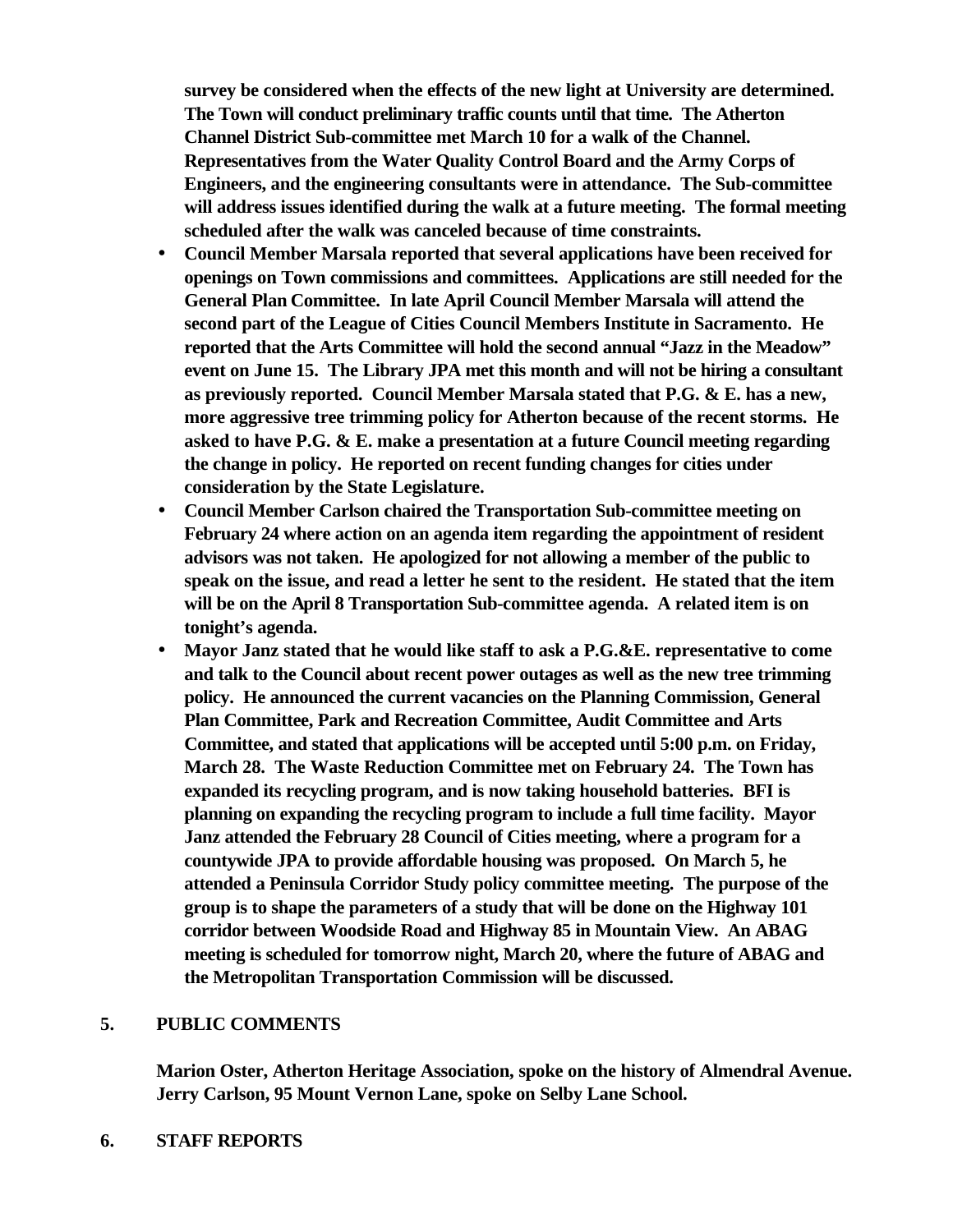- **City Manager Jim Robinson announced that the Community Calendar is now live on the Town website. Assistant to the City Manager, Linda Kelly, may be contacted for information or to place an item on the calendar.**
- **A helicopter landing sponsored by the D.A.R.E. program is being planned at Selby Lane and Encinal Schools. Area residents will be notified.**
- **The City Manager reported that he met with the California Water Service General Manager to discuss options for providing water to residents in the event of an emergency. It was suggested that the Council invite the General Manager to a future meeting to discuss options with the Council.**
- **The Council received a packet from the Bay Area Air Quality Management District with information on adopting an ordinance to restrict fireplace emissions. The Council asked that the issue be referred to the General Plan Committee.**
- **Public Works Director Cliff Temps updated the Council on the Middlefield Road project. He also gave an update on repair work that was done on the Atherton Channel behind 346 Walsh Road. The Town does not have an easement, but did some minor work to stabilize the bank in light of the heavy storm forecast. The property owner is completing the repair.**
- **In response to Vice Mayor McKeithen's questions on obtaining discounts for office supplies and contracting for tree maintenance, the City Manager stated that staff is working on both items. Staff will report back on the amount the Town spends per year on car washing. The City Manager also reported that the Park and Recreation Commission had recognized Denise Kupperman for her donation of trees to the Park.**
- **City Attorney Marc Hynes asked the Council to approve the addition of two items to the Closed Session Agenda. The Closed Session was scheduled to the end of the regular meeting. These items were received after the final agenda was posted.**

**MOTION – to add two items to the Closed Session agenda at the end of the meeting:**

- **1. Pending Litigation under Government Code Section 54956.9(a) Chaput and McTaggart vs. the Town of Atherton.**
- **2. Pending Litigation under Government Code Section 54956.9(a) Teamsters Council 856 vs. the Town of Atherton.**

|  | M/S Conwell/McKeithen |  |  | Ayes: 5 Noes: 0 Absent: 0 Abstain: 0 |  |  |
|--|-----------------------|--|--|--------------------------------------|--|--|
|--|-----------------------|--|--|--------------------------------------|--|--|

### **7. COMMUNITY ORGANIZATION ROUNDTABLE REPORT**

**Joan Sanders, representing the Friends of the Atherton Library, reported on current Library activities.**

#### **CONSENT CALENDAR**

**Mayor Janz asked that Items 11 and 15 be removed from the Consent Agenda.**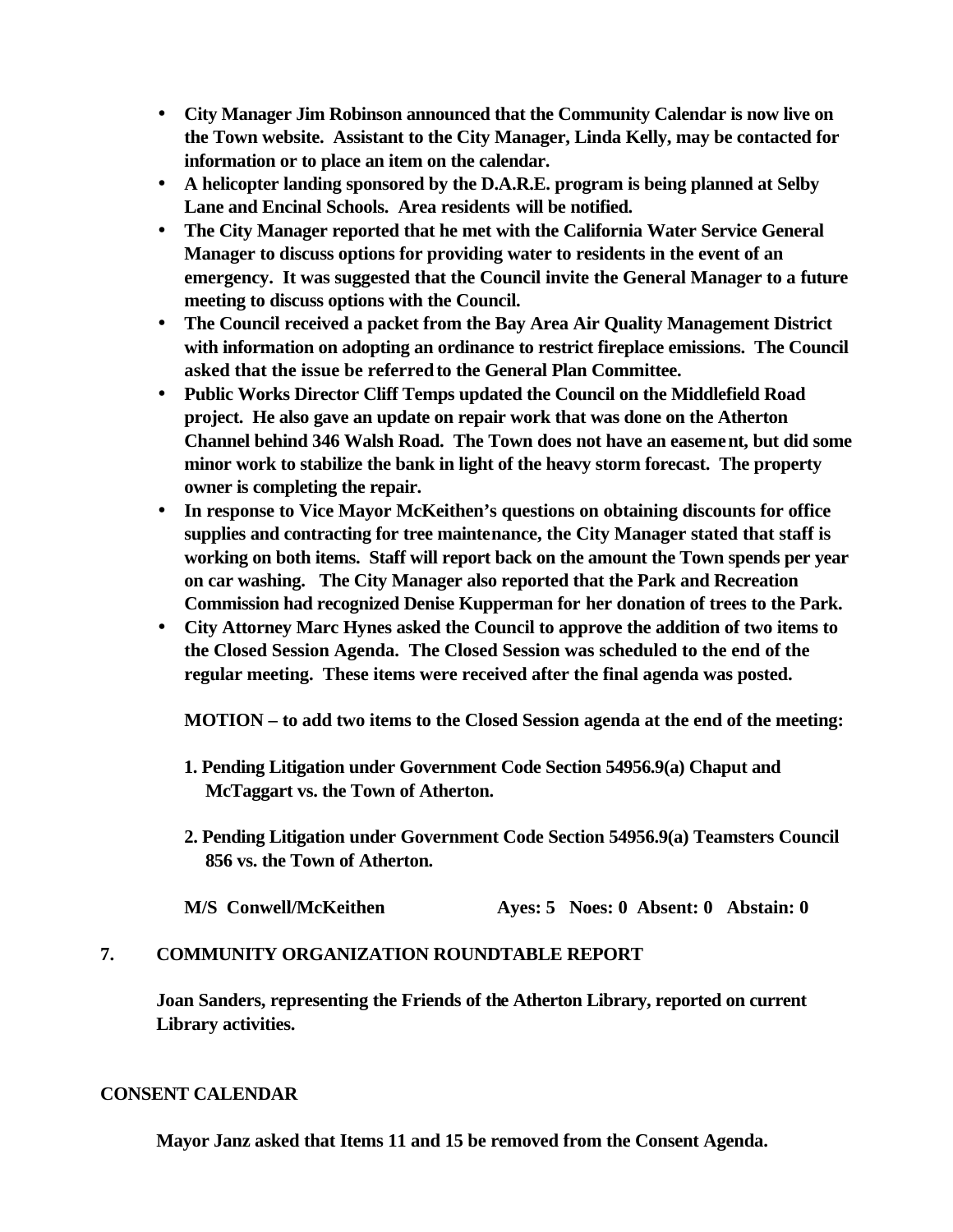**MOTION – to approve the Consent Agenda with the exception of Items 11 and 15, which are to be placed at the end of the Regular Agenda.**

**M/S McKeithen/Conwell Ayes: 5 Noes: 0 Absent: 0 Abstain: 0**

- **8. APPROVED MINUTES OF SPECIAL AND REGULAR COUNCIL MEETINGS OF FEBRUARY 19, 2003**
- **9. APPROVED BILLS AND CLAIMS FOR FEBRUARY 2003 IN THE AMOUNT OF \$589,021**
- **10. ACCEPTED MONTHLY FINANCIAL REPORT FOR FEBRUARY 2003**
- **12. AWARDED CONTRACTS FOR 2003 STREET RECONSTRUCTION PROJECT AND STOCKBRIDGE AVENUE PATCH AND OVERLAY**

**Awarded the contracts for 2003 Street Reconstruction, Project 03-001, to Granite Rock Company DBA Pavex Construction Division for \$431,701.05, and for Stockbridge Avenue Patch and Overlay, Project 03-002, to G. Bortolotto & Company, Inc. for \$197,197.97.**

**13. APPROVED PLANS AND SPECIFICATIONS FOR HOLBROOK-PALMER PARK PARKING LOT PATCHING AND SEALING PROJECT, PROJECT 03-003, AND ATHERTON AVENUE RECONSTRUCTION, PROJECT 03-004**

## **14. APPROVED AMENDMENT TO AGREEMENT WITH CAPORICCI AND LARSON FOR AUDIT SERVICES**

**Approved an amendment to the agreement for auditing services with Caporicci & Larson, extending the term of the contract for Fiscal Years 2002-03 and 2003-04.**

### **PUBLIC HEARINGS**

## **16. PUBLIC HEARING – ORDINANCE AMENDING ATHERTON MUNICIPAL CODE SECTIONS 17.36.195 AND 17.08.070 REGULATING RETAINING WALLS AND BUILDING HEIGHT**

**Deputy Town Planner Lisa Costa Sanders presented the staff report for this item. This item was addressed by the General Plan Committee, as directed by the City Council, following an appeal of the Building Official to grant a permit for an eleven foot tall retaining wall with a three foot tall guard rail. The Planning Commission then reviewed the current ordinance and recommended that the City Council consider an amendment limiting retaining walls to a maximum height of six feet of solid wall construction with a maximum three-foot high safety fence on top.**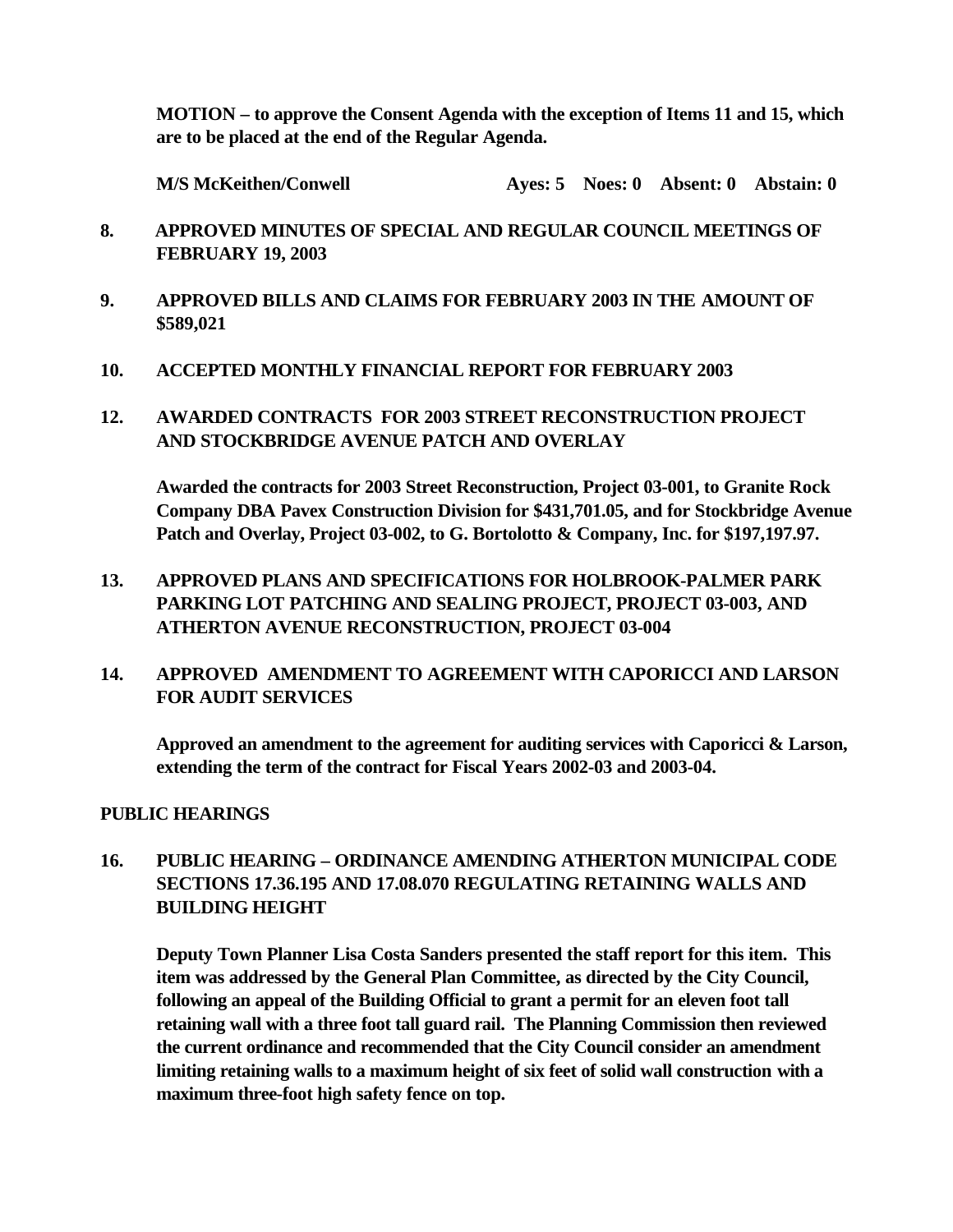**Mayor Janz opened the Public Hearing at 8:09 p.m. There were no comments. The public hearing was closed.** 

**Council Member McKeithen asked that the word "non-opaque" be omitted from Section 1. Discussion was held on whether decorative roof elements, such as weathervanes, should be subject to the height limit.**

**MOTION – to introduce an ordinance for adoption amending Municipal Code Section 17.36.195, adding a height requirement for retaining walls, and amending Municipal Code Section 17.08.070 adding a requirement that continuous decorative roof elements must be included in the maximum building height, based on the findings and for the reasons in the staff report, deleting the words "non-opaque and" in the last sentence of Section 1, and adding the word "Continuous" to the beginning of the last sentence in Section 2. Further reading is waived.**

**M/S Conwell/McKeithen Ayes: 5 Noes: 0 Absent: 0 Abstain: 0**

## **17. PUBLIC HEARING – ESTABLISHMENT OF NO STOPPING ZONES ON EMILIE AVENUE, AT ST. JOSEPH'S SCHOOL**

**ADOPTION OF A RESOLUTION FINDING AND DECLARING THAT ORDINANCES AND RESOLUTIONS ADOPTED PURSUANT TO THE STATE OF CALIFORNIA VEHICLE CODE SHALL APPLY TO EMILIE AVENUE BETWEEN VALPARAISO AVENUE AND PARK LANE**

**Council Member Marsala announced that he would recuse himself at this time because his property may be affected by a Council decision on this item. He left the Council dais.** 

**Public Works Director Cliff Temps presented the staff report. The Transportation Committee, at their February 24 meeting, voted to recommend to the Council that no stopping zones be created on both sides of Emilie Avenue, between Valparaiso Avenue and Park Lane, and continuing on the northwest side of Emilie. They recommended that the area in front of the St. Joseph's School office be exempted from the no stopping restriction. Mr. Temps explained that the status of the Emilie Avenue right-of-way is not clear. Staff recommended adopting the first resolution in order to enact enforceable parking restrictions. The school has indicated that they are willing to grant the Town a quit claim deed easement, but their Board does not meet for some time. The resolution states that if the Town receives the easement, the resolution will become null and void.** 

**Mayor Janz opened the public hearing at 8:19 p.m. There were no public comments. The public hearing was closed.**

**Discussion ensued. Vice Mayor McKeithen and Mayor Janz asked for certain changes to be made to the language in the proposed resolution.**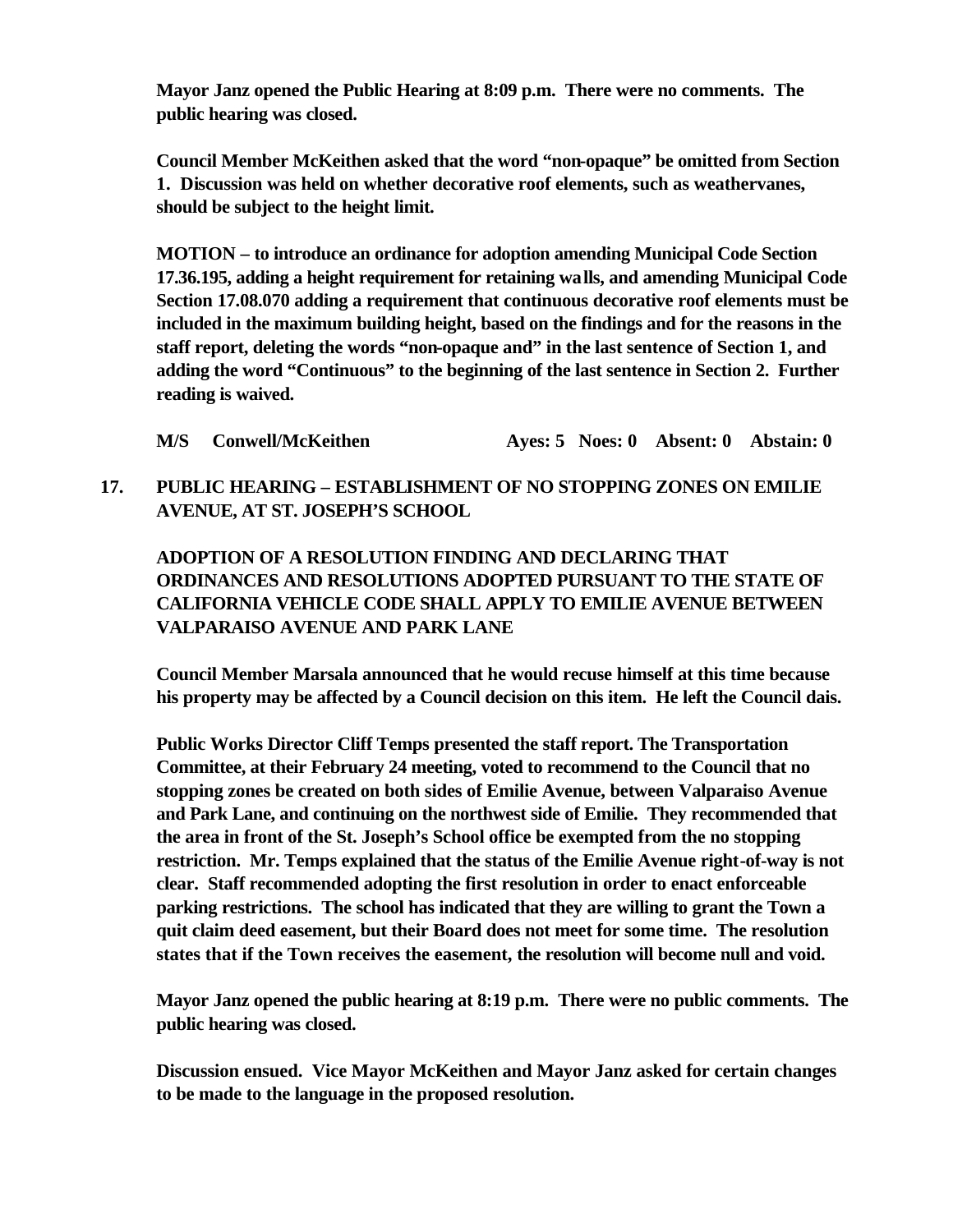**MOTION – to adopt Resolution No. 03-03 finding and declaring that ordinances and resolutions adopted pursuant to the State of California Vehicle Code shall apply to Emilie Avenue between Valparaiso Avenue and Park Lane, with the following changes: in Paragraph 2, include the words "to the Town of Atherton" after the word "Corporation", add the words "for a roadway easement" after "…recordation of a quit claim deed", and remove the words at the top of Page 2.**

**M/S Janz/McKeithen Ayes: 4 Noes: 0 Absent: 0 Abstain: 1(Marsala – recused)**

## **ADOPTION OF A RESOLUTION ESTABLISHING NO STOPPING ZONES ON EMILIE AVENUE**

**This resolution would enact the parking restrictions and become effective as soon as the no stopping signs are installed. Vice Mayor McKeithen asked for clarification of the proposed no stopping zone areas. The Council discussed the effects of placing no parking zones as well as no stopping zones on Emilie Avenue.** 

**Charles Marsala, 33 Emilie Avenue, speaking from the audience, commented on the proposed resolution.** 

**Margarette Paponis, 96 MacBain Avenue, spoke from the audience.**

**MOTION – Adopt Resolution No. 03-04, changing the title to include "No Parking", implementing no parking on the southwest side of Emilie Avenue, from MacBain Avenue to Park Lane, between the hours of 7:00 a.m. and 7:00 p.m. Monday through Friday, and changing Park Avenue to MacBain Avenue in the fourth paragraph.**

**M/S Carlson/McKeithen Ayes: 4 Noes: 0 Absent: 0 Abstain: 1(Marsala – recused)**

**After the vote was taken, Council Member Marsala returned to his seat at the dais.**

### **REGULAR AGENDA**

## **18. CONSIDER INTRODUCTION OF AN ORDINANCE AMENDING ATHERTON MUNICIPAL CODE SECTION 12.06 REGULATING ENCROACHMENTS FOR ENTRANCE GATES WITHIN THE TOWN OF ATHERTON**

**Deputy Town Planner Lisa Costa Sanders presented the staff report for this item. The General Plan Committee, at the direction of the City Council, reviewed the current encroachment ordinance and recommended amending it to allow for the construction of new entrance gates in Town. Upon adoption of the ordinance, the three existing entrance gates to the Lindenwood neighborhood would also be in compliance with the Municipal Code.** 

**Mayor Janz indicated that the first sentence under Section 1 should be modified. He also stated that Code Sections 12.06.060 and 12.06.090 should be changed to reflect that the**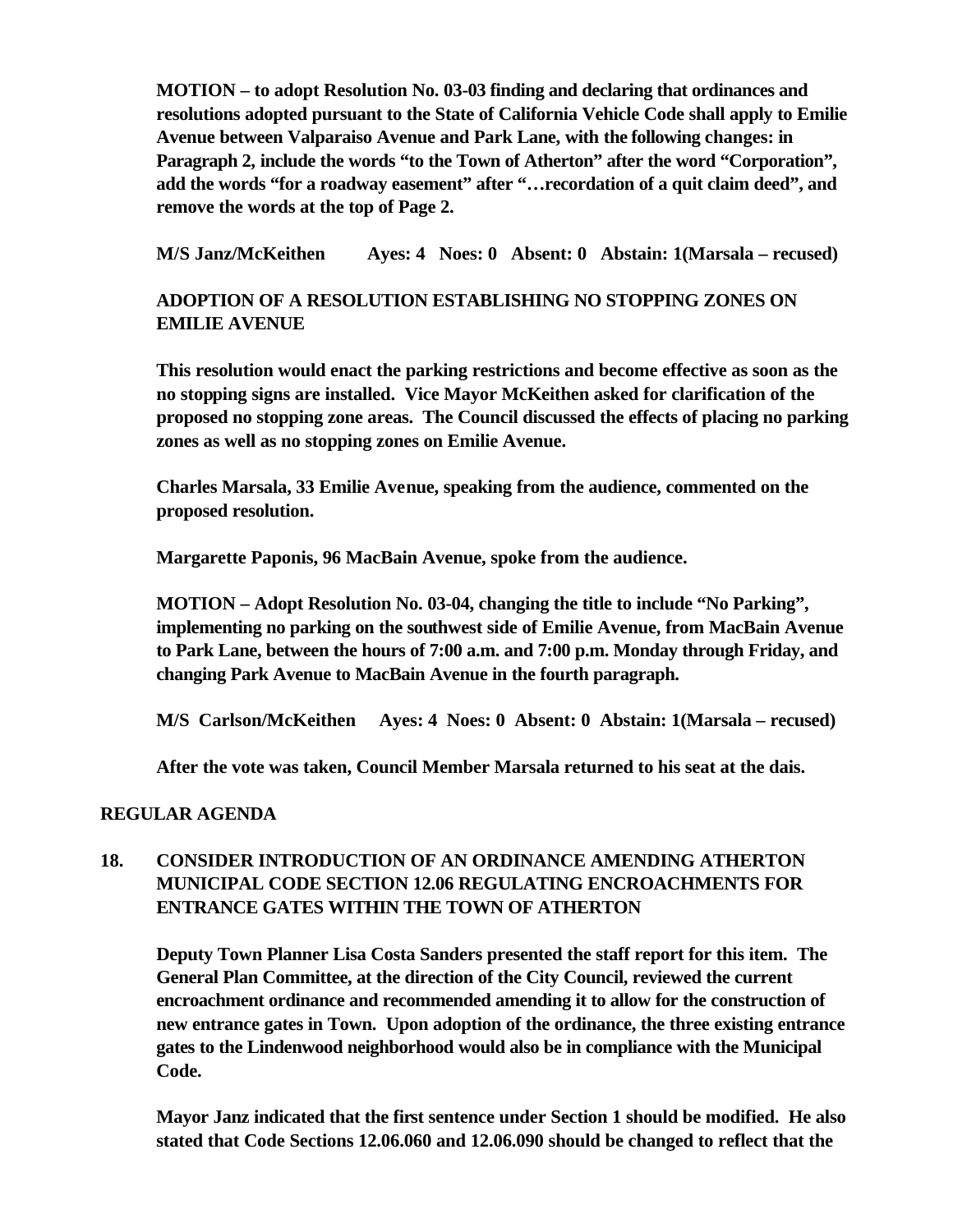**City Manager shall issue encroachment permits except for those permits issued under the proposed Code Section 12.06.100(H).** 

**MOTION – to introduce for adoption an ordinance amending Section 12.06 of the Atherton Municipal Code regulating encroachments within the public right-of-way within the Town of Atherton, with changes as follows: add "Encroachment permits may be issued for …" to the beginning of the first sentence under Section 12.06.100(H) of the proposed ordinance, and modify Code Sections 12.06.060 and 12.06.090 to indicate that there is an exception to permits issued under Code Section 12.060.100(H); and waive further reading.**

**M/S Janz/McKeithen Ayes: 5 Noes: 0 Absent: 0 Abstain: 0**

**Council Member Carlson requested that staff provide copies of adopted resolutions and ordinances to the Council as part of the minutes. It was agreed that copies of adopted ordinances and resolutions, and other items involving Council action, will be provided to the Council with each agenda packet, but not as part of the minutes. This request was extended to the Planning Commission as well, to allow the members to view final action items.**

#### **19. DISCUSSION AND POSSIBLE ACTION – CONSIDER WATER TOWER PROJECT**

**Holbrook-Palmer Recreation Park Foundation President Vit Eckersdorf and Atherton Dames President Nancy Greenbach presented a report on the fundraising efforts by the groups to restore the interior of the Water Tower for historical purposes. City Manager Jim Robinson stated that this item has appeared before the Park and Recreation Commission and will come back to the Council when final plans are submitted.** 

**MOTION – to support the efforts of the Holbrook-Palmer Recreation Park Foundation and Atherton Dames to raise funds to restore the interior of the Water Tower.**

|  | M/S Conwell/McKeithen |  |  |  | Ayes: 5 Noes: 0 Absent: 0 Abstain: 0 |
|--|-----------------------|--|--|--|--------------------------------------|
|--|-----------------------|--|--|--|--------------------------------------|

## **20. DISCUSSION AND POSSIBLE ACTION ON THE ADOPTED CITY COUNCIL POLICY OF RESIDENT PARTICIPATION/ADVISORY STATUS TO CITY COUNCIL SUB-COMMITTEES**

**City Manager Jim Robinson reported that in April, 2002, the City Council adopted a policy to allow for non-voting citizen members to be appointed to City Council subcommittees by the Council Members serving on those sub-committees. The current policy does not provide a process for selecting resident advisors if the Council Members serving on the sub-committee cannot concur on those to be appointed. The City Manager noted that the City Council Rules of Procedure should be amended to reflect the policy.**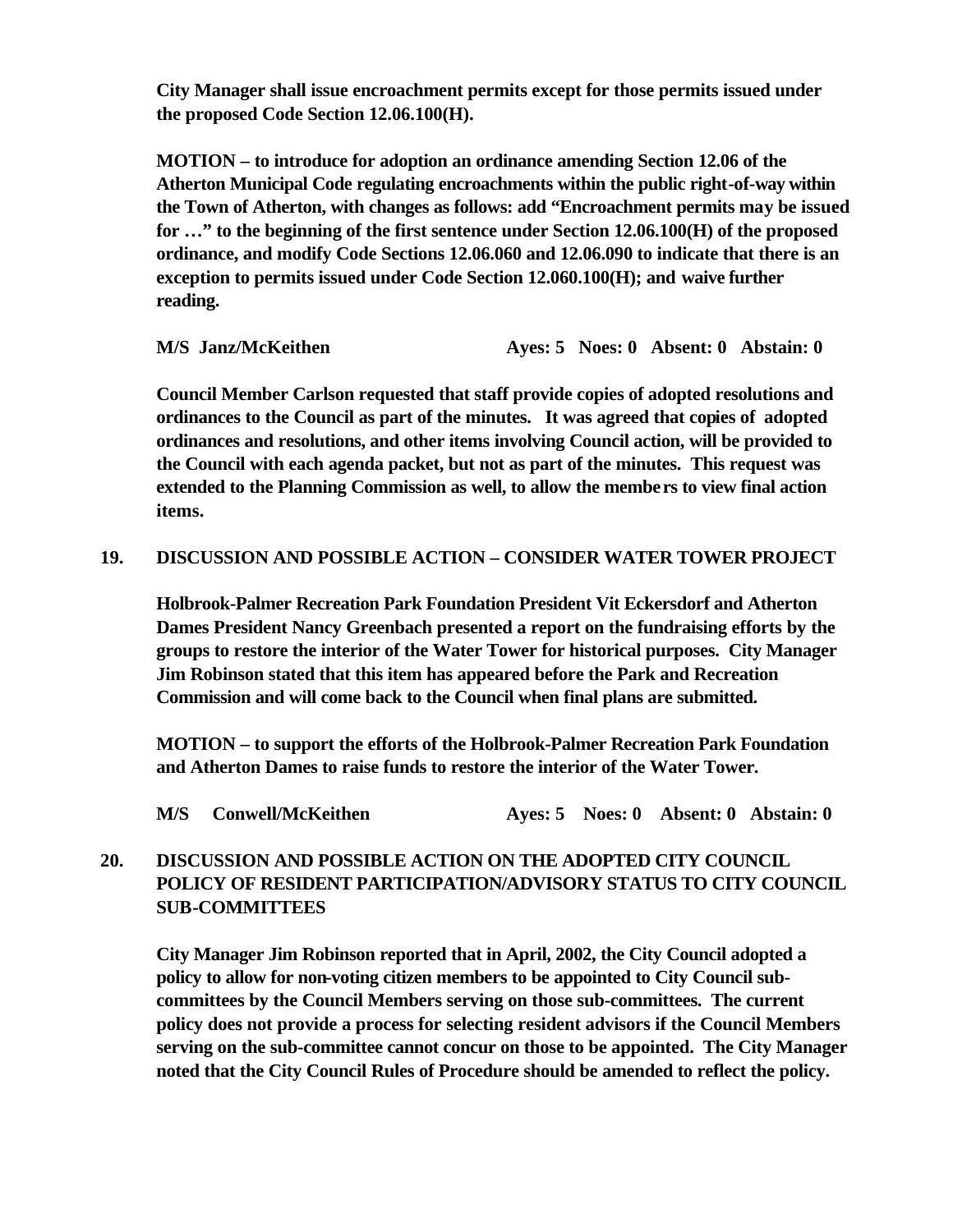**Council Member Conwell expressed concerns with allowing individual members of Council sub-committees to appoint resident advisors. He stated that he subscribes to the practice of leaving appointments to the Screening Committee.** 

**John Ruggeiro, Stockbridge Avenue, spoke regarding the February 24th Transportation Committee meeting.** 

**Virginia Ruggeiro, Stockbridge Avenue, and Jean Schaaf, Stockbridge Avenue, also spoke.**

**The Council agreed that the item on the agenda only covers what action the Council will take if agreement cannot be made at the sub-committee level. The individual appointments will be scheduled for the next Transportation Committee meeting.**

**MOTION – to amend the policy of appointing resident advisors to City Council subcommittees as follows: the selection of citizen advisors shall be referred to the entire City Council if there is not a consensus among the Council Members on the sub-committee regarding an appointment.**

**M/S Marsala/Carlson Ayes: 5 Noes: 0 Absent: 0 Abstain: 0**

#### **21. APPROVAL OF REVISIONS TO BUSINESS LICENSING PROCEDURES**

**Finance Director John Johns presented the staff report for this item. The Finance Department conducted a review of the business license ordinance and the procedures used to collect business license taxes. It was determined that 84 percent of the businesses subject to the ordinance fall within the contractor and subcontractor categories. In order to ensure that general contractors and their sub-contractors are adhering to the requirements of the business license ordinance, the Finance Department recommends changing the procedures to require general contractors to obtain business licenses for their sub-contractors.** 

**Discussion ensued regarding the methodology used to obtain revenues under the Business License ordinance.** 

**City Attorney Marc Hynes stated that any change in the method of collecting the Business License tax would not be subject to Proposition 218.** 

**MOTION – to adopt the revisions to the Town Business Licensing procedures as proposed by staff, to be returned to the City Council at the end of one year for a report and possible amendment.** 

**AMENDED MOTION – to eliminate the \$3,750 maximum business license fee and continue to assess such business license fees based upon the expected volume of subcontractors employed by General Contractors (5 sub-contractors for every \$500,000 of permitted value of construction projects).**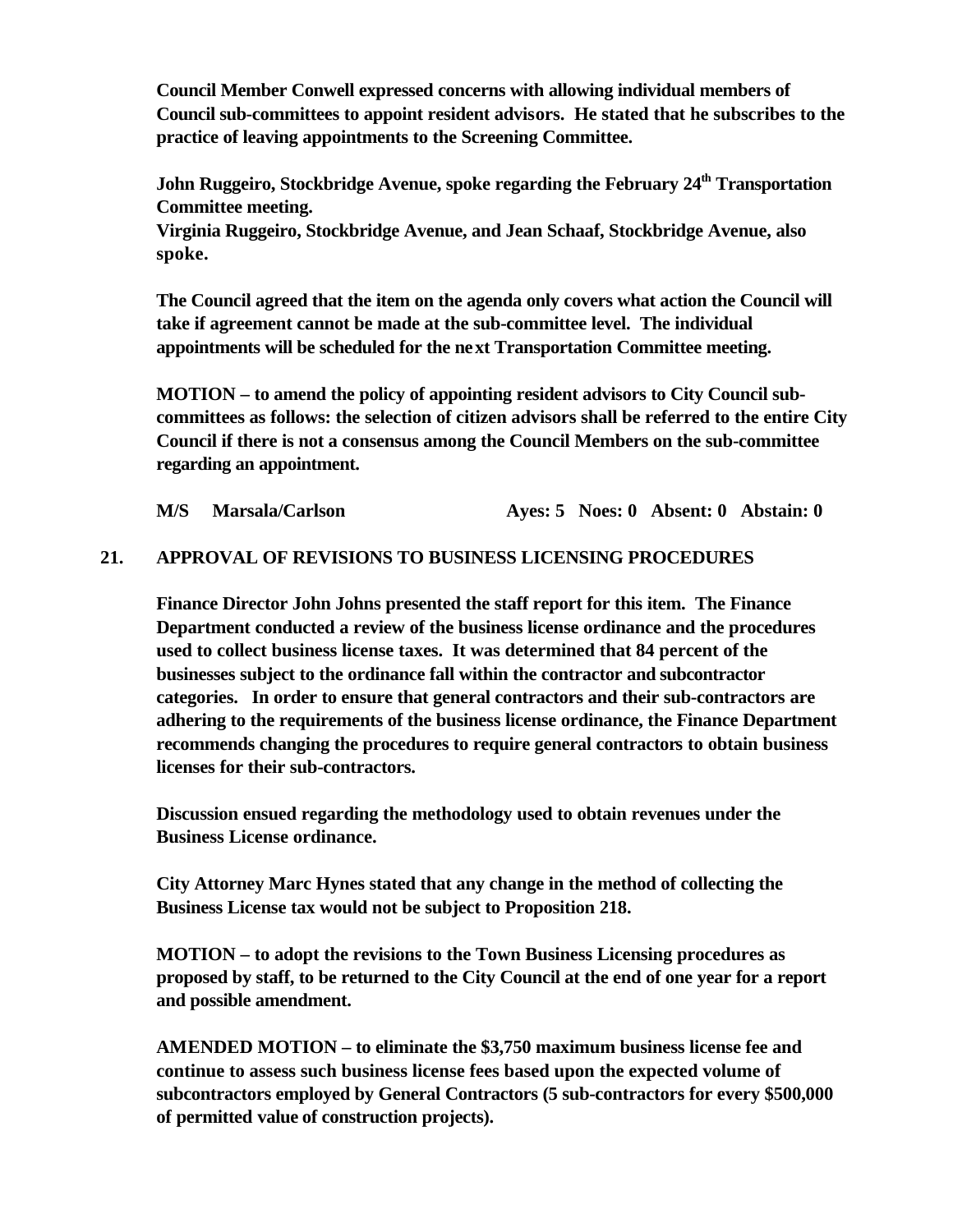**Jerry Carlson, Audit Committee, suggested continuing to gather information from other cities and possibly putting it to a vote at some time in the future.**

## **22. ADOPTION OF A RESOLUTION OF INTENTION TO APPROVE AN AMENDMENT TO THE CONTRACT BETWEEN THE BOARD OF ADMINISTRATION OF THE CALIFORNIA PUBLIC EMPLOYEES' RETIREMENT SYSTEM AND THE TOWN OF ATHERTON**

**Finance Director John Johns presented the staff report for this item. Council Resolution No. 02-29, adopted in Fiscal Year 2002-03, included a provision to allow miscellaneous employees to purchase PERS service credit for time served in the United States armed forces. In order to implement this provision, an amendment to the contract between PERS and the Town is required. A resolution of intention to approve the contract amendment is required to be adopted by the City Council.**

**MOTION - approve Resolution No. 03-05, a resolution of intention to approve an amendment to the contract between the Board of Administration of the California Public Employees' Retirement System and the City Council of the Town of Atherton to provide Section 21024 (Military Service Credit as Public Service) for local miscellaneous employees.**

**M/S McKeithen/Carlson Ayes: 5 Noes: 0 Absent: 0 Abstain: 0**

## **23. INTRODUCTION OF AN ORDINANCE AUTHORIZING AN AMENDMENT TO THE CONTRACT BETWEEN THE BOARD OF ADMINISTRATION OF THE CALIFORNIA PUBLIC EMPLOYEES' RETIREMENT SYSTEM AND THE TOWN OF ATHERTON**

**Finance Director John Johns presented the staff report for this item. It is required that the City Council adopt an ordinance in order to amend the contract between PERS and the Town to provide for miscellaneous employees to purchase service credit for military service.** 

**MOTION – to introduce an ordinance authorizing an amendment to the contract between the California Public Employees' Retirement System and the Town of Atherton to provide Section 21024 (Military Service Credit as Public Service) for local miscellaneous members, and waive further reading.**

**M/S McKeithen/Carlson Ayes: 5 Noes: 0 Absent: 0 Abstain: 0**

**24. CONSIDERATION OF APPOINTMENTS OF COUNCIL MEMBERS TO THE PENINSULA DIVISION COUNCIL LIAISON COMMITTEE AND THE RAPID RESPONSE TEAM**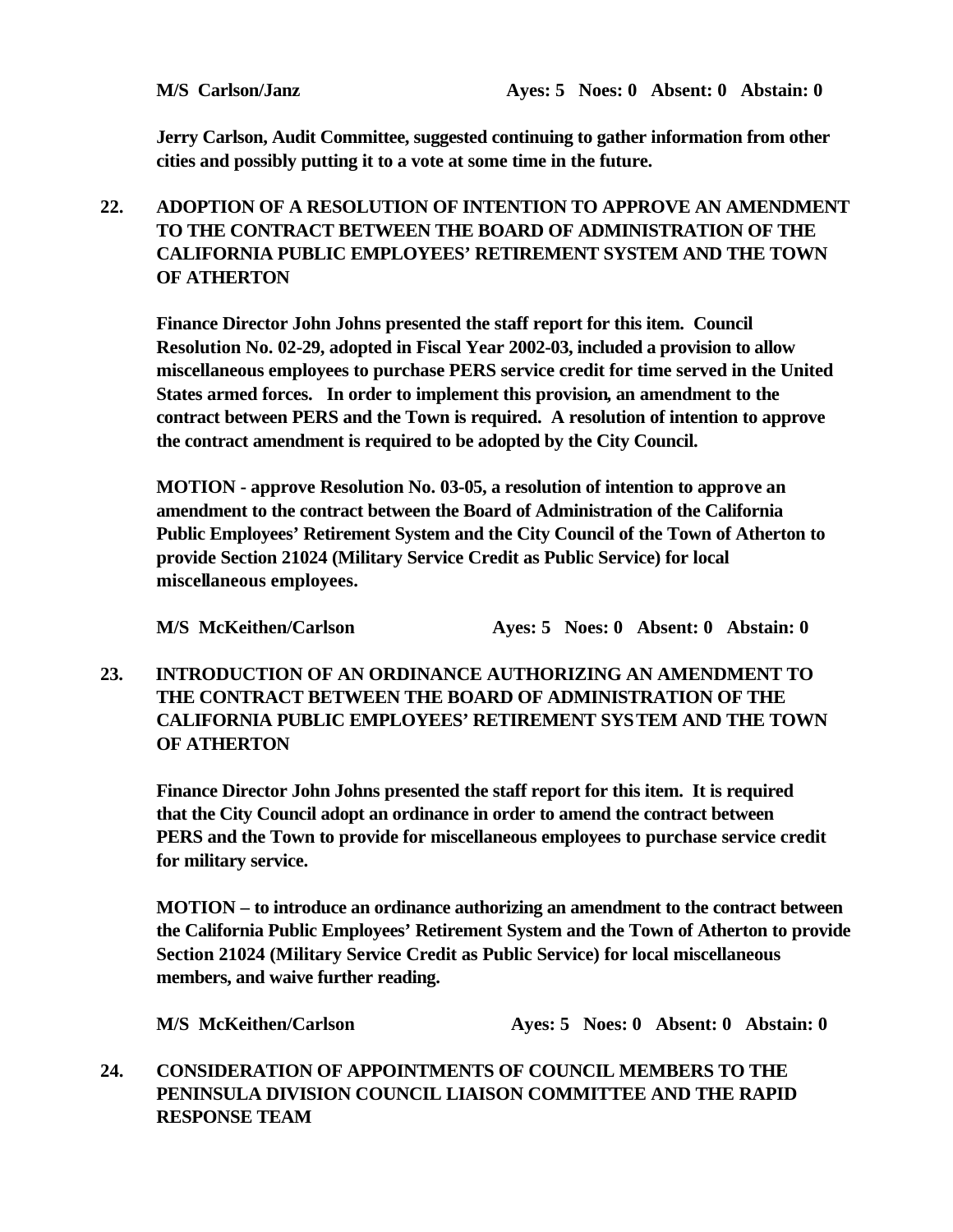**City Manager Jim Robinson stated that the Peninsula Division of the California League of Cities is proposing the establishment of a Rapid Response Team (RRT) and Division Council Liasons. Members of the RRT would be asked to travel to Sacramento when needed to support the League's lobbying efforts. Mayor Janz is currently acting as the Town liason to the Division.** 

**MOTION – to appoint Mayor Janz to act as Division Council Liason and Council Member Conwell to be a member of the Rapid Response Team, with any other Council Member who wishes to, to travel to the State Capitol on behalf of the RRT.**

**M/S** Janz/Carlson **Ayes: 5 Noes: 0 Absent: 0 Abstain: 0** 

## **25. DISCUSSION AND POSSIBLE ACTION – CONSIDER RECOGNITION OF FORMER PARK AND RECREATION COMMISSIONER HENRY CARTAN III**

**City Manager Jim Robinson presented the staff report for this item. The Park and Recreation Commission has recommended that a bench be placed in the North Meadow of Holbrook-Palmer Park in memory of Henry Cartan III.**

**MOTION – to approve the Park and Recreation Commission recommendation that a bench be placed in the North Meadow of Holbrook-Palmer Park in recognition of the late Henry Cartan III.**

|  | M/S Carlson/McKeithen |  |  |  | Aves: 5 Noes: 0 Absent: 0 Abstain: 0 |
|--|-----------------------|--|--|--|--------------------------------------|
|--|-----------------------|--|--|--|--------------------------------------|

**Items 11 and 15 were removed from the Consent Agenda and placed on the Regular Agenda:**

### **11. APPROVAL OF AGREEMENT WITH BROWNING FERRIS INDUSTRIES (BFI) FOR STREET SWEEPING SERVICES**

**Public Works Director Cliff Temps presented this item. Mayor Janz asked that this item be removed from the Consent Agenda because of his concerns with street sweeping occurring on Saturday. It was noted that sweeping would not be done every Saturday. Vice Mayor McKeithen asked that sweeping on Saturday begin at 10:00 a.m. instead of 9:00 a.m. The Council asked for a notice to be put in the next Athertonian regarding the sweeping.**

**MOTION – to approve the agreement with BFI to provide street sweeping services, with the cost of sweeping to be treated as an Operating Cost pursuant to the Franchise Agreement with BFI, and with an amendment to the contract to reflect that sweeping on Saturdays be done between the hours of 10:00 a.m. and 4:00 p.m.**

**M/S Janz/Conwell Ayes: 5 Noes: 0 Absent: 0 Abstain: 0**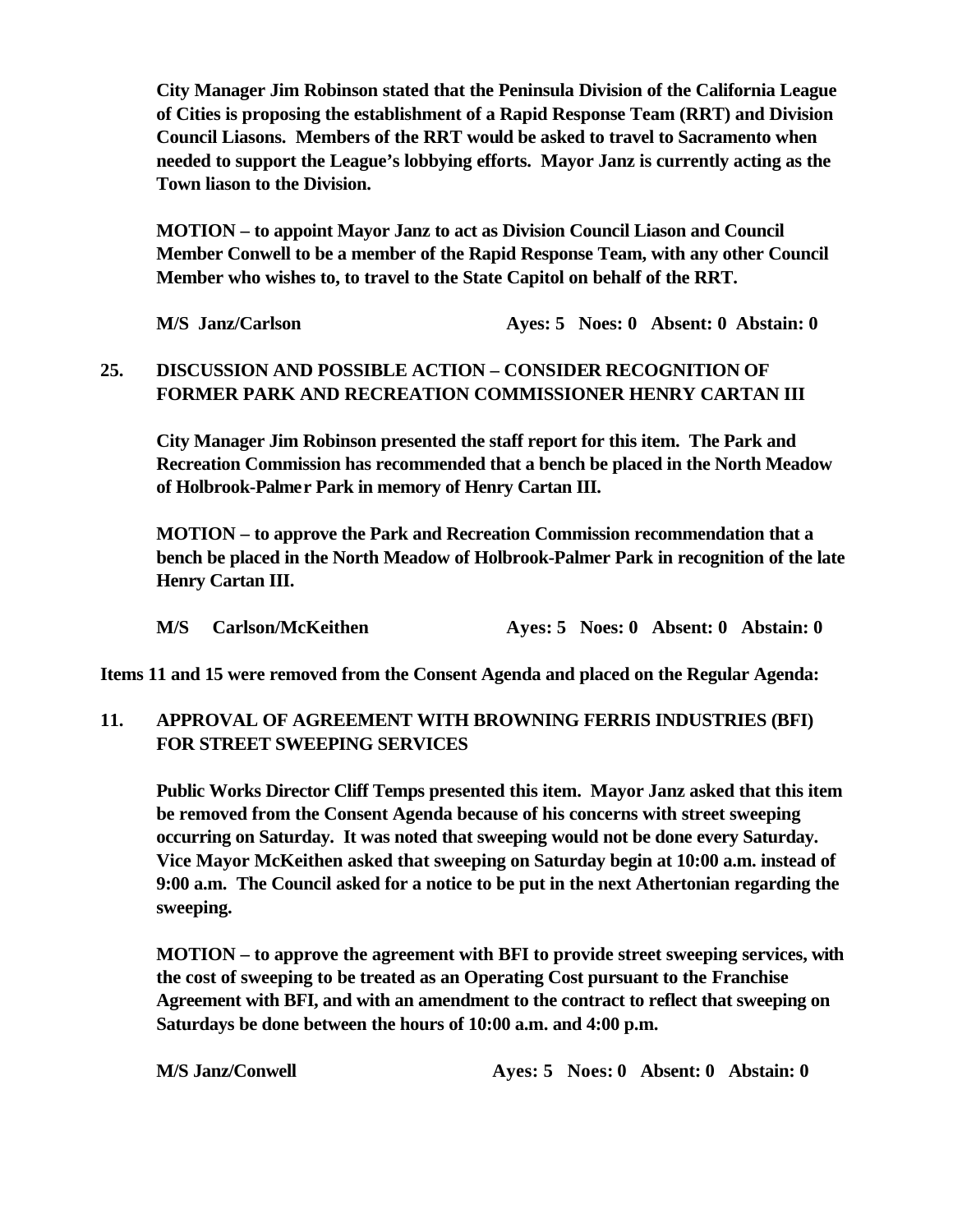## **15. APPROVAL OF AGREEMENT WITH LIEBERT CASSIDY WHITMORE FOR LABOR RELATIONS SERVICES (CONTINUED FROM FEBRUARY 19, 2003 COUNCIL MEETING)**

**Mayor Janz asked that this item be removed from the Consent Agenda. He asked for clarification of the consortium agreement the Town has with Liebert Cassidy Whitmore. Assistant to the City Manager Linda Kelly explained that the consortium agreement allows the Town to make general calls for legal services related to employee relations and the consortium is covered under a separate agreement which comes up for renewal in July. Staff was asked to pursue having two attorneys from the firm named in the agreement.**

**This item was continued to the April meeting.**

**26. PUBLIC COMMENTS**

**There were no public comments.**

**27. ADJOURNMENT**

**The meeting adjourned to Closed Session at 11:10 p.m. to the Conference Room in the Town Administrative Offices at 91 Ashfield Road.**

**The City Council reconvened to Open Session at 11:50 p.m.**

**The following action was taken:**

 **A. CONFERENCE WITH LEGAL COUNSEL – ANTICIPATED LITIGATION – Significant exposure to litigation pursuant to Government Code Section 54956.9 (b)(1)(A): Two potential cases.**

**Directions were given to Legal Counsel.**

**B. CONFERENCE WITH LEGAL COUNSEL – ANTICIPATED LITIGATION – Significant exposure to litigation pursuant to Government Code Section 54956.9 (c) One potential case.**

**No action was taken.**

 **C. LIABILITY CLAIM – pursuant to Government Code Section 54956.95 Claimant: Richard LemMon Agency Claimed Against: Town of Atherton** 

**The City Council unanimously voted to deny the claim.**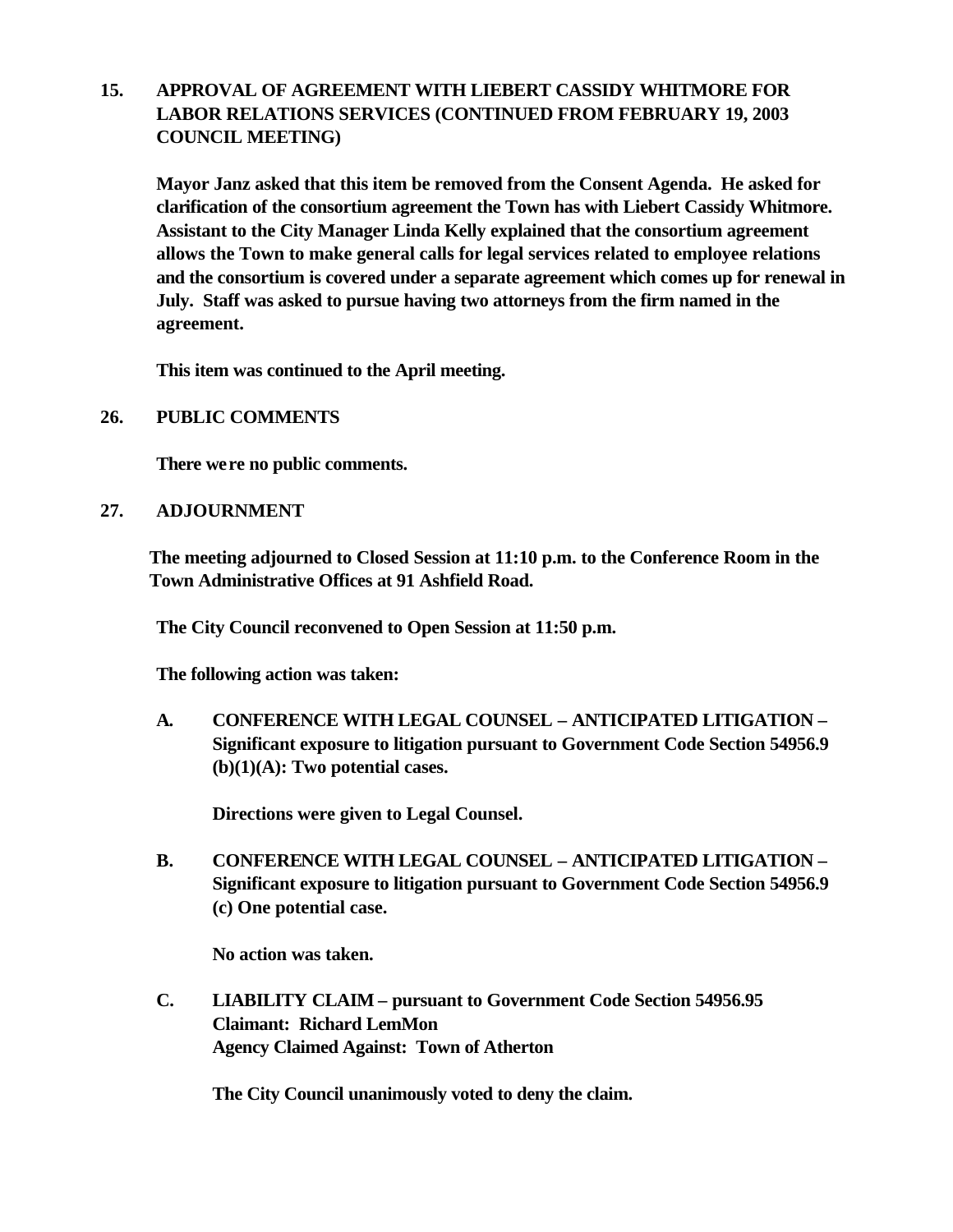**The following items, received after the agenda was published, were added to the Closed Session agenda by a unanimous vote of the Council:** 

 **D. CONFERENCE WITH LEGAL COUNSEL – EXISING LITIGATION pursuant to Government Code Section 54956.9(a). Stephen Chaput v. Town of Atherton Patrick McTaggart v. Town of Atherton**

**Directions were given to the City Attorney.**

**E. CONFERENCE WITH LEGAL COUNSEL – EXISTING LITIGATION pursuant to Government Code Section 54956.9(a). Teamsters Local Union No. 856 v. City of Atherton**

**The City Council, by unanimous vote, authorized the City Attorney to represent the Town in this matter.**

## **5. ADJOURN**

**The meeting adjourned at 11:55 p.m.**

**Respectfully submitted,**

**\_\_\_\_\_\_\_\_\_\_\_\_\_\_\_\_\_\_\_\_\_\_\_\_\_\_\_\_\_**

**Sharon Barker City Clerk**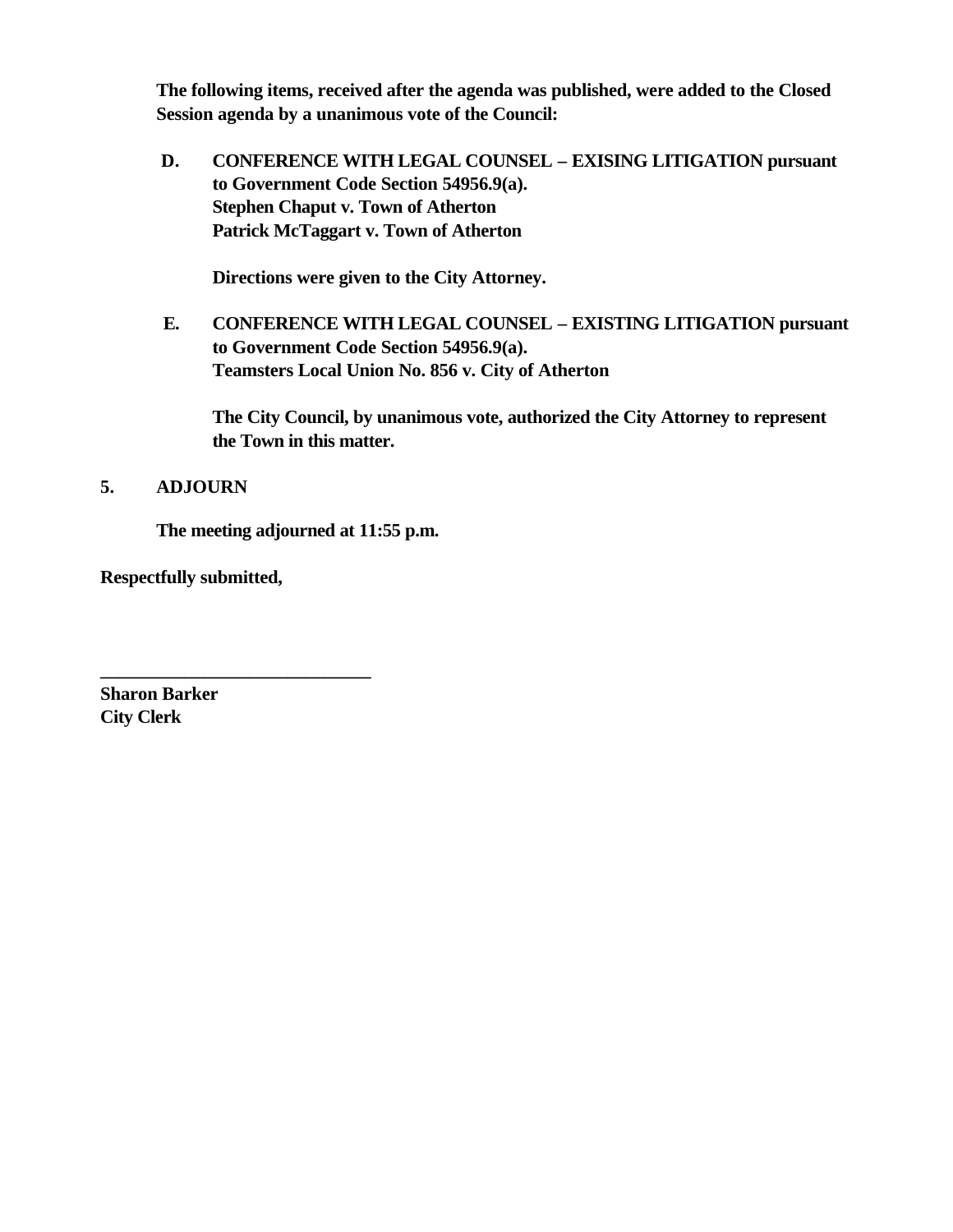#### **TOWN OF ATHERTON**

# CLAIMS LIST

March, 2003

Payroll Checks Electronic Transfers 2102 - 2165 \$ 43,180 A/P Checks 14958 - 15142 348,238

275,438

TOTAL \$ 666,856

I, James H. Robinson, City Manager of the Town of Atherton, do hereby certify under penalty of perjury that the demands listed above, check numbers 2102 through 2165 (Payroll) and 14958 through 15142 (Accounts Payable), and Electronic Transfers for Employees Federal Payroll Taxes and fees, inclusive, amount to \$666,857 are true and correct, and that there are funds for payment.

> James H. Robinson City Manager

\_\_\_\_\_\_\_\_\_\_\_\_\_\_\_\_\_\_\_\_\_\_\_\_\_\_\_\_\_\_\_

\_\_\_\_\_\_\_\_\_\_\_\_\_\_\_\_\_\_\_\_\_\_\_\_\_\_\_\_\_\_\_

The above claims, Payroll check numbers 2102 through 2165, Accounts Payable check numbers 14958 through 15142 and Electronic Transfers for employees federal payroll taxes and fees, amount to \$666,857; and are hereby approved for payment.

> Kathy McKeithen, Vice Mayor Town of Atherton

|            | <b>SOURCE OF FUNDS</b>                |           |  |  |
|------------|---------------------------------------|-----------|--|--|
| <b>101</b> | General Fund                          | \$549,495 |  |  |
| 105        | Tennis Fund                           | 651       |  |  |
| 201        | <b>Special Parcel Tax</b>             | 41,978    |  |  |
| 202        | Transportation                        | 74        |  |  |
| 203        | Gas Tax Fund                          |           |  |  |
| 210        | Road Construction Impact Fees         | 9,373     |  |  |
| 213        | Library Special Revenue Fund          |           |  |  |
| 401        | <b>General Capital Projects</b>       | 380       |  |  |
| 402        | <b>Storm Drainage</b>                 |           |  |  |
| 403        | <b>Atherton Channel District</b>      | 9,495     |  |  |
| 404        | Park Playground Improvement           |           |  |  |
| 405        | Middlefield Road Rehab.               |           |  |  |
| 406        | <b>Facilities Construction</b>        | 20,679    |  |  |
| 610        | Vehicle Replacement                   |           |  |  |
| 611        | Computer Maint. & Replacement         | 4,443     |  |  |
| 612        | <b>Administrative Services</b>        | 3,061     |  |  |
| 614        | <b>Workers Compensation Insurance</b> | 20,391    |  |  |
| 715        | <b>Evans Estate</b>                   | 4,596     |  |  |
| 730        | H-P Park Improvement                  |           |  |  |
| 740        | <b>Tree Committee</b>                 | 2,241     |  |  |
|            | <b>TOTAL</b>                          | \$666,856 |  |  |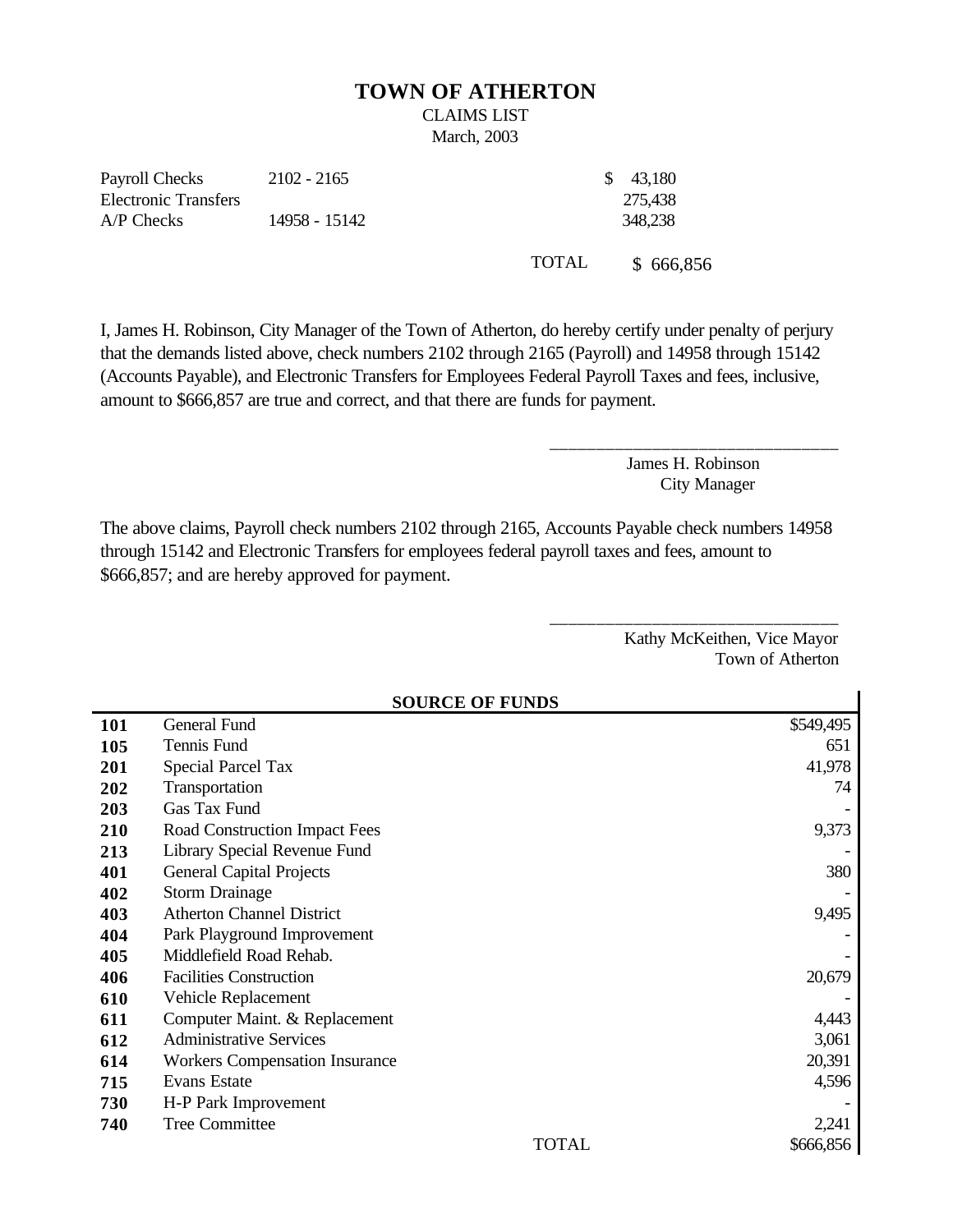**Item No. 10** 



# **Town of Atherton**

## **CITY COUNCIL STAFF REPORT**

**TO: HONORABLE MAYOR AND CITY COUNCIL**

**FROM: JOHN P. JOHNS, FINANCE DIRECTOR**

**DATE: FOR THE MEETING OF APRIL 16, 2003**

## **SUBJECT: MARCH, 2003 MONTHLY FINANCIAL REPORT**

### **RECOMMENDATION:**

Receive and file monthly financial report for the month of March, 2003.

### **INTRODUCTION:**

The attached schedules show revenues and expenditures and fund balance for all funds as of March 31st, 2003.

### **HIGHLIGHTS**

March General Fund revenues and expenditures amounted to \$317,200 and \$535,301 respectively. To date, \$4,413,173 in general fund revenues have been received. This represents 63 percent of budgeted revenues for the year. By comparison, in FY 2002, General Fund revenues for the nine months ended amounted to 63 percent of total budgeted revenues as well. However, building permit fees are tracking at only 54 percent of budget for the first nine months of the year. (Given the acceleration of building activity in the spring, it is normal to have received 64 percent of total building permit fees by the end of March). Consequently we are expecting a shortfall in building permit fees of approximately \$200,000. (Our midyear budget review contained an estimated shortfall of \$100,000 in building permit fees). If this shortfall materializes we will be recommending that the reserve for future building inspection be drawn down by a similar amount.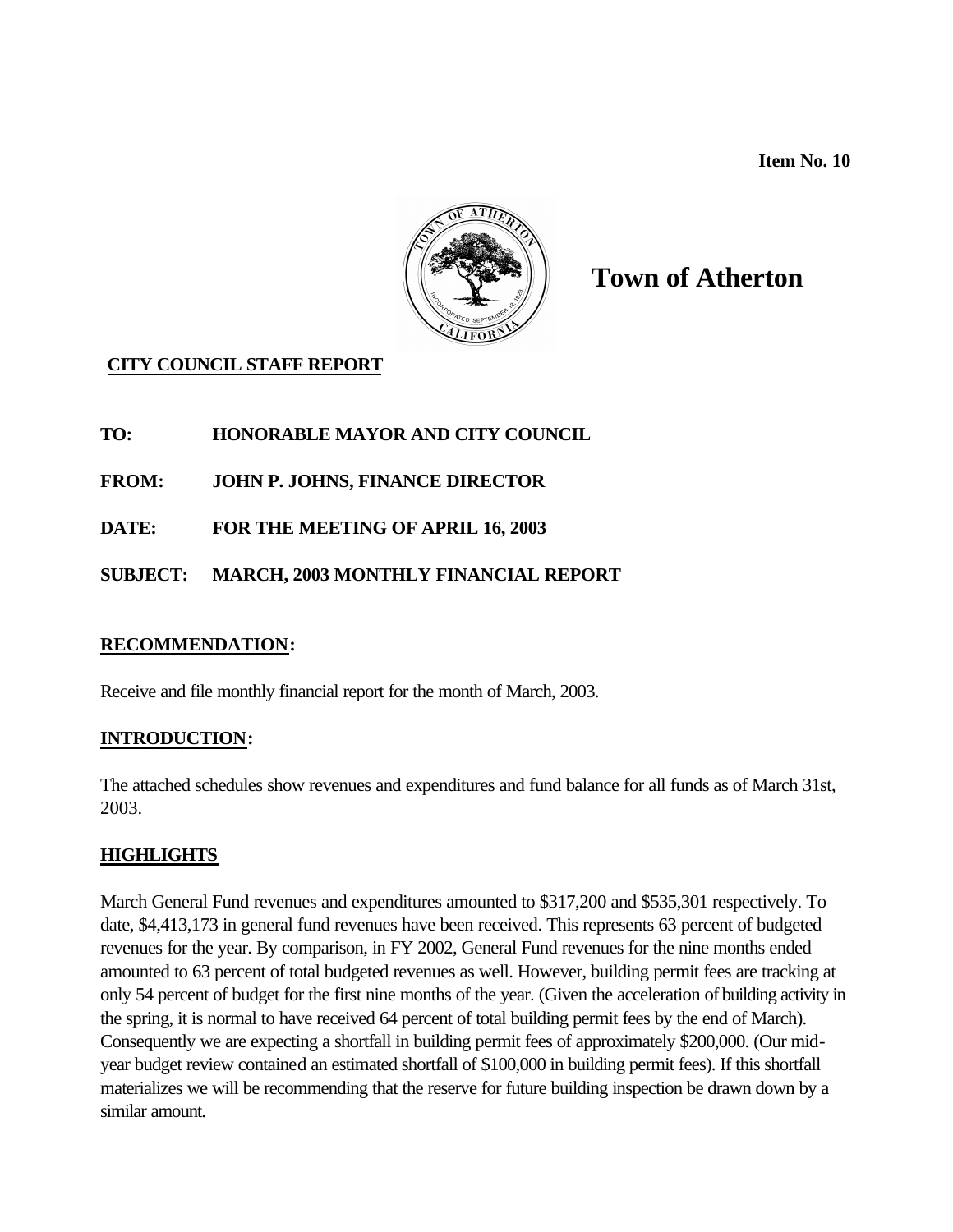For the nine months ended March 31<sup>st</sup>, 2003 General Fund expenditures have amounted to \$5,087,442 or 71 percent of total budgeted expenditures. By comparison FY 2002 expenditures for the first three quarters of the fiscal year amounted to 66% of total budgeted expenditures. Although total expenditures as a percent of total appropriations is higher in the current year, we continue to expect a slight favorable variance in total general fund expenditures for FY 2003-04.

\_\_\_\_\_\_\_\_\_\_\_\_\_\_\_\_\_\_\_\_\_\_\_\_ \_\_\_\_\_\_\_\_\_\_\_\_\_\_\_\_\_\_\_\_\_\_\_\_\_

## **FISCAL IMPACT:**

Informational only.

Prepared by: Approved by:

Finance Director City Manager

John P. Johns James H. Robinson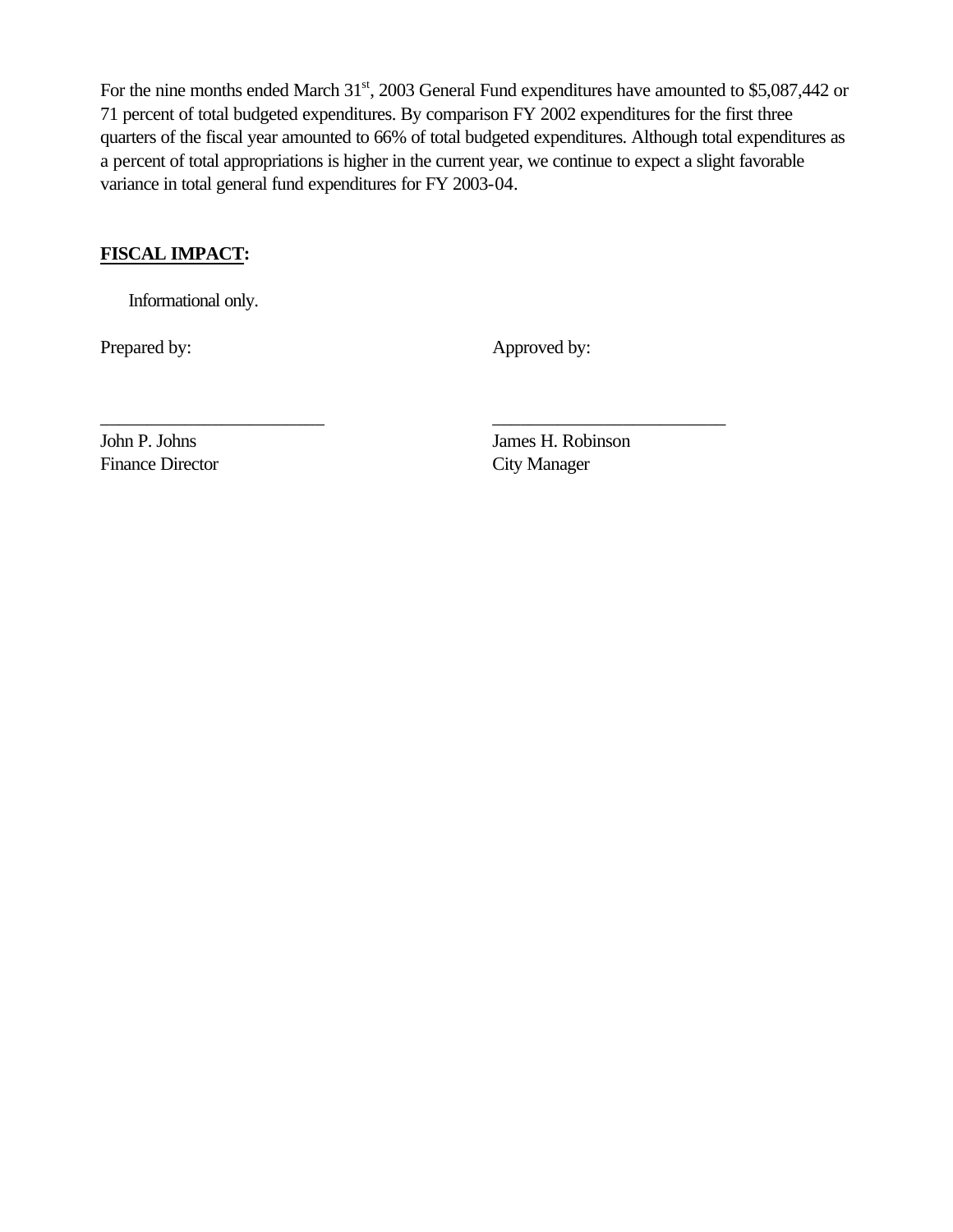## **TOWN OF ATHERTON Revenue Summary For the Month ended March 31st, 2003**

| Fund | <b>Revenue Source</b>              | 2002-03<br><b>Estimate</b> | <b>Current Period</b><br><b>Revenues</b> | <b>Year to Date</b><br><b>Revenues</b> | $\frac{0}{0}$<br><b>Received</b> |
|------|------------------------------------|----------------------------|------------------------------------------|----------------------------------------|----------------------------------|
|      | Property Tax                       | \$<br>2,854,574            | 131,171                                  | \$<br>1,837,745                        | 64%                              |
|      | Sales and Use Tax                  | 133,714                    | 22,398                                   | 128,541                                | 96%                              |
|      | <b>Other Taxes</b>                 | 802,157                    | 35,245                                   | 432,520                                | 54%                              |
|      | Licenses & Permits                 | 1,357,400                  | 65,612                                   | 881,942                                | 65%                              |
|      | Fines & Forfeitures                | 70,286                     | 4,922                                    | 51,458                                 | 73%                              |
|      | Revenue from Other Agencies        | 202,000                    | 22,370                                   | 134,543                                | 67%                              |
|      | <b>Charges for Services</b>        | 451,349                    | 29,921                                   | 303,857                                | 67%                              |
|      | Investment & Rental Income         | 284,400                    | 5,003                                    | 201,110                                | 71%                              |
|      | <b>Other Revenues</b>              | 12,300                     | 558                                      | 19,457                                 | 158%                             |
|      | <b>Total General Fund Revenues</b> | 6,168,180                  | 317,200                                  | 3,991,173                              | 65%                              |
|      | Interfund (Operating) Transfers In | 844,000                    | $\frac{1}{2}$                            | 422,000                                | 50%                              |
|      | 101 General Fund Total             | 7,012,180                  | 317,200                                  | 4,413,173                              | 63%                              |
|      | <b>Special Revenue Funds:</b>      |                            |                                          |                                        |                                  |
| 105  | Tennis                             | 9,000                      | 2,250                                    | 6,210                                  | 69%                              |
| 201  | Special Parcel Tax                 | 1,570,000                  | 79,860                                   | 1,034,889                              | 66%                              |
| 202  | Transportation                     | 270,000                    | $\overline{\phantom{a}}$                 | 130,691                                | 48%                              |
| 203  | Street Improvement (Gas Tax)       | 200,000                    | 11,607                                   | 109,786                                | 55%                              |
| 208  | Police on the Street               |                            | ÷,                                       |                                        |                                  |
| 209  | Law Enforcement                    | 100,000                    |                                          | 100,997                                | 101%                             |
| 210  | Road Construction Impact Fees      | 400,000                    | 15,112                                   | 243,232                                | 61%                              |
| 211  | <b>State Park Grants Fund</b>      | 89,259                     | L,                                       |                                        | 0%                               |
| 213  | Library                            | 20,000                     | 795                                      | 80,943                                 | 405%                             |
|      | Total                              | 2,638,259                  | 109,624                                  | 706,748                                | 65%                              |
|      | <b>Capital Project Funds:</b>      |                            |                                          |                                        |                                  |
| 401  | Capital Improvement                | 10,000                     |                                          | 84,722                                 | 847%                             |
| 402  | <b>Storm Drainage</b>              | 10,000                     |                                          |                                        | 0%                               |
| 403  | Channel Drainage District          | 52,280                     | 1,861                                    | 26,136                                 | 50%                              |
| 404  | Park Playground Improvement        |                            |                                          | 2,205                                  | 0%                               |
| 405  | Middlefield Road Grants            | 1,200,000                  | 32,000                                   | 1,246,936                              | 104%                             |
| 406  | <b>Facilities Construction</b>     | 22,000                     |                                          |                                        | 0%                               |
|      | Total                              | 1,294,280                  | 33,861                                   | 1,359,999                              | 105%                             |
|      | <b>Internal Service Funds:</b>     |                            |                                          |                                        |                                  |
| 610  | Vehicle Replacement                | 39,400                     |                                          | 19,703                                 | 50%                              |
| 611  | <b>Information Technology</b>      | 91,371                     |                                          | 45,687                                 | 50%                              |
| 612  | <b>Administrative Services</b>     | 406,256                    |                                          | 118,129                                | 29%                              |
| 614  | Workers Compensation Insurance     | 80,129                     |                                          | 40,782                                 | 51%                              |
|      | Total                              | 617,156                    |                                          | 224,301                                | 36%                              |
|      | <b>Trust and Agency Funds:</b>     |                            |                                          |                                        |                                  |
| 715  | <b>Evans Creative Design</b>       | 116,900                    | 10,774                                   | 50,041                                 | 43%                              |
| 730  | H-P Park Improvement               |                            |                                          |                                        | $0\%$                            |
| 731  | MA Little League                   |                            |                                          |                                        | 0%                               |
| 740  | <b>Tree Committee</b>              |                            |                                          | 3,097                                  |                                  |
|      | Total                              | 116,900                    | 10,774                                   | 53,138                                 | 45%                              |
|      | <b>Total Revenues</b>              |                            | 471,459                                  | 7,757,359                              |                                  |
|      |                                    | 11,678,775                 |                                          |                                        | 66%                              |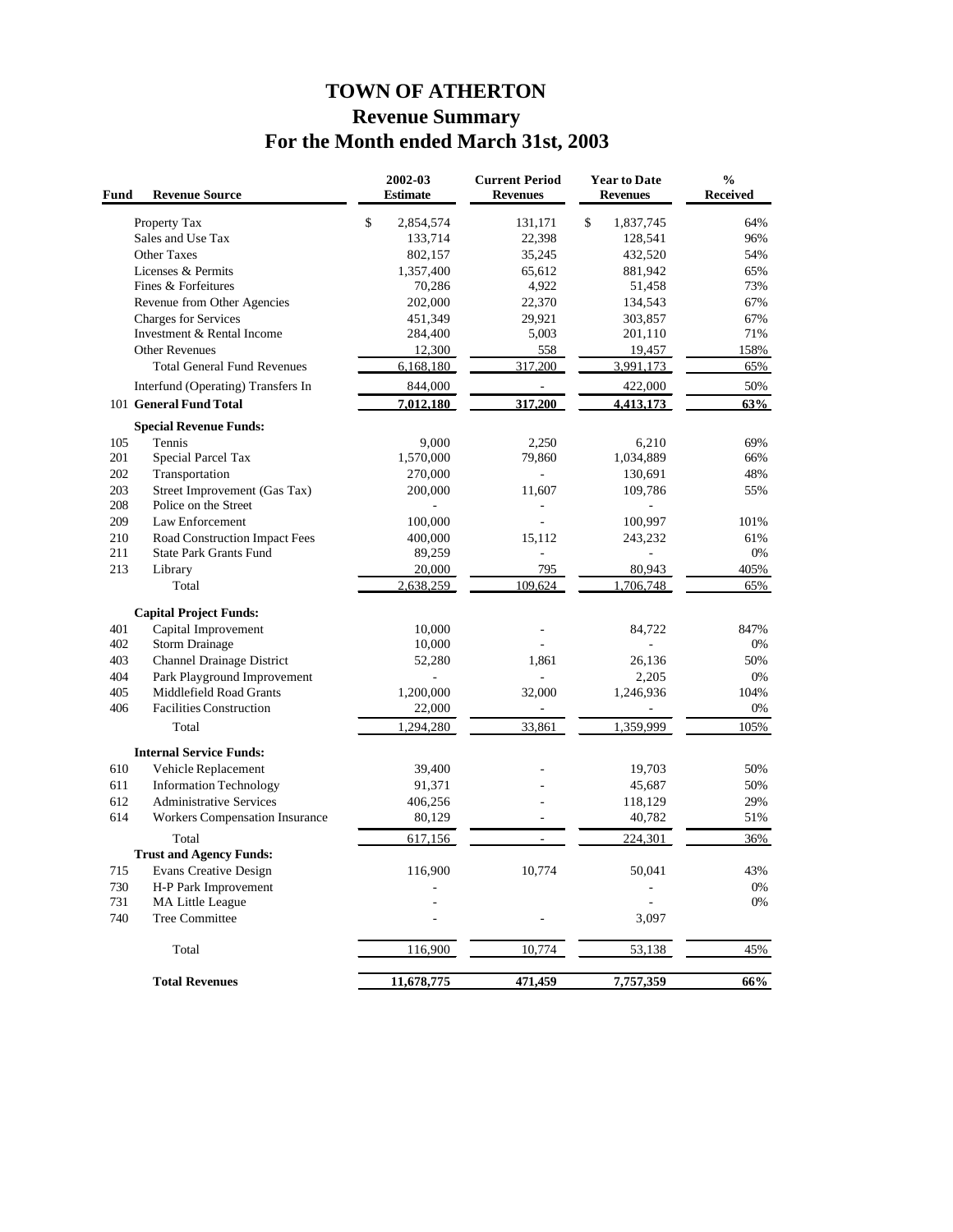# **TOWN OF ATHERTON Expenditure Summary For the Month Ended March 31st, 2003**

| Fund | <b>Description</b><br><b>Department</b> | 2002-03          | <b>Current Period</b><br><b>Expenditures</b> | <b>Year to Date</b><br><b>Expenditures</b> | $\frac{0}{0}$<br><b>Spent</b> |
|------|-----------------------------------------|------------------|----------------------------------------------|--------------------------------------------|-------------------------------|
| 101  | <b>General Fund</b>                     | <b>Budget</b>    |                                              |                                            |                               |
|      |                                         |                  |                                              |                                            | 75%                           |
|      | 11 City Council                         | \$<br>21,623     | \$<br>264                                    | 16,258                                     |                               |
|      | 12 City Manager                         | 472,961          | 36,904                                       | 354,348                                    | 75%                           |
|      | 16 City Attorney                        | 185,734          | 12,992                                       | 99,945                                     | 54%                           |
|      | 18 Finance                              | 381,727          | 21,140                                       | 264,776                                    | 69%                           |
|      | 25 Building                             | 860,798          | 74,456                                       | 624,686                                    | 73%                           |
|      | 40 Police                               | 3,569,831        | 264,886                                      | 2,510,448                                  | 70%                           |
|      | 50 Public Works                         | 1,588,713        | 124,659                                      | 1,216,981                                  | 77%                           |
|      | Contingency                             | 100,000          |                                              |                                            | 0%                            |
|      | <b>Total General Fund Expenditures</b>  | 7,181,387        | 535,301                                      | 5,087,442                                  | 71%                           |
|      | Interfund (Operating) Transfers Out     |                  |                                              |                                            | 0%                            |
|      | 101 General Fund Total                  | 7,181,387<br>-\$ | $\frac{1}{2}$<br>535,301                     | \$5,087,442                                | 71%                           |
|      | <b>Special Revenue Funds:</b>           |                  |                                              |                                            |                               |
| 105  | Tennis                                  | 29,946           | 651                                          | 2,923                                      | 10%                           |
| 201  | Special Parcel Tax                      | 1,480,309        | 41,978                                       | 953,098                                    | 64%                           |
| 202  | Transportation                          | 273,992          | 150,074                                      | 112,898                                    | 41%                           |
| 203  | Street Improvement (Gas Tax)            | 155,319          |                                              | 54,308                                     | 35%                           |
| 208  | Police on the Street                    | 40,000           |                                              | 20,000                                     | 50%                           |
| 209  | Law Enforcement                         | 100,000          |                                              | 100,000                                    | 100%                          |
| 210  | Road Impact Fees                        | 684,294          |                                              | 19,003                                     | 3%                            |
| 211  | <b>State Park Grants</b>                | 89,259           |                                              |                                            | $0\%$                         |
| 213  | Library Fund                            | 25,384           | 19.991                                       | 38.741                                     | 153%                          |
|      | Total                                   | 2,878,503        | 212,694                                      | 300,971                                    | 45%                           |
|      | <b>Capital Project Funds:</b>           |                  |                                              |                                            |                               |
| 401  | Capital Improvement                     | 396,861          | 380                                          | 100,095                                    | 0%                            |
| 402  | <b>Storm Drainage</b>                   |                  |                                              | 63,037                                     |                               |
| 403  | Channel Drainage District               | 90,848           | 9,495                                        | 41,804                                     | 0%                            |
| 404  | Park Playground Fund                    |                  |                                              | 31,664                                     |                               |
| 405  | Middlefield Road Grants                 | 1,299,000        |                                              | 933,265                                    | 72%                           |
| 406  | <b>Facilities Construction</b>          | 198,454          | 20,679                                       | 108,039                                    | 0%                            |
|      | Total                                   | 1,985,163        | 30,554                                       | 1,277,904                                  | 64%                           |
|      |                                         |                  |                                              |                                            |                               |
|      | <b>Internal Service Funds:</b>          |                  |                                              |                                            |                               |
| 610  | Vehicle Replacement                     | 45,000           |                                              |                                            | 0%                            |
| 611  | <b>Information Technology</b>           | 100,500          | 4,443                                        | 53,112                                     | 53%                           |
| 612  | <b>Administrative Services</b>          | 325,335          | 9,788                                        | 217,415                                    | 67%                           |
| 614  | <b>Workers Compensation Insurance</b>   | 95,000           | 20.391                                       | 61.173                                     | 64%                           |
|      | Total                                   | 565,835          | 34,622                                       | 331,700                                    | 59%                           |
|      | <b>Trust and Agency Funds:</b>          |                  |                                              |                                            |                               |
| 715  | <b>Evans Creative Design</b>            | 84,750           | 4,596                                        | 49,746                                     | 59%                           |
| 730  | H-P Park Improvement                    |                  |                                              |                                            | 0%                            |
| 731  | MA Little League                        | $\overline{a}$   |                                              | $\frac{1}{2}$                              | $0\%$                         |
| 740  | Tree Committee                          | 730              |                                              | 2,665                                      | 365%                          |
|      | Total                                   | 85,480           | 4,596                                        | 52,411                                     | 61%                           |
|      | <b>Total Expenditures</b>               | 12,696,368       | 817,767                                      | 8,050,428                                  | 63%                           |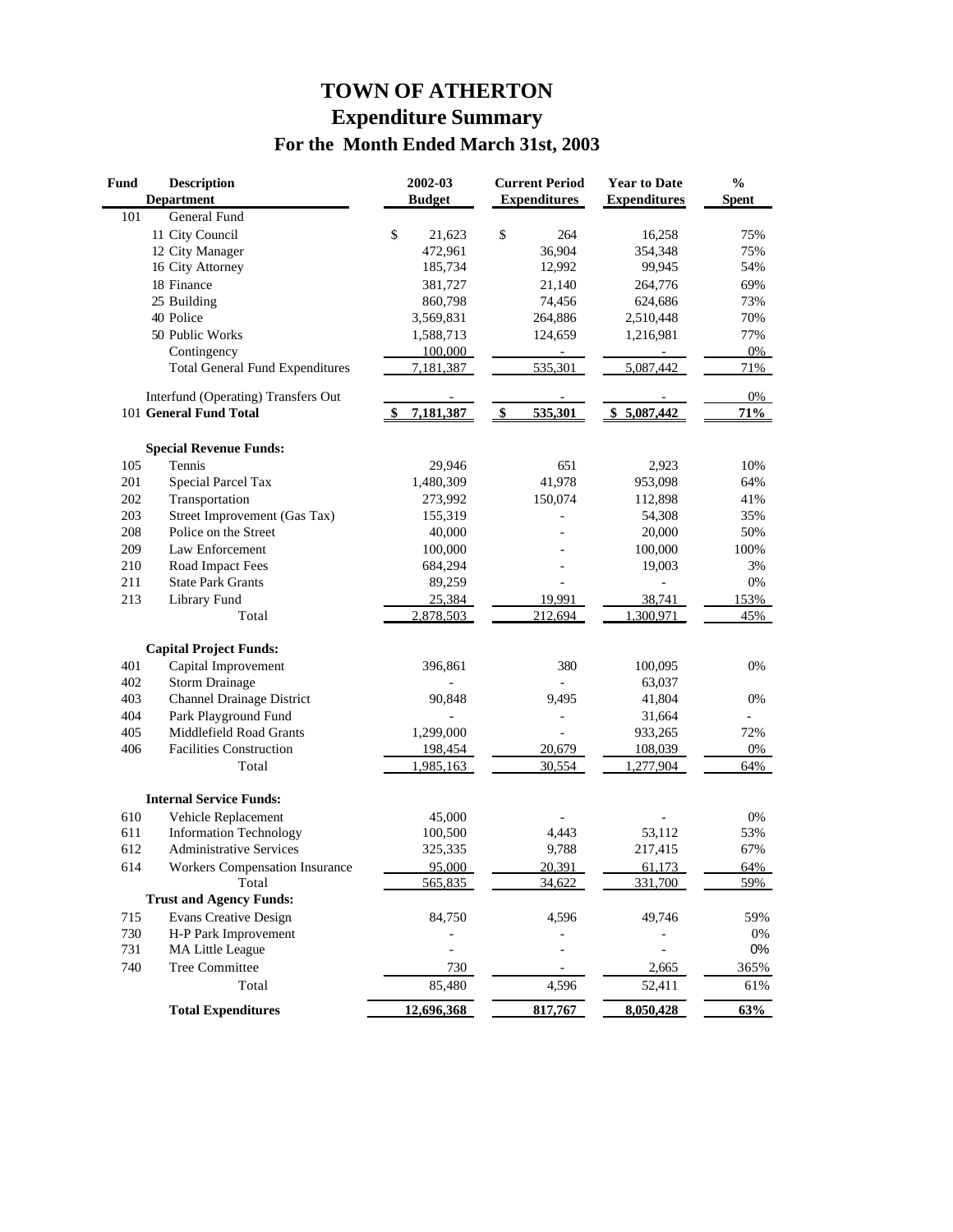## **March 31st, 2003 Fiscal Year 2002-03 Budget Summary**

| Fund | <b>Description</b>                    | <b>Beginning</b><br><b>Fund Balance</b><br><b>July 1, 2002</b> | <b>Revenues</b><br>to Date | <b>Transfers</b><br>to Date | <b>Expenditures</b><br><b>To Date</b> | <b>Ending</b><br><b>Fund Balance</b><br>to Date |
|------|---------------------------------------|----------------------------------------------------------------|----------------------------|-----------------------------|---------------------------------------|-------------------------------------------------|
|      | 101 General Fund                      | 5,194,187                                                      | 3,991,173                  | 422,000                     | 5,087,442                             | 4,519,918                                       |
|      | <b>Special Revenue Funds:</b>         |                                                                |                            |                             |                                       |                                                 |
| 105  | Tennis                                | 21,926                                                         | 6,210                      |                             | 2,923                                 | 25,213                                          |
| 201  | Special Municipal Tax                 | 847,820                                                        | 1,034,889                  |                             | 953,098                               | 929,611                                         |
| 202  | Transportation                        | 26,779                                                         | 130,691                    |                             | 112,898                               | 44,572                                          |
| 203  | Street Improvement (Gas Tax)          | 85,697                                                         | 109,786                    |                             | 54,308                                | 141,175                                         |
| 208  | Police on the Street                  | 44,434                                                         |                            |                             | 20,000                                | 24,434                                          |
| 209  | Law Enforcement                       | 9,121                                                          | 100,997                    |                             | 100,000                               | 10,118                                          |
| 210  | Road Construction Impact Fees         | 646,417                                                        | 243,232                    |                             | 19,003                                | 870,646                                         |
| 213  | Library Special Revenue Fund          | 400,000                                                        | $\overline{a}$             |                             | 38,741                                | 361,259                                         |
|      | Sub Total                             | 2,082,194                                                      | 1,625,805                  |                             | 1,300,971                             | 2,407,028                                       |
|      | <b>Capital Projects Funds:</b>        |                                                                |                            |                             |                                       |                                                 |
| 401  | Capital Improvement                   | 446,802                                                        | 84,722                     |                             | 100,095                               | 431,429                                         |
| 402  | <b>Storm Drainage</b>                 | 56,786                                                         |                            |                             | 63,037                                | (6,251)                                         |
| 403  | <b>Channel Drainage District</b>      | 445,509                                                        | 26,136                     |                             | 41,804                                | 429,841                                         |
| 404  | Park Playground Improvement           | 58,417                                                         | 2,205                      |                             | 31,664                                | 28,958                                          |
| 405  | Middlefield Road Grants               | (173)                                                          | 1,246,936                  |                             | 933,265                               | 313,498                                         |
| 406  | <b>Facilities Construction</b>        | 447,477                                                        | $\overline{\phantom{0}}$   |                             | $\overline{a}$                        | 447,477                                         |
|      | Sub Total                             | 1,454,818                                                      | 1,359,999                  | $\overline{\phantom{a}}$    | 1,169,865                             | 1,644,952                                       |
|      | <b>Internal Service Fund</b>          |                                                                |                            |                             |                                       |                                                 |
| 610  | Vehicle Replacement                   | 357,952                                                        | 19,703                     |                             |                                       | 377,655                                         |
| 611  | <b>Information Technology</b>         | 54,979                                                         | 45,687                     |                             | 53,112                                | 47,554                                          |
| 612  | <b>Administrative Services</b>        | 6,143                                                          | 118,129                    |                             | 217,415                               | (93, 143)                                       |
| 614  | <b>Workers Compensation Insurance</b> | (51, 490)                                                      | 40,782                     |                             | 61,173                                | (71, 881)                                       |
|      | Sub Total                             | 367,584                                                        | 224,301                    | $\overline{a}$              | 331,700                               | 260,185                                         |
|      | <b>Trust and Agency Funds</b>         |                                                                |                            |                             |                                       |                                                 |
| 715  | <b>Evans Creative Design</b>          | 116,028                                                        | 50,041                     |                             | 49,746                                | 116,323                                         |
| 730  | H-P Park Improvement                  | 5,851                                                          |                            |                             |                                       | 5,851                                           |
| 731  | <b>MA Little League</b>               | 4,821                                                          |                            |                             |                                       | 4,821                                           |
| 740  | <b>Tree Committee</b>                 | 226                                                            |                            |                             |                                       | 226                                             |
|      | Sub Total                             | 126,926                                                        | 50,041                     | $\overline{\phantom{a}}$    | 49,746                                | 127,221                                         |
|      |                                       |                                                                |                            |                             |                                       |                                                 |
|      | <b>Grand Total</b>                    | 9,225,709<br>\$                                                | \$<br>7,251,319            | \$<br>422,000               | 7,939,724<br>\$                       | \$<br>8,959,304                                 |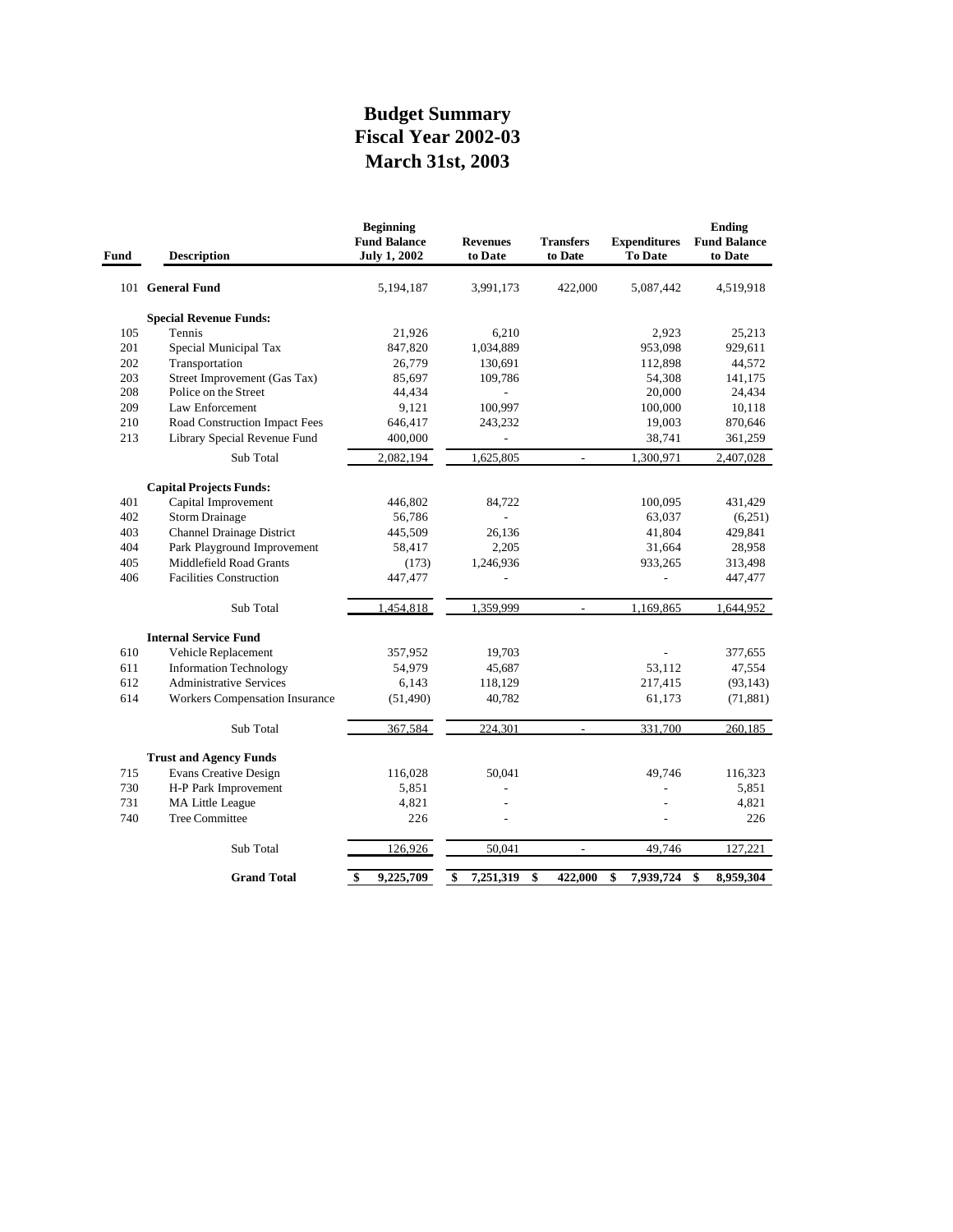**Item No. 11**



**Town of Atherton**

## **CITY COUNCIL STAFF REPORT**

| TO:             | <b>HONORABLE MAYOR AND CITY COUNCIL</b>                                                                                                                                |
|-----------------|------------------------------------------------------------------------------------------------------------------------------------------------------------------------|
| <b>FROM:</b>    | <b>CLIFF TEMPS, PUBLIC WORKS DIRECTOR</b>                                                                                                                              |
| DATE:           | FOR THE MEETING OF APRIL 16, 2003                                                                                                                                      |
| <b>SUBJECT:</b> | <b>AWARD OF CONTRACTS</b><br><b>HOLBROOK PALMER PARK PARKING LOT PATCHING</b><br>AND SEALING, PROJECT 03-003, AND<br>ATHERTON AVENUE RECONSTRUCTION, PROJECT<br>03-004 |

### **RECOMMENDATION:**

Pass a motion to award the contracts for Holbrook Palmer Park Parking Lot Patching and Sealing, Project 03-001 to Silicon Valley Paving, Inc., for \$28,723.955 and for Atherton Avenue Reconstruction, Project 03-004, to G. Bortolotto & Co., Inc for \$292,094.79

## **INTRODUCTION:**

The Holbrook-Palmer Park Parking Lot Patching and Sealing Project consists of patching and slurry sealing the parking lots next to the Pavilion and Main House. The specifications require the work to be done during the week of June 30, 2003. The day school will not be in session at this time and no events are booked for the Pavilion. The third lot, near the east meadow, will be available for day users of the Park and any events that are booked at the Main House during the construction period. Work on the third lot, which will consist only of slurry sealing, will be done later in the year, as part of a street patching and sealing project. The Town crew will restripe the parking lots.

The Atherton Avenue Reconstruction project involves reconstruction of the full pavement section on Atherton Avenue, between Linda Vista Avenue and Stern Lane and on both Atherton Avenue cul-de-sacs on the northwest side of Atherton Avenue. As part of the work, proper size valley gutters will be installed at the entrances to Clay Drive and the cul-de-sac that is nearly opposite Stern Lane.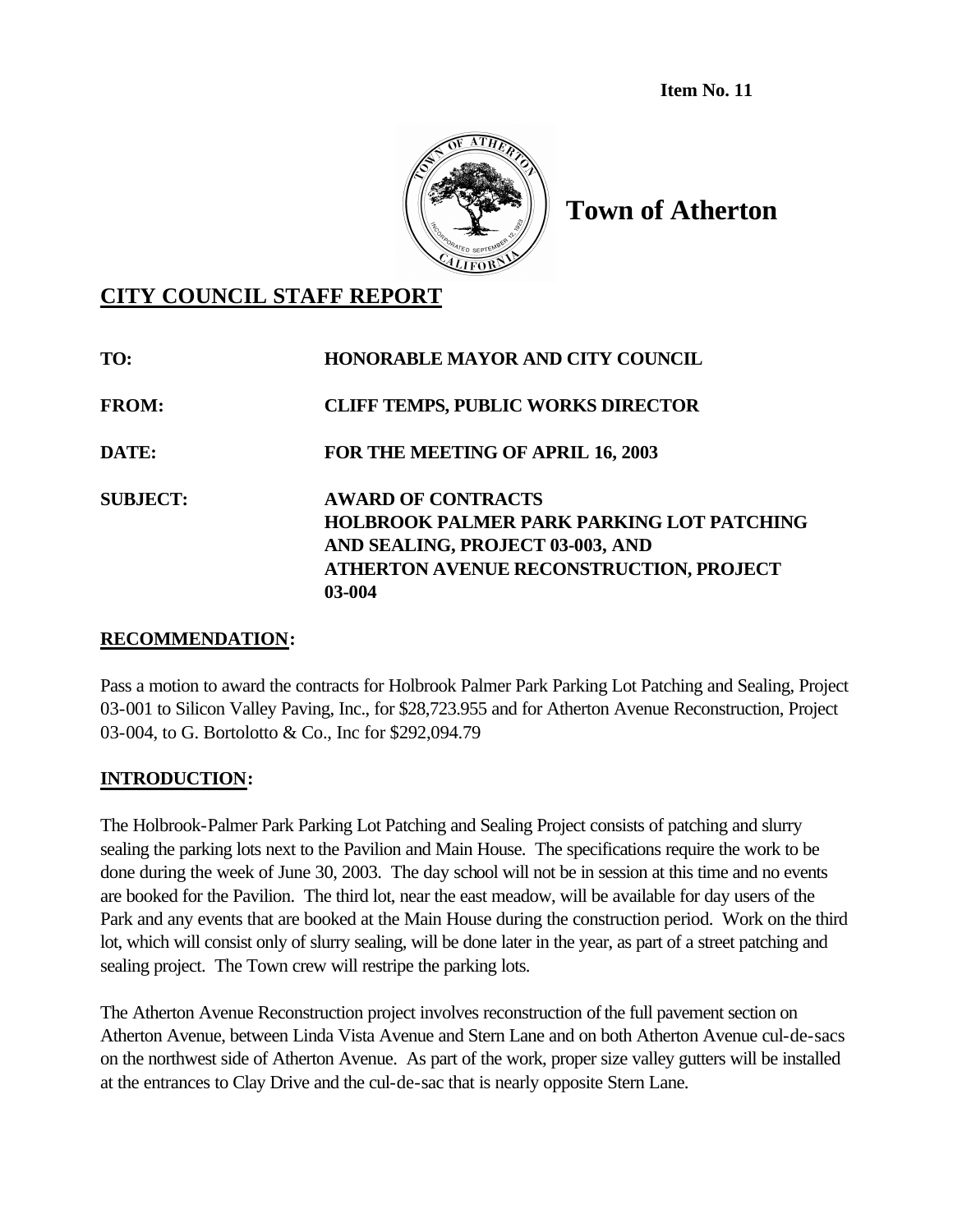## **ANALYSIS**:

Thirteen bids were received for Holbrook Palmer Park Parking Lot Patching and Sealing. They ranged from \$28,723.95 to \$55,596.00. All bids were below the Engineer's estimate.

Eleven bids were received for Atherton Avenue Reconstruction. They ranged from \$292,094.79 to \$365,767.31. These were all below the Engineer's estimate.

## **FISCAL IMPACT:**

The budget for Holbrook Palmer Park Parking Lot Patching and Sealing is \$60,000. In addition to the \$28,724 Silicon Valley Contract, a minor contract for sealing the east meadow lot and amounting to about \$6,000, will be let this summer. The balance of funds, which come from Capital Improvement Fund 401, will be available to make up part of the overage in the Police Storage Building cost, which was charged to the Facilities Fund.

The Atherton Avenue work was budgeted at a little over \$600,000, from Parcel Tax 201 and Road Impact 210 funds. The significant savings will allow programming of additional street work over the next two years. This will give the new Public Works Director an opportunity to make use of the results of a new pavement condition index (PCI) survey that we expect to be funded and conducted by MTC this summer.

### **CONCLUSION**:

The bids received for these two projects are well below the Capital Improvement Program budgets for each, and the contracts should be awarded.

Respectfully submitted Reviewed/Approved

Cliff Temps James Robinson Public Works Director City Manager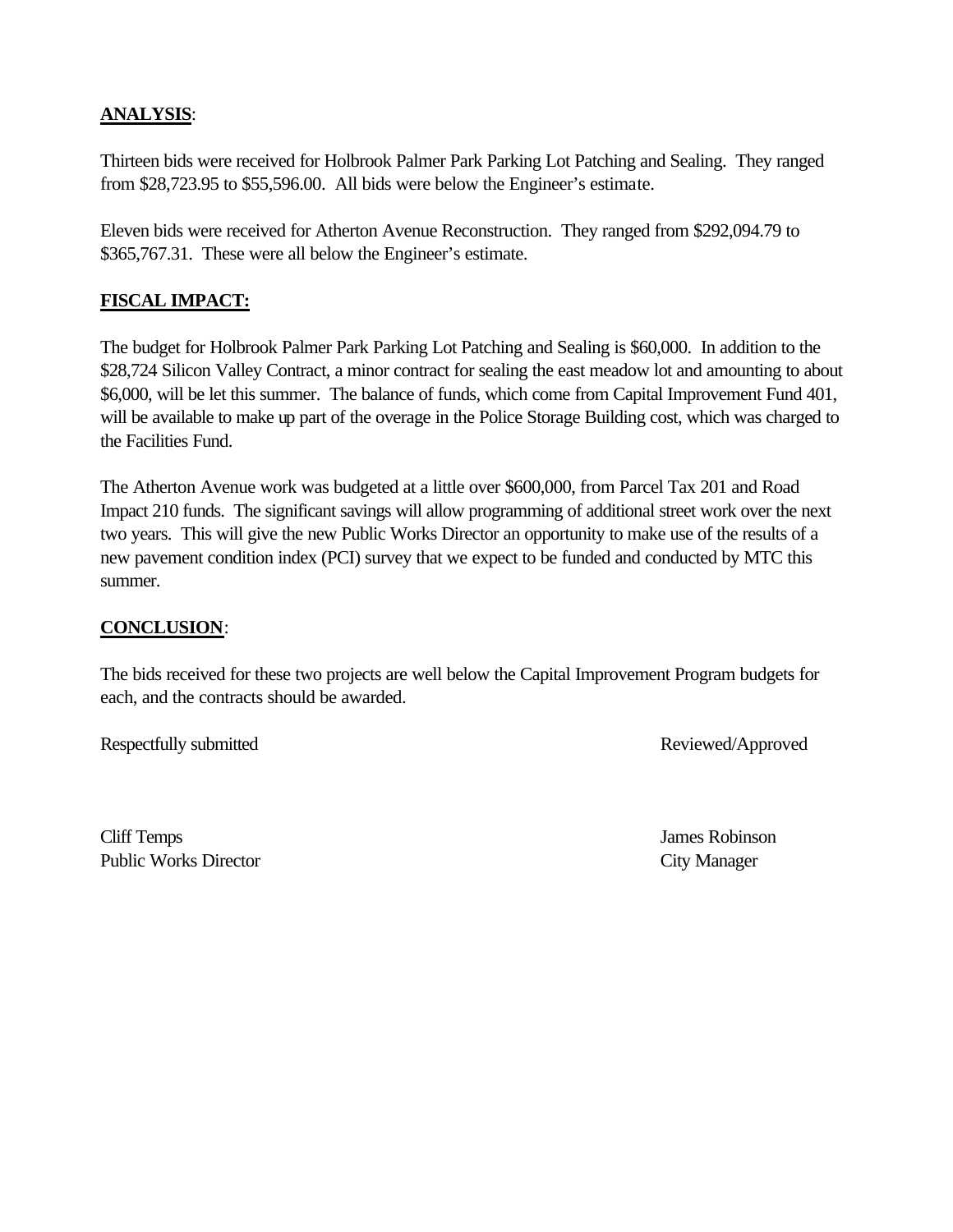**Item No. 12**



**Town of Atherton**

## **CITY COUNCIL STAFF REPORT**

**TO: HONORABLE MAYOR AND CITY COUNCIL CITY MANAGER, JAMES ROBINSON**

- **FROM: CLIFF TEMPS, PUBLIC WORKS DIRECTOR**
- **DATE: FOR THE MEETING OF APRIL 16, 2003**

## **SUBJECT: ACCEPTANCE AND APPROVAL OF RECORDING A NOTICE OF COMPLETION FOR MIDDLEFIELD ROAD PAVEMENT AND STORM DRAINAGE IMPROVEMENTS, PROJECT 01-005**

## **RECOMMENDATION**

Pass a motion accepting the work under Middlefield Road Pavement and Storm Drainage Improvements, Project 01-005, and authorizing the recordation of a Notice of Completion.

## **INTRODUCTION**

The Middlefield Road Rehabilitation Project consisted of correcting pavement and trench failures, resurfacing and drainage in Middlefield Road from Fair Oaks Lane to Ravenswood Avenue. The contract was awarded last March and the work was substantially completed in November. A storm drain line, constructed as part of the project, was not laid at proper grade, and was relaid last month.

## **ANALYSIS**

The project was scheduled to be completed by early September. Delays were caused by the contractor's inability to perform more than one operation at a time, significantly increasing the length of sanitary sewer trench backfill that was replaced, adding work in both Atherton and Menlo Park at the Revenswood intersection and encountering a number of unforeseen underground obstacles. Twenty-four extra days were allowed for extra work and unavoidable delays. The contractor was charged \$5,500 in liquidated damages for 11 unjustified days of delay in completing the work.

Relaying the storm drain that was first laid at the wrong grade did not interfere with the short term function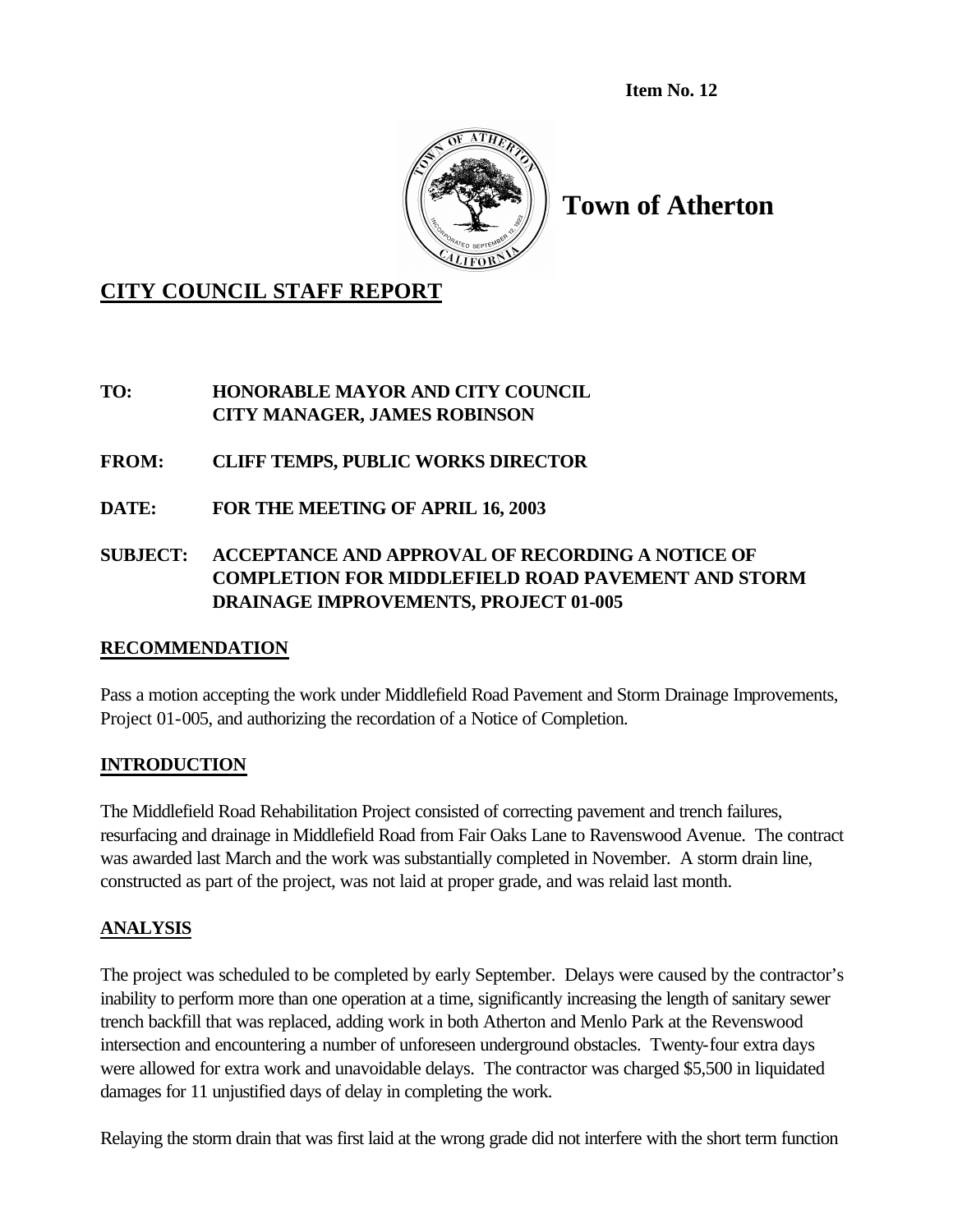of the project, and no penalty time was assessed for correcting the problem. The contractor has indicated that the corrective work was done under protest, but has not yet submitted a bill or formal claim for its cost. It will be the Town's position that corrective work was made necessary by the contractor's own mistake, and any claim for the cost of correction will be denied. This could end up in a legal dispute, but the contractor may not choose to pursue it. Staff will inform the Council if and when a legal claim is filed. The corrective work has rendered the project acceptable, and the fact a claim may be pending is not be reason for holding up acceptance and recording of a Notice of Completion.

A few areas of localized, minor ponding have been observed along edges of shoulder backfill placed under this contract. The ponding is due to the fact there are low areas outside of the area of the contractor's work. These are not the result of his work and are not his responsibility to correct. The ponds will be identified and filled in as needed by the Town crew, early next winter.

At the time the contract was awarded, the estimated cost of work was \$1,847,461. The final contract cost was \$1,967,066. The most significant factors in the cost increase were adding to the square footage of areas requiring patching, widening the pavement in areas where needed to assure standard vehicle and bicycle lane widths and to extend the turn pocket for Encinal Avenue, and the costs associated with encountering unforeseen underground obstacles.

## **FINANCIAL IMPACT**

This project will end up drawing on Road Impact Funds to make up not only the \$119,650 construction cost overrun, but also shortfalls of \$34,588 in Measure A funding, due to a decline in Measure A revenue, and \$28,467 in Drainage Fund 402, as a result of there being less money in this account than estimated when the FY 01/02 budget was drafted. Thanks to significant savings in recent project bid results, the Road Impact Fund can absorb these added charges without impacting other projects the Fund is programmed to supply.

### **CONCLUSION**

The project has been successfully completed. It should be accepted, and recording of a Notice of Completion should be approved.

Respectfully submitted: Reviewed/Approved

Public Works Director City Manager

Cliff Temps James Robinson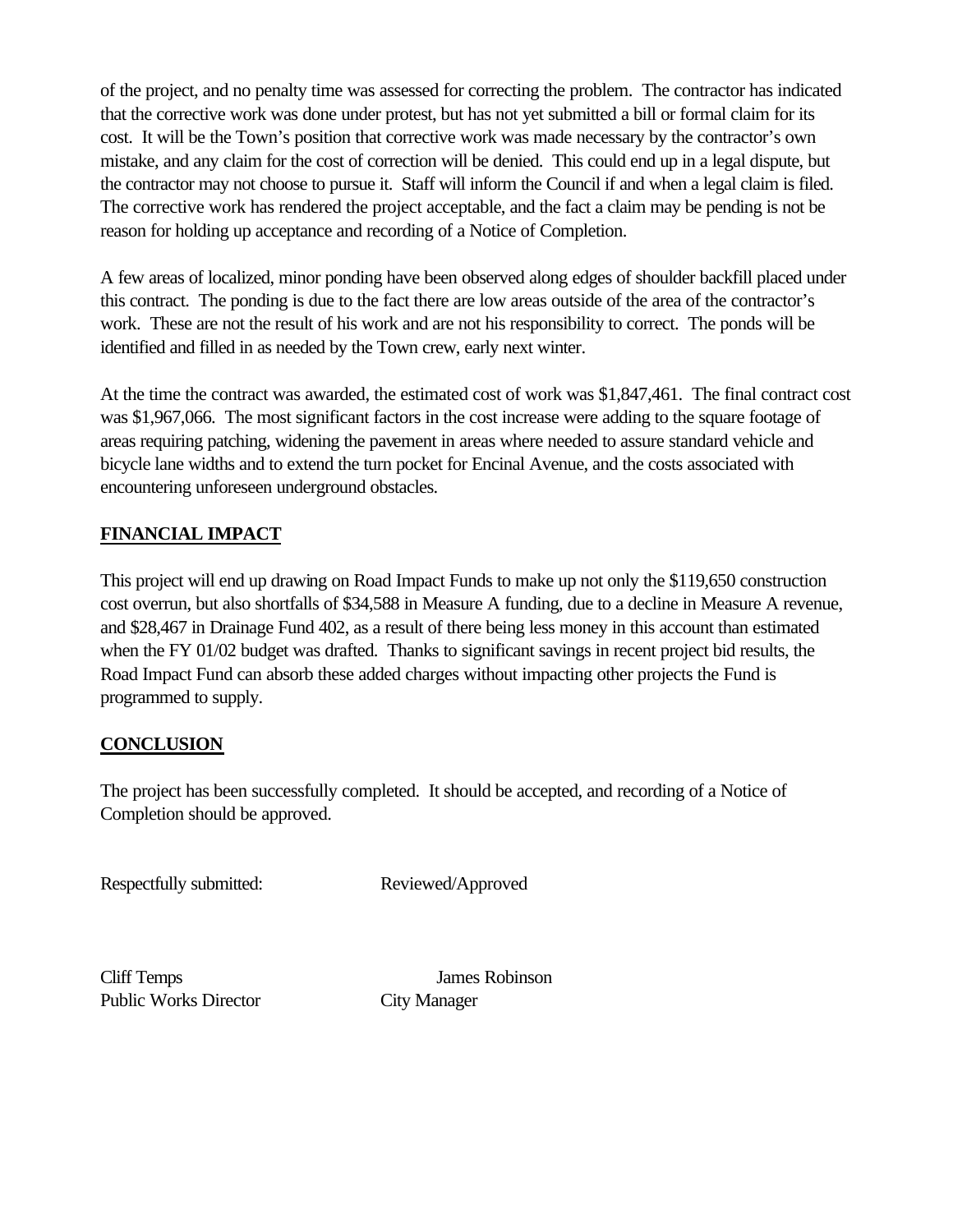

**Town of Atherton**

## **CITY COUNCIL STAFF REPORT**

**TO: HONORABLE MAYOR AND CITY COUNCIL**

**FROM: JAMES H. ROBINSON, CITY MANAGER**

**DATE: FOR THE MEETING OF APRIL 16, 2003**

## **SUBJECT: REVIEW AND APPROVAL OF RESOLUTION AUTHORIZING CONTINUED PARTICIPATION IN THE CITY/COUNTY ASSOCIATION OF GOVERNMENTS OF SAN MATEO COUNTY (C/CAG) AND APPROVAL OF THE JOINT POWERS AGREEMENT**

## **RECOMMENDATION**

Review and approve Resolution authorizing continued participation in the City/County Association of Governments of San Mateo County (C/CAG) and approval of the Joint Powers Agreement in accordance with the staff recommendations.

## **BACKGROUND:**

C/CAG was founded in 1991 and renewed in 1995 and 1999. The current Joint Powers Agreement that provides C/CAG its legal basis is in effect until December 1, 2003. Therefore, it is necessary to review C/CAG and consider reauthorization. All the Cities and the County are currently members of C/CAG. The Town of Atherton approved participation and the Joint Powers Agreement in 1999.

## **C/CAG Role:**

The role of C/CAG is to:

Provide a forum for all agencies to work together on common issues:

Transportation Solid Waste

NPDES Airport Land Use Commission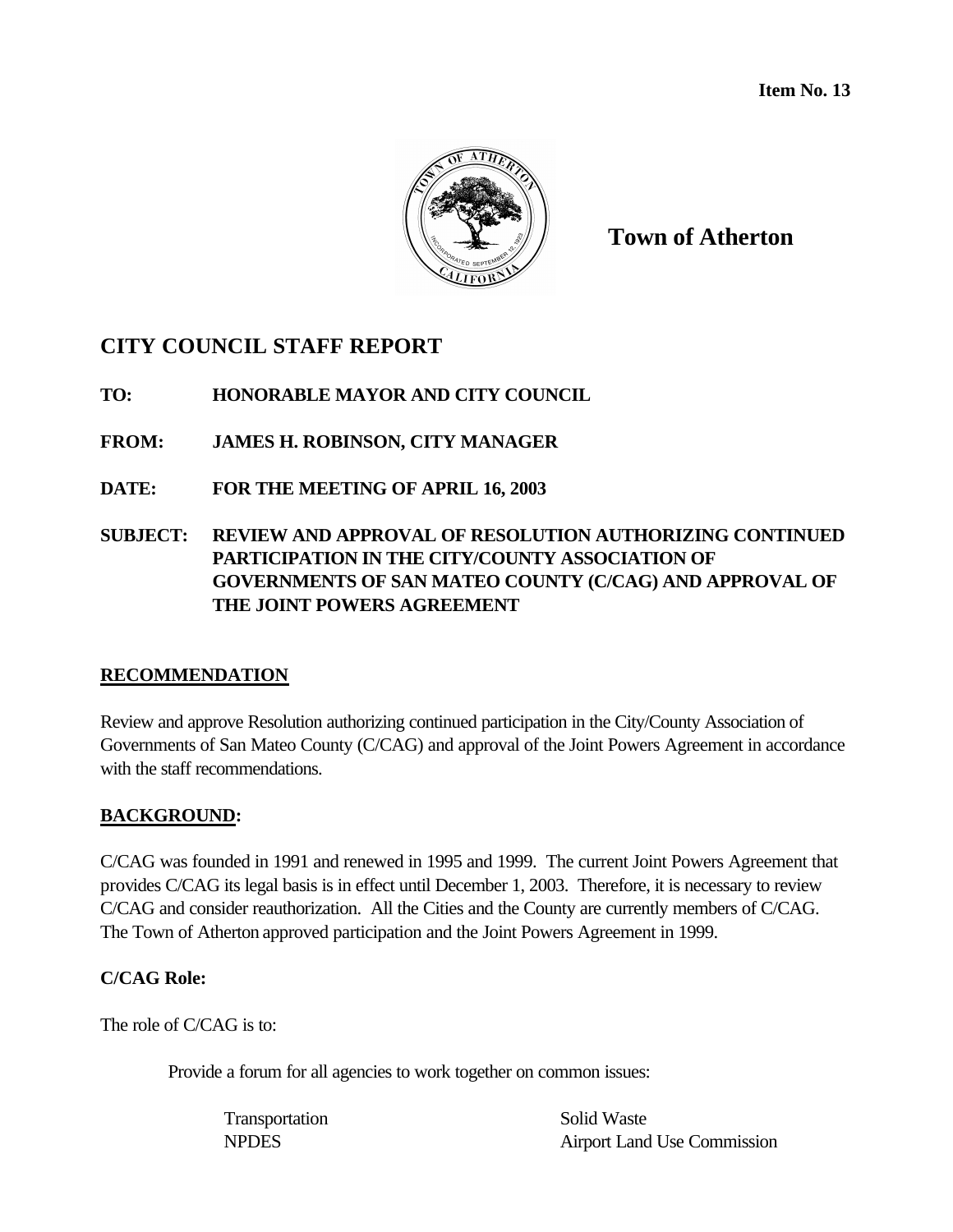Abandoned Vehicle Abatement Legislation

Educate and elevate the decision-making of local elected officials and technical professional staffs to include/address countywide concerns in their local decisions.

Develop a consensus on the common issues of concern to the general public, solutions, and applicable funding recommendations/priorities.

Act as Program Manager for Congestion Management Plan (CMA) Transportation funds (state and federal) and Air Quality funds (AB434/TFCA).

#### C/CAG Performance:

C/CAG programs are mandated, or bring in revenue to San Mateo County, or provide a cost savings through Countywide implementation. See the attached C/CAG Accomplishments/ Analysis/ Programs. C/CAG accomplishments include the Countywide Transportation Plan and the Transit Oriented Development Incentive Program. C/CAG received numerous County, Regional, State and National awards. The C/CAG FY 02-03 Budget member dues/fees (\$1,922,164) are leveraged 2.6 times for total revenue and 15.6 times for controlled transportation funds. Utilization of two direct staff and contract staff for the remaining tasks has minimized the staffing necessary to meet the program requirements. This staffing approach enables C/CAG to meet the program requirements in a costeffective manner. Most of the C/CAG programs are mandates that must be performed. It is likely that the cost for the Town of Atherton to perform the mandates provided by C/CAG would be significantly higher than the annual fee of \$5,914.04. During the last four years the Town of Atherton has paid \$22,682 in fees and received \$1,299,000 in funds programmed. As a member of C/CAG the Town of Atherton has had a voice in programming over \$100M in transportation funds.

#### C/CAG Benefits:

Benefits of C/CAG to the member agencies include:

Provide a forum to share ideas and solutions among agencies for common issues.

Enable all agencies to have a vote in the distribution of State and Federal Transportation funds (\$70-80M every two years) allocated to San Mateo County.

Transportation funding provided to Cities and County. Provide support to assist agencies in getting and maintaining funds.

Provide cost-effective programs to assist member agencies in meeting mandates.

Provide active intergovernmental support for San Mateo County and the member agencies in the Region.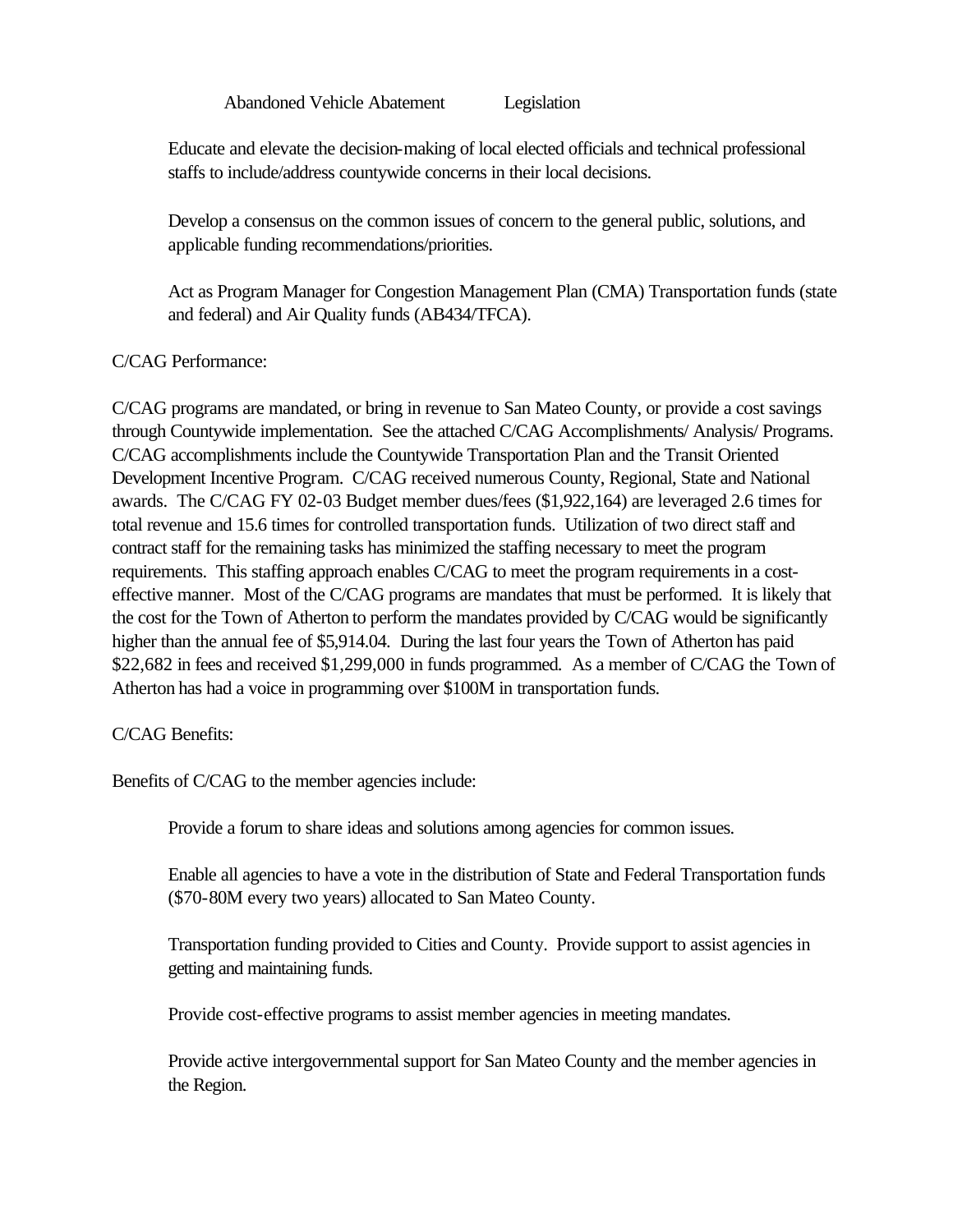Provide additional information to agency staff on the system-wide transportation impacts of proposed developments such that better local decisions can be made.

Lobbyist support in Sacramento.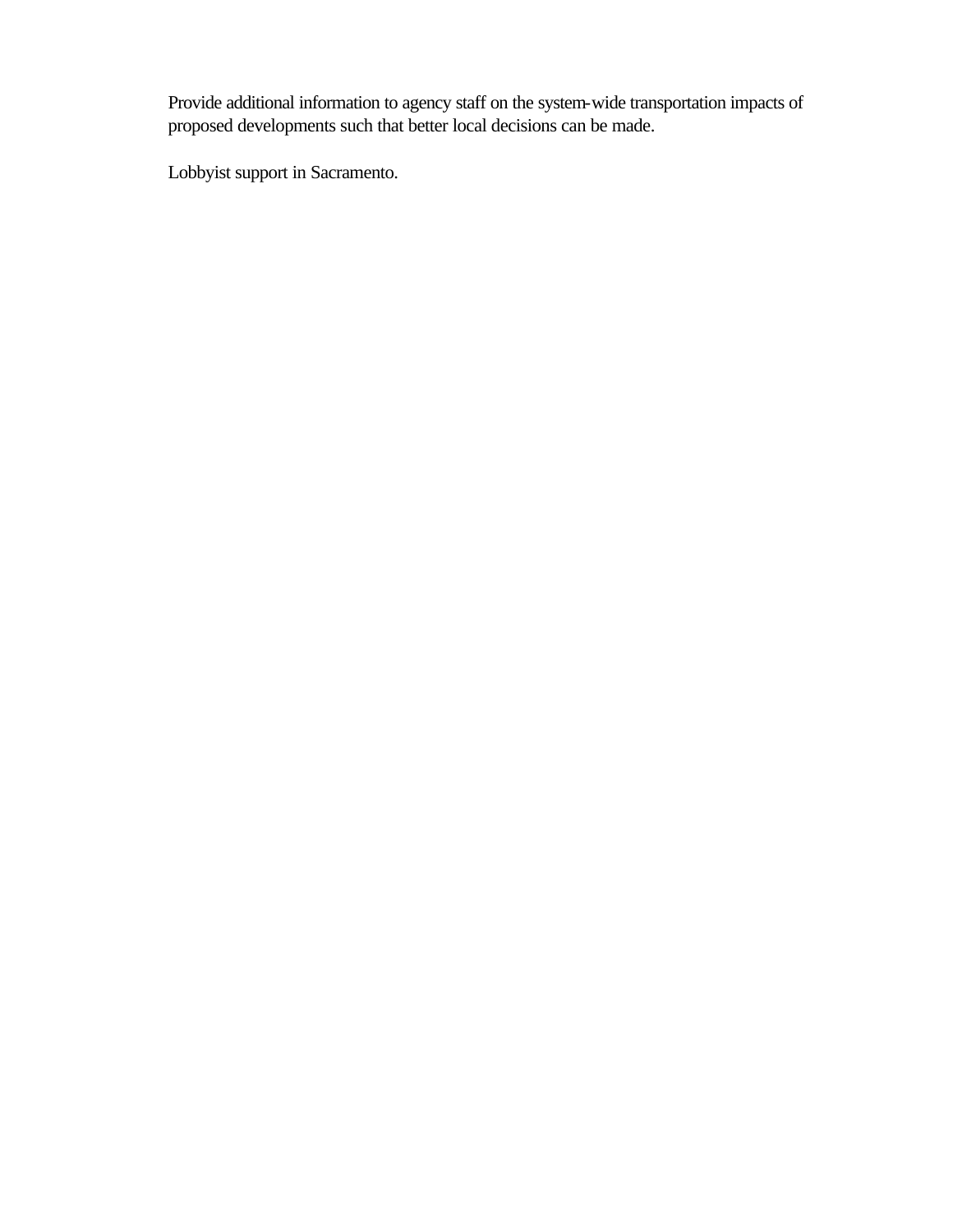#### **Joint Powers Agreement:**

The agreement proposed is essentially identical to the one adopted by the Town in 1999. The proposed Joint Powers Agreement is attached. To assist in the review of the document changes are shown in bold below and in italics in the agreement. Key changes in the Joint Powers Agreement other than numbering or typographical include:

- 1- Section 3 (f) added the following: **(10) Legislative Committee**
- 2- Section 12. dates changed to reflect reauthorization:

"Effective Date/ Termination Date. This agreement shall be effective on July 1, **2003**, or upon its execution by the County and by at least eleven (11) cities representing the majority of the population of the County, whichever is later. This agreement shall automatically terminate on December 1, **2007**, unless renewed in writing by the County and by at least eleven (11) cities containing a majority of the population of the County. Upon such termination, the provisions of Sections 10 and 11 apply."

Attachments:

Resolution

Joint Powers Agreement: Continuing Establishment of the City/County Association of Governments - Revised February 2003

C/CAG Accomplishments/Analysis/Programs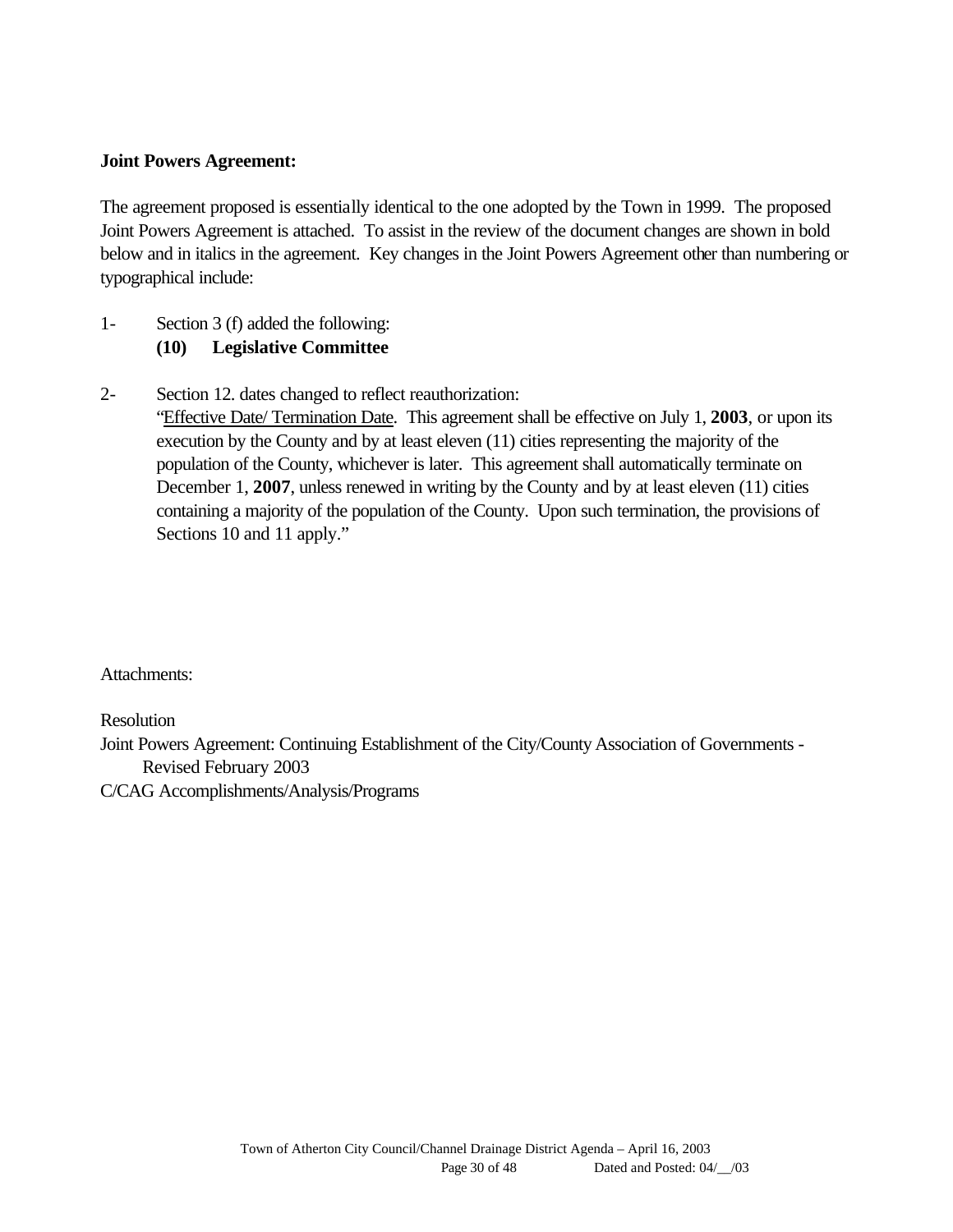### **RESOLUTION NO. 03-\_\_\_**

## **A RESOLUTION OF THE CITY COUNCIL OF THE TOWN OF ATHERTON AUTHORIZING CONTINUED PARTICIPATION IN THE CITY/ COUNTY ASSOCIATION OF GOVERNMENTS OF SAN MATEO COUNTY (C/CAG) AND APPROVAL OF THE JOINT POWERS AGREEMENT AND AUTHORIZING THE MAYOR TO EXECUTE THE JOINT POWERS AGREEMENT**

**RESOLVED,** by the City Council of the Town of Atherton, that,

**WHEREAS** the Town of Atherton is currently a member of the City/County Association of Governments of San Mateo County (C/CAG); and

**WHEREAS** the Town of Atherton approved and executed the Joint Powers Agreement in 1999 continuing C/CAG for four years; and

**WHEREAS** C/CAG has achieved significant accomplishments including the Countywide Transportation Plan and the Transit Oriented Development Incentive Program; and

**WHEREAS** C/CAG has received numerous County, Regional, State and National awards for its programs; and

**WHEREAS** C/CAG provides programs to address State Mandates in a cost effective manner; and

**WHEREAS** Participation in C/CAG provides the Town of Atherton a voice in the programming of over \$100M in transportation funds; and

**WHEREAS,** Town of Atherton desires to continue participation in C/CAG; and

**WHEREAS** Town of Atherton desires to execute the Joint Powers Agreement;

**NOW, THEREFORE, BE IT RESOLVED** that the Mayor of the Town of Atherton is hereby authorized and directed to execute the Joint Powers Agreement for and on behalf of Town of Atherton, subject to approval as to form by Town of Atherton Legal Counsel.

\* \* \* \* \* \* \* \* \* \*

*I hereby certify that the foregoing Resolution was duly and regularly passed and adopted by the City Council of the Town of Atherton at a regular meeting thereof held on the 16th day of April, 2003, by the following vote.*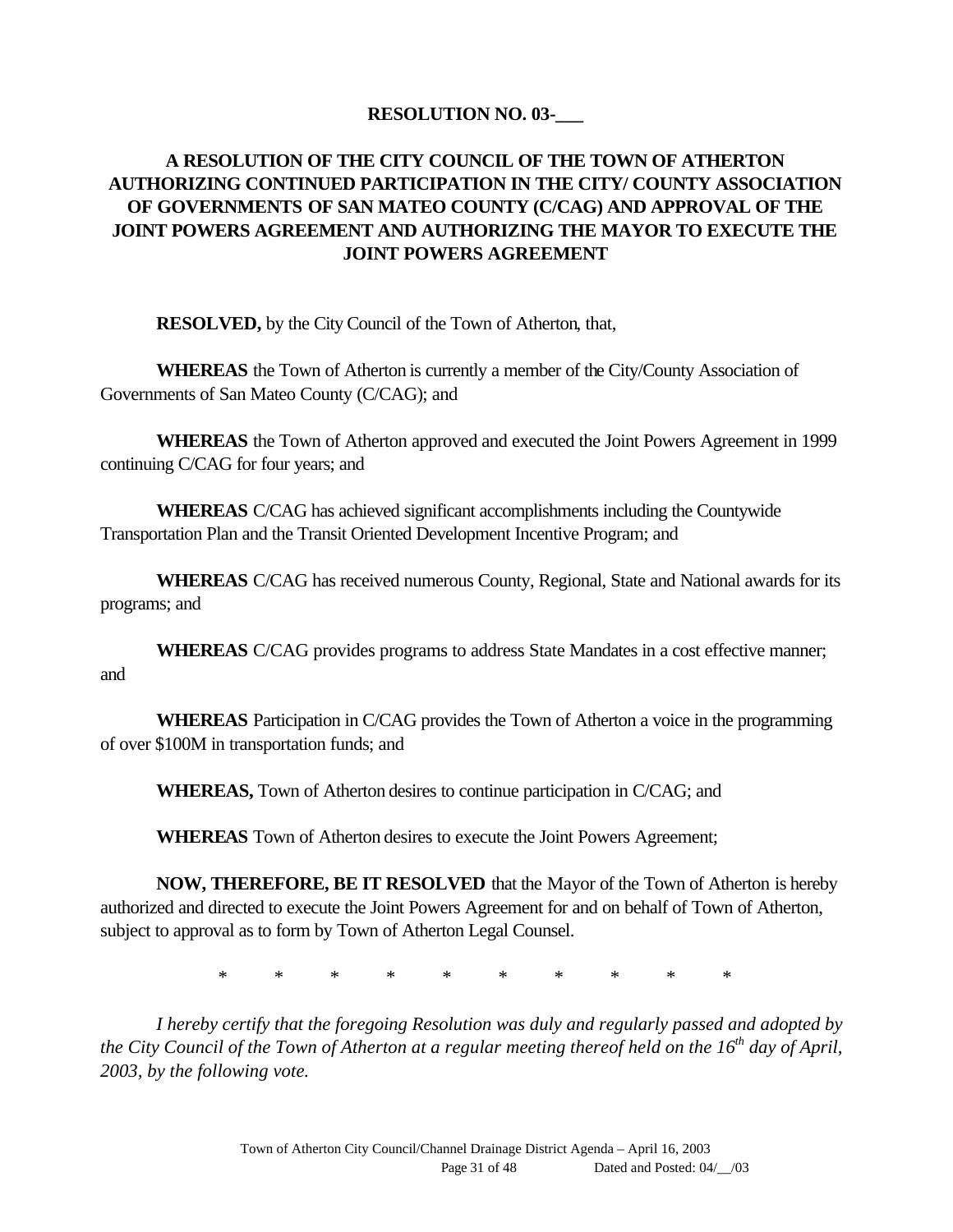| Councilmembers: |
|-----------------|
| Councilmembers: |
| Councilmembers: |
| Councilmembers: |
|                 |

Kathy McKeithen, Vice Mayor Town of Atherton

\_\_\_\_\_\_\_\_\_\_\_\_\_\_\_\_\_\_\_\_\_\_

ATTEST:

Sharon Barker, City Clerk

APPROVED AS TO FORM:

\_\_\_\_\_\_\_\_\_\_\_\_\_\_\_\_\_\_\_\_\_\_\_\_\_\_

\_\_\_\_\_\_\_\_\_\_\_\_\_\_\_\_\_\_\_\_\_\_\_\_\_

Marc Hynes, City Attorney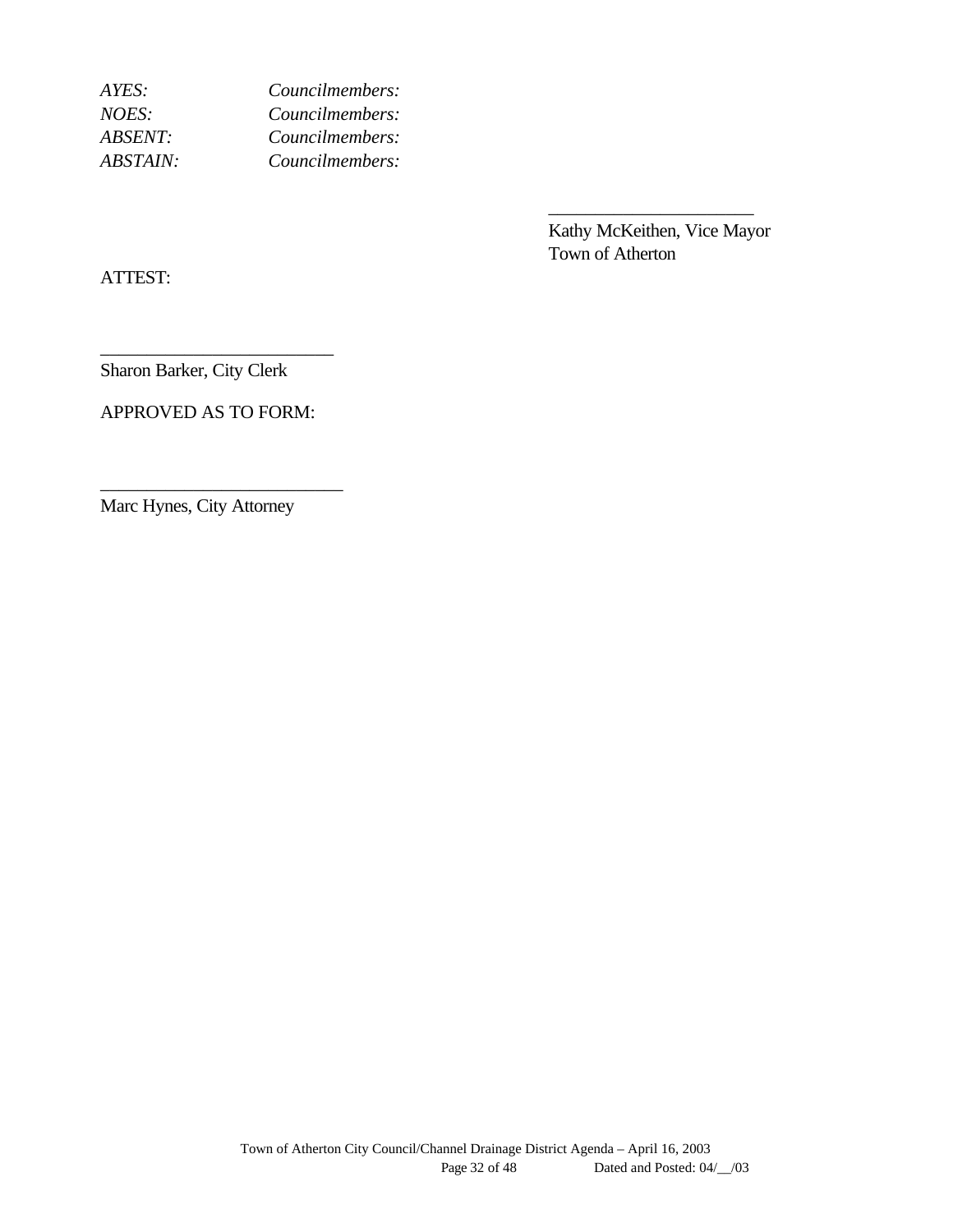

Town of Atherton

## **CITY COUNCIL STAFF REPORT**

**TO: HONORABLE MAYOR AND CITY COUNCIL**

**FROM: LISA COSTA SANDERS, DEPUTY TOWN PLANNER**

**DATE: FOR THE CITY COUNCIL MEETING OF MARCH 19, 2003** 

**SUBJECT: ADOPTION OF ORDINANCE AMENDING ATHERTON MUNICIPAL CODE SECTIONS 17.36.195 AND 17.08.070 REGULATING RETAINING WALLS AND BUILDING HEIGHT**

### **RECOMMENDATION**

Staff recommends that the City Council adopt the attached Ordinance amending Municipal Code Section 17.36.195 adding a height requirement for retaining walls, and amending Municipal Code Section 17.08.070, adding a requirement that continuous decorative roof elements must be included in the maximum building height, and waive second reading.

### **BACKGROUND**

The City Council, at their March 19, 2003 meeting, conducted a public hearing on the proposed changes to the Municipal Code regulating retaining walls and building height. The City Council introduced the Ordinance with the change of striking the words "non-opaque and" from Section 1 and adding the word "Continuous" before "decorative roof elements" in Section 2.

Staff has incorporated these changes in the attached ordinance for City Council adoption.

### **FORMAL MOTION:**

I move that the City Council adopt an ordinance amending Atherton Municipal Code Sections 16.36.195 and 17.08.070 regulating retaining walls and building height, and waive second reading.

*s/Lisa Costa Sanders* \_\_\_\_\_\_\_\_\_\_\_\_\_\_\_\_\_\_\_\_\_\_\_\_\_\_\_\_\_\_

Lisa Costa Sanders, Deputy Town Planner Jim Robinson, City Manager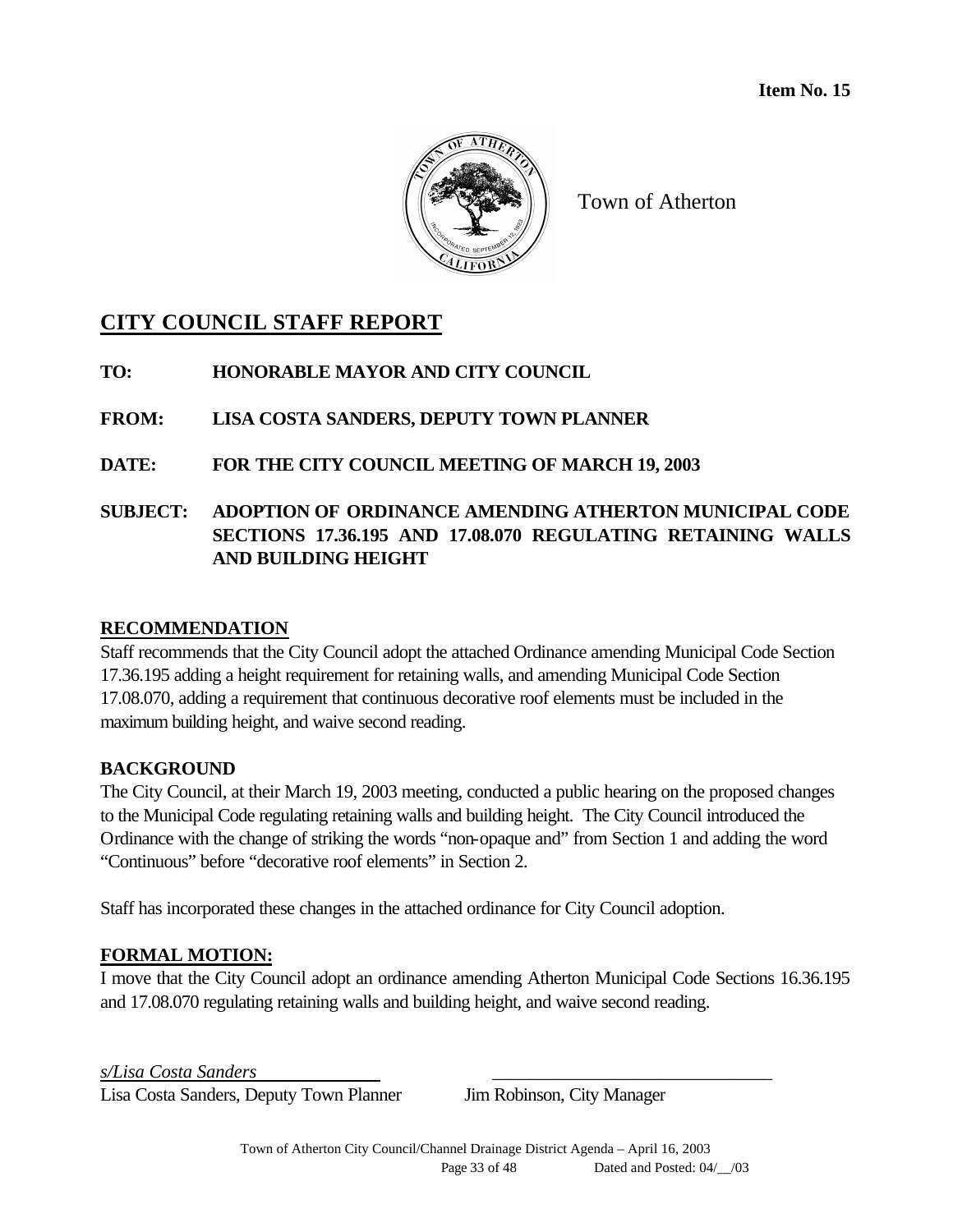## **Attachments:**

1. Ordinance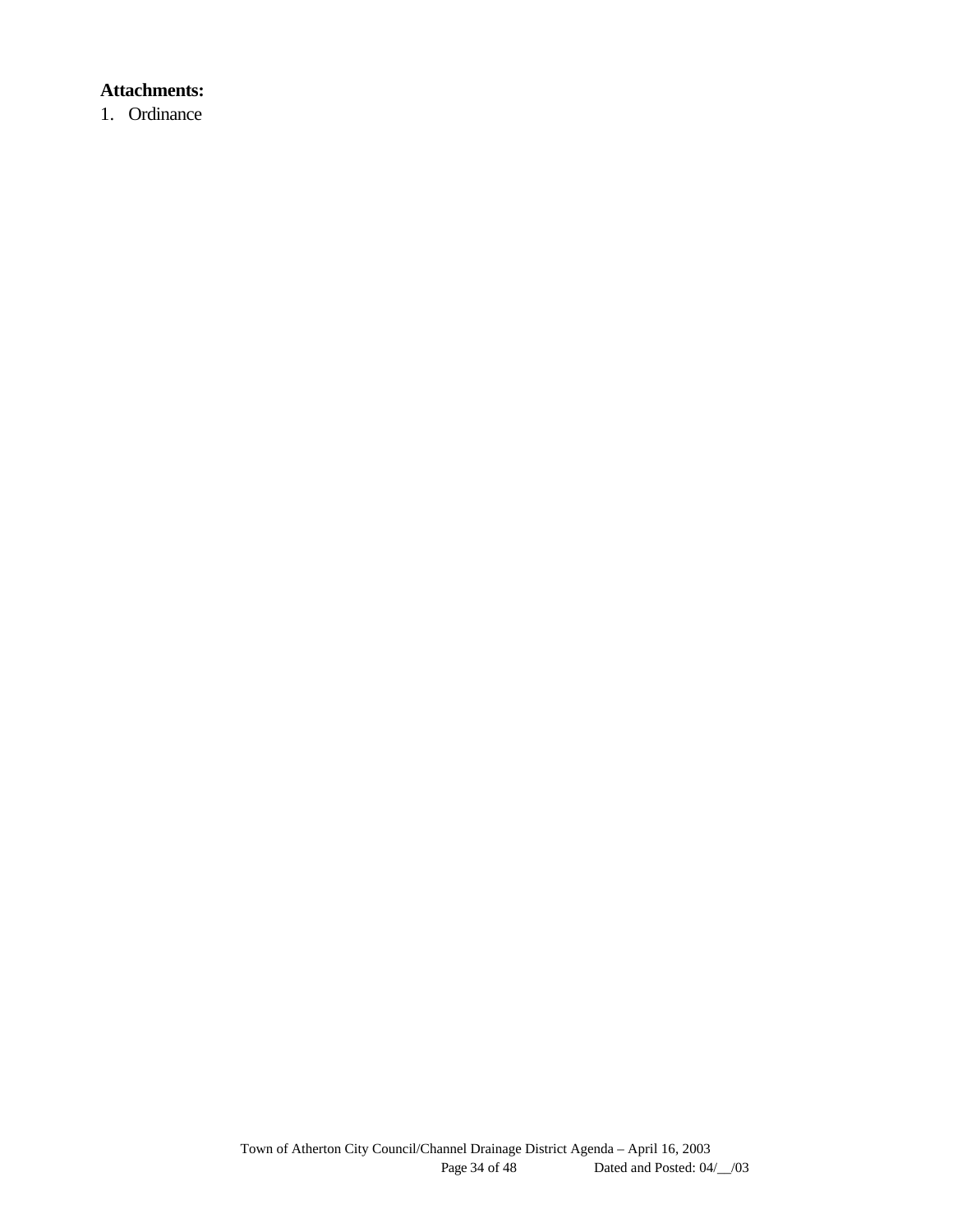#### **ORDINANCE NO. \_\_\_**

## **AN ORDINANCE OF THE CITY COUNCIL OF THE TOWN OF ATHERTON AMENDING SECTIONS 17.36.195 AND 17.08.070 OF THE ATHERTON MUNICIPAL CODE REGULATING RETAINING WALLS AND BUILDING HEIGHT WITHIN THE TOWN OF ATHERTON.**

The City Council of the Town of Atherton does ordain as follows:

**SECTION 1:** Section 17.36.195 is hereby amended to read as follows:

"Retaining Walls. Retaining walls shall be located no closer than five feet from any property line. Except for basements and underground driveway approaches, the maximum height of the retaining walls shall not exceed six feet solid wall construction, with a maximum threefoot high safety fence on top. The safety fence shall be substantially open to light and air in compliance with applicable safety codes".

**SECTION 2:** Section 17.08.070 is hereby amended to read as follows:

*"Building height. "Building height" means the vertical distance from the natural grade or finish grade, whichever results in the lower height, measured to the topmost point of the roof. Continuous decorative roof elements, including but not limited to widow walks and railings shall be included in the maximum building height."*

**SECTION 3:** That the City Council hereby declares that it would have passed this Ordinance sentence by sentence, paragraph by paragraph, and section by section, and does hereby declare that any provisions of this Ordinance are severable and, if for any reason any sentence, paragraph or section of this Ordinance shall be held invalid, such decision shall not effect the validity of the remaining parts of this Ordinance.

**SECTION 4:** This Ordinance shall be posted in at least three public places according to law and shall take effect and be in force from and after 30 days after its passage and adoption.

\* \* \* \* \* \* \* \* \* \* \* \* \*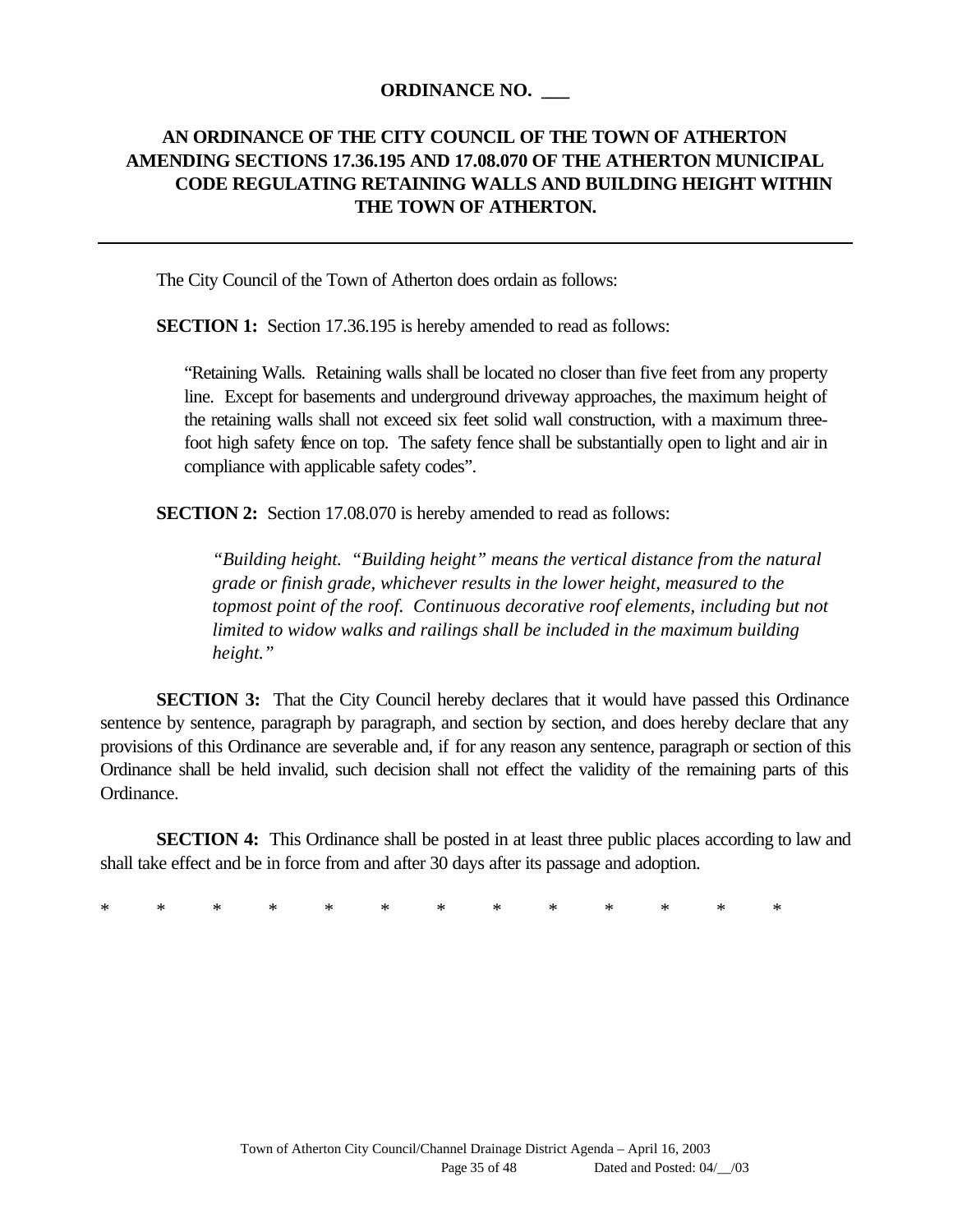*I hereby certify that the foregoing ordinance was introduced at a regular meeting of the City Council of theTown of Atherton held on March 19, 2003, and was adopted by said City Council at a regular meeting held on the \_\_\_\_\_ day of\_\_\_\_\_\_\_\_\_ 2003, by the following vote:*

| AYES.       | <b>COUNCILMEMBERS:</b> |
|-------------|------------------------|
| <i>NOES</i> | COUNCILMEMBERS:        |
| ABSENT      | COUNCILMEMBERS:        |
| ABSTAIN     | <i>COUNCILMEMBERS:</i> |
|             |                        |

Kathy McKeithen, Vice Mayor Town of Atherton

ATTEST:

Sharon Barker, City Clerk

APPROVED AS TO FORM:

Marc G. Hynes, City Attorney

\_\_\_\_\_\_\_\_\_\_\_\_\_\_\_\_\_\_\_\_\_\_\_\_\_\_\_\_\_\_\_\_\_\_\_\_\_\_\_\_\_\_\_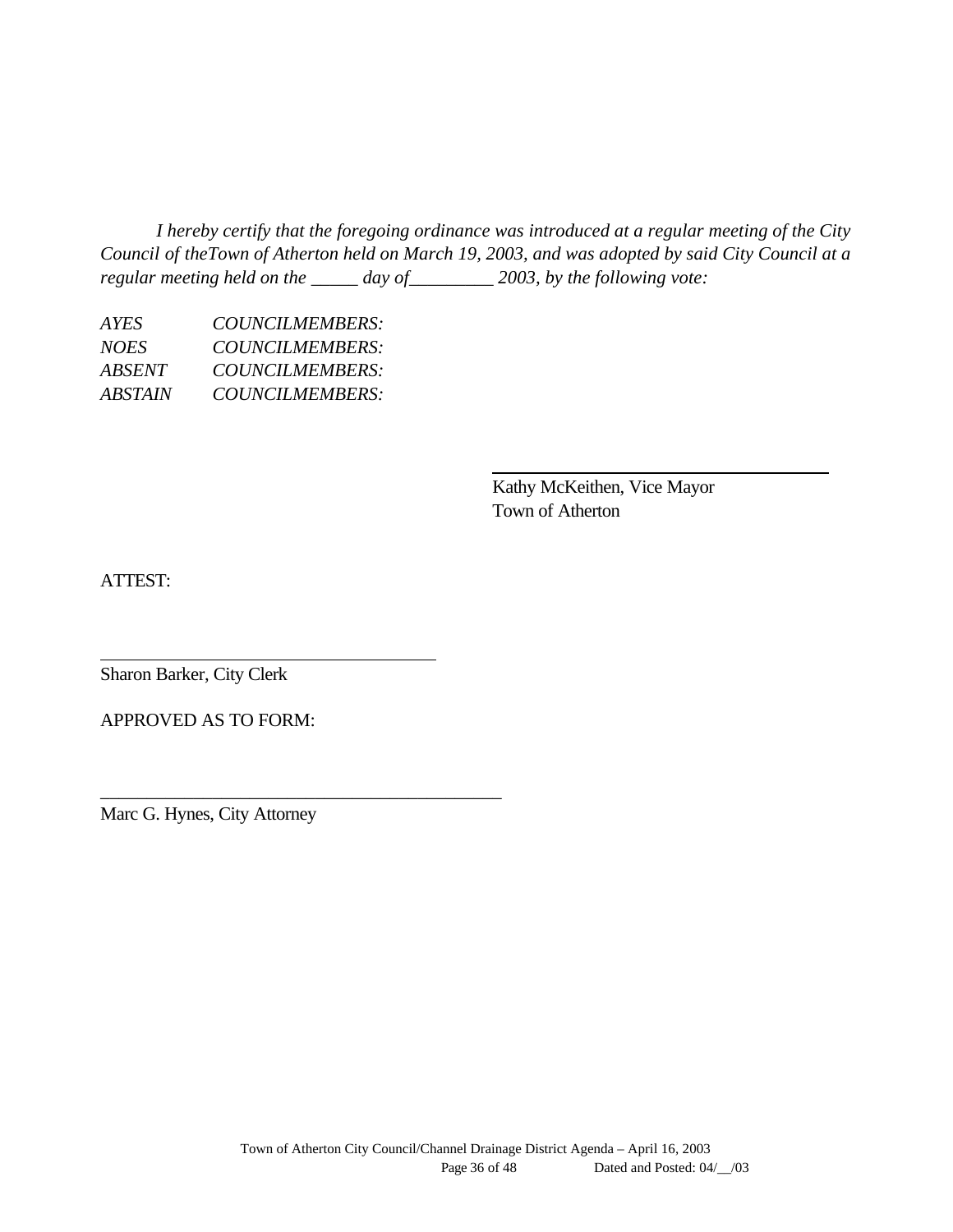Item No. 16



Town of Atherton

## **CITY COUNCIL STAFF REPORT**

## **TO: HONORABLE MAYOR AND CITY COUNCIL**

## **FROM: LISA COSTA SANDERS, DEPUTY TOWN PLANNER**

**DATE: FOR THE MEETING OF APRIL 16, 2003**

## **SUBJECT: ADOPTION OF AN ORDINANCE AMENDING ATHERTON MUNICIPAL CODE SECTION 12.06 REGULATING ENCROACHMENTS FOR ENTRANCE GATES WITHIN THE TOWN OF ATHERTON.**

## **RECOMMENDATION**

Staff recommends that the City Council adopt the Ordinance amending Section 12.06 of the Atherton Municipal Code relating to encroachments allowing for the construction of new entrance gate structures within the Town of Atherton and waive second reading:

## **BACKGROUND**

The City Council, at their March 19, 2003 meeting, reviewed the draft Ordinance amending Section 12.06 of the Atherton Municipal Code relating to encroachments. At that meeting, the Council directed staff to add "Encroachment permits may be issued for" to Section 1 and add a Section 2 to read: "Section 12.06.060 is hereby added as follows; Except for permits under 12.06.100(H)", and "Section 12.06.090 is hereby added as follows: Except for permits under 12.06.100(H)". The City Council introduced the Ordinance as amended above at the March 19, 2003 meeting. Staff has made incorporated these changes to the attached Ordinance for City Council adoption.

## **FORMAL MOTION:**

I move that the City Council adopt an ordinance amending Atherton Municipal Code Section 12.06 regulating encroachments for entrance gates within the Town of Atherton, and waive second reading.

*s/Lisa Costa Sanders* \_\_\_\_\_\_\_\_\_\_\_\_\_\_\_\_\_\_\_\_\_\_\_\_\_\_\_\_\_\_

Lisa Costa Sanders, Deputy Town Planner Jim Robinson, City Manager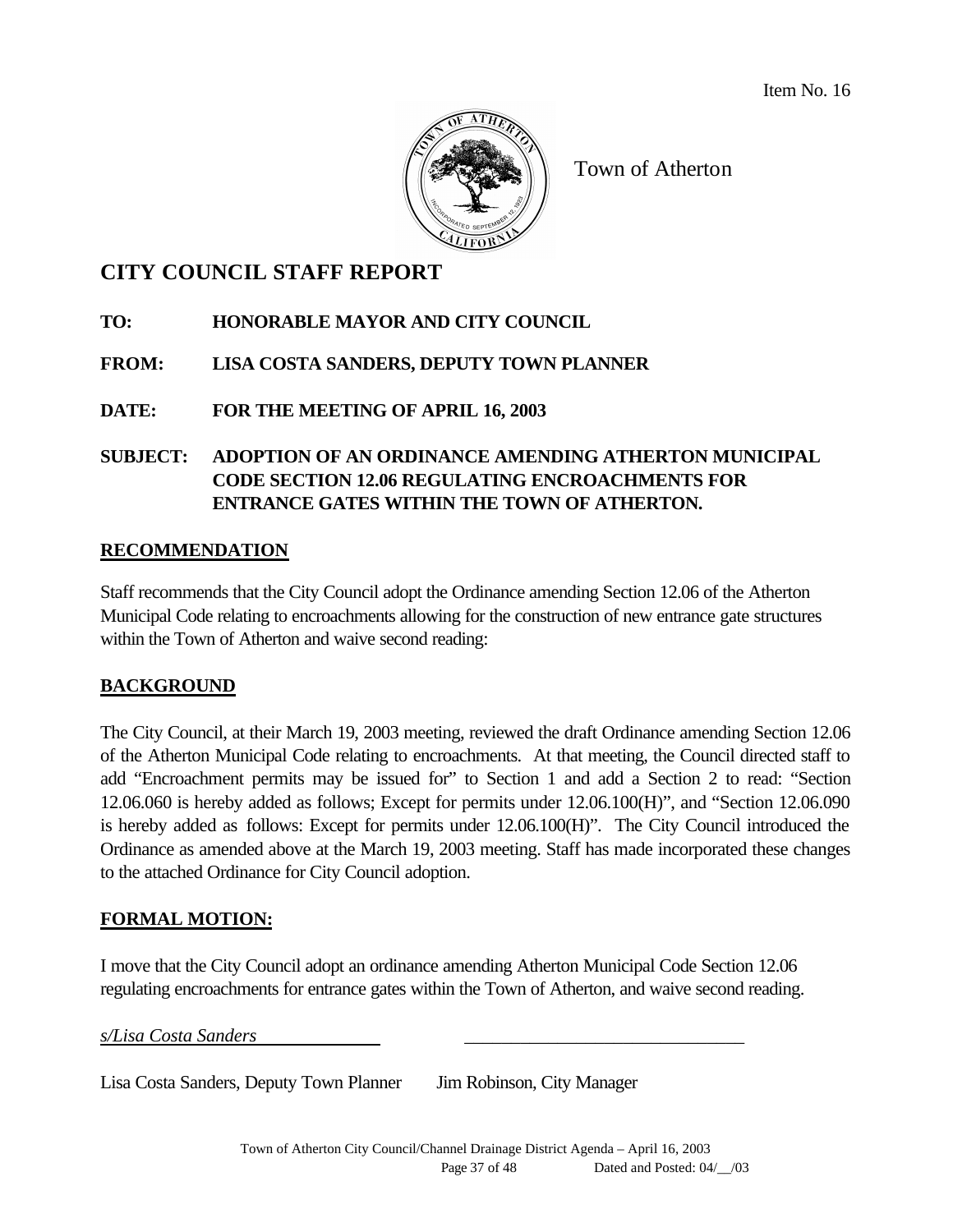2. Encroachment Ordinance

### **ORDINANCE NO. \_\_\_**

## **AN ORDINANCE OF THE CITY COUNCIL OF THE TOWN OF ATHERTON AMENDING THE ATHERTON MUNICIPAL CODE REGULATING ENCROACHMENTS WITHIN THE PUBLIC RIGHT-OF-WAY WITHIN THE TOWN OF ATHERTON**

The City Council of the Town of Atherton does ordain as follows:

**SECTION 1:** Section 12.06.100(H) of the Atherton Municipal Code is hereby amended to read as follows:

#### 12.06.100(H)

"Encroachment permits may be issued for; Encroachments for entrance gate structures delineating all or parts of a specific neighborhood, subject to terms and conditions of a permit approved by the City Council. Further, if such encroachments are subsequently determined by the City Council to be hazardous or to pose a physical obstruction, said structure shall be subject to abatement and removal as a public nuisance as determined by the City Council, to be in the interests of the public health, safety and general welfare*".*

**SECTION 2:** Section 12.06.060 is hereby amended to read as follows:

12.06.060 "Except for permits under 12.06.100(H), the city manager, in conformance with the provisions of Section 12.06.080, shall issue an encroachment permit to the applicant when, in the opinion of the city manager, the proposed encroachment would not interfere with any town facilities or the use thereof, and would not be detrimental to the best interests of the town. Each such permit shall be revocable at any time in the sole discretion of the town, in accordance with Section 12.06.090, and shall be subject to such conditions, terms and charges as the city manager deems reasonable for the protection of the best interests of the town, including, without limitation, a provision that the permittee and his successors shall defend, indemnify and hold the town, its officers, agents and employees free and harmless from any and all claims of any nature, including claims for liability for personal injury or property damage arising from the construction, operation and maintenance of the encroachment, and further that the encroachment shall be removed promptly upon the request of the city manager, at the sole expense of the permittee. Each encroachment permit shall provide that, upon failure of the permittee to remove the encroachment after notice from the city manager to do so, the encroachment may be removed and abated by the town, and the cost thereof charged to the permittee and secured by a lien upon the property of the permittee. The city manager may delegate any of his functions hereunder to one or more designated deputies."

**SECTION 3:** Section 12.06.090 is hereby amended to read as follows: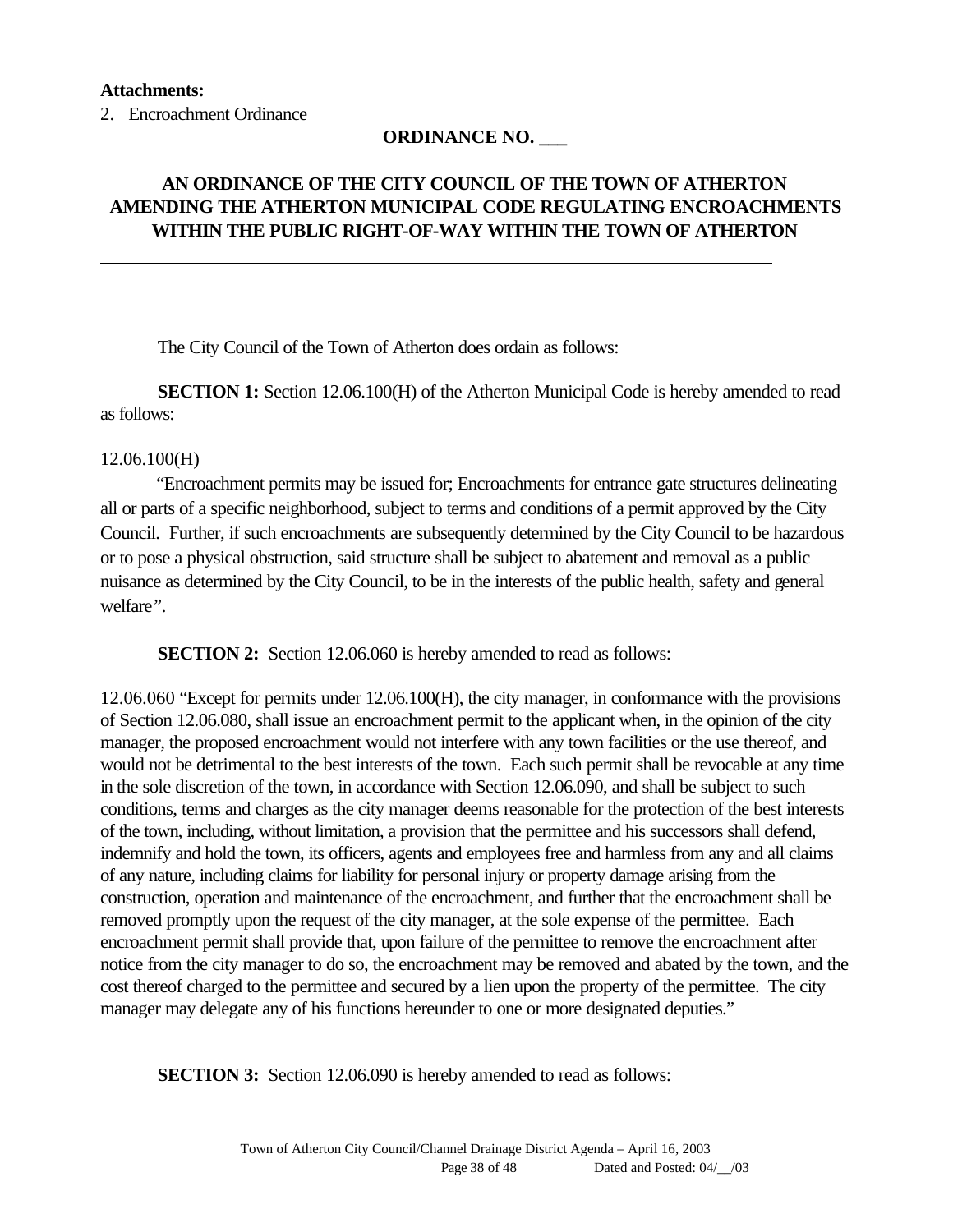12.06.090 "Except for permits under 12.06.100(H), the city manager may revoke any encroachment permit at any time that he determines that such revocation is in the best interests of the town, or that the conditions of the permit or any other regulations are being violated, or that the encroachment interferes with the public safety or convenience. Upon revocation, the permittee shall be notified in writing of the revocation.

**SECTION 4:** That the City Council hereby declares that it would have passed this Ordinance sentence by sentence, paragraph by paragraph, and section by section, and does hereby declare that any provisions of this Ordinance are severable and, if for any reason any sentence, paragraph or section of this Ordinance shall be held invalid, such decision shall not effect the validity of the remaining parts of this Ordinance.

**SECTION 5:** This Ordinance shall be posted in at least three public places according to law and shall take effect and be in force from and after 30 days after its passage and adoption.

\* \* \* \* \* \* \* \* \* \* \* \*

*I hereby certify that the foregoing ordinance was introduced at a regular meeting of the City Council of the Town of Atherton held on March 19, 2003, and was adopted by said City Council at a regular meeting held on the \_\_\_ day of \_\_\_\_\_\_, 2003, by the following vote:*

| AYES:    | <b>COUNCILMEMBERS</b> |
|----------|-----------------------|
| $NOES^+$ | <b>COUNCILMEMBERS</b> |
| ABSTAIN: | <b>COUNCILMEMBERS</b> |
| ABSENT:  | <b>COUNCILMEMBERS</b> |

Kathy McKeithen, Vice Mayor Town of Atherton

ATTEST:

Sharon Barker, City Clerk

APPROVED AS TO FORM:

\_\_\_\_\_\_\_\_\_\_\_\_\_\_\_\_\_\_\_\_\_\_\_\_ Marc G. Hynes, City Attorney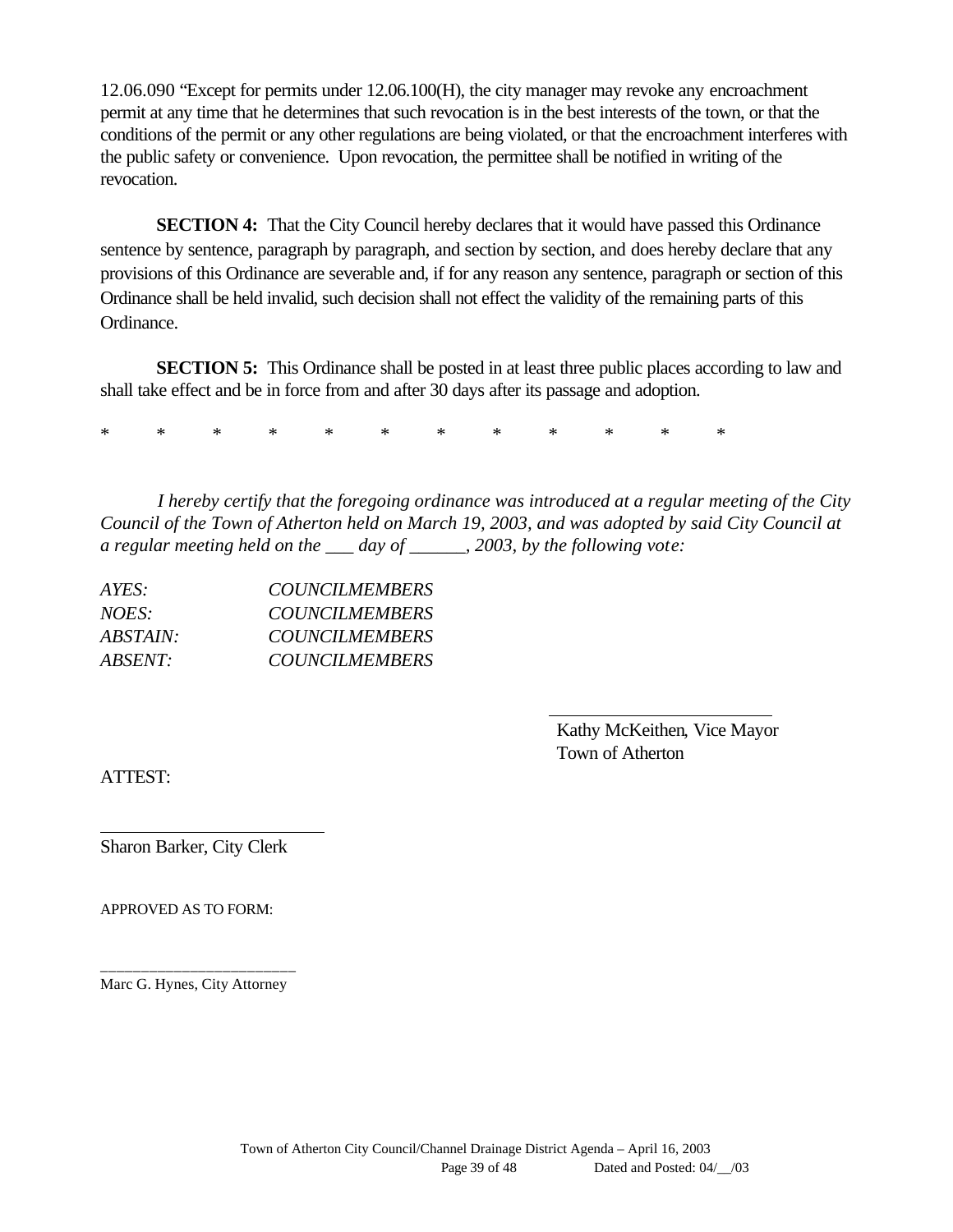

## **Town of Atherton**

## **CITY COUNCIL STAFF REPORT**

## **TO: HONORABLE MAYOR AND CITY COUNCIL**

**FROM: JOHN P JOHNS, FINANCE DIRECTOR**

**DATE: FOR THE MEETING OF APRIL 16, 2003**

## **SUBJECT PERS CONTRACT AMMENDMENT, M ISCELLANEOUS EMPLOYEES**

#### **RECOMMENDATION**

Waive further reading and adopt an ordinance authorizing an amendment to the contract between the Board of Administration of the California Public Employees' Retirement System (CalPERS) and the Town of Atherton.

### **DISCUSSION**

The purchase of military service credit was the subject of a March 16<sup>th</sup>, 2003 staff report. As indicated in the March 16<sup>th</sup> staff report, modification of our contract with PERS to provide military service credit is consistent with the Council's resolution pertaining to salaries and benefits of management employees and must be accomplished through the adoption of an ordinance authorizing such a contract amendment.

The first reading of the proposed ordinance was conducted during the regularly scheduled council meeting of March 16th.

### **FISCAL IMPACT**

There would be no fiscal impact as a result of the action recommended.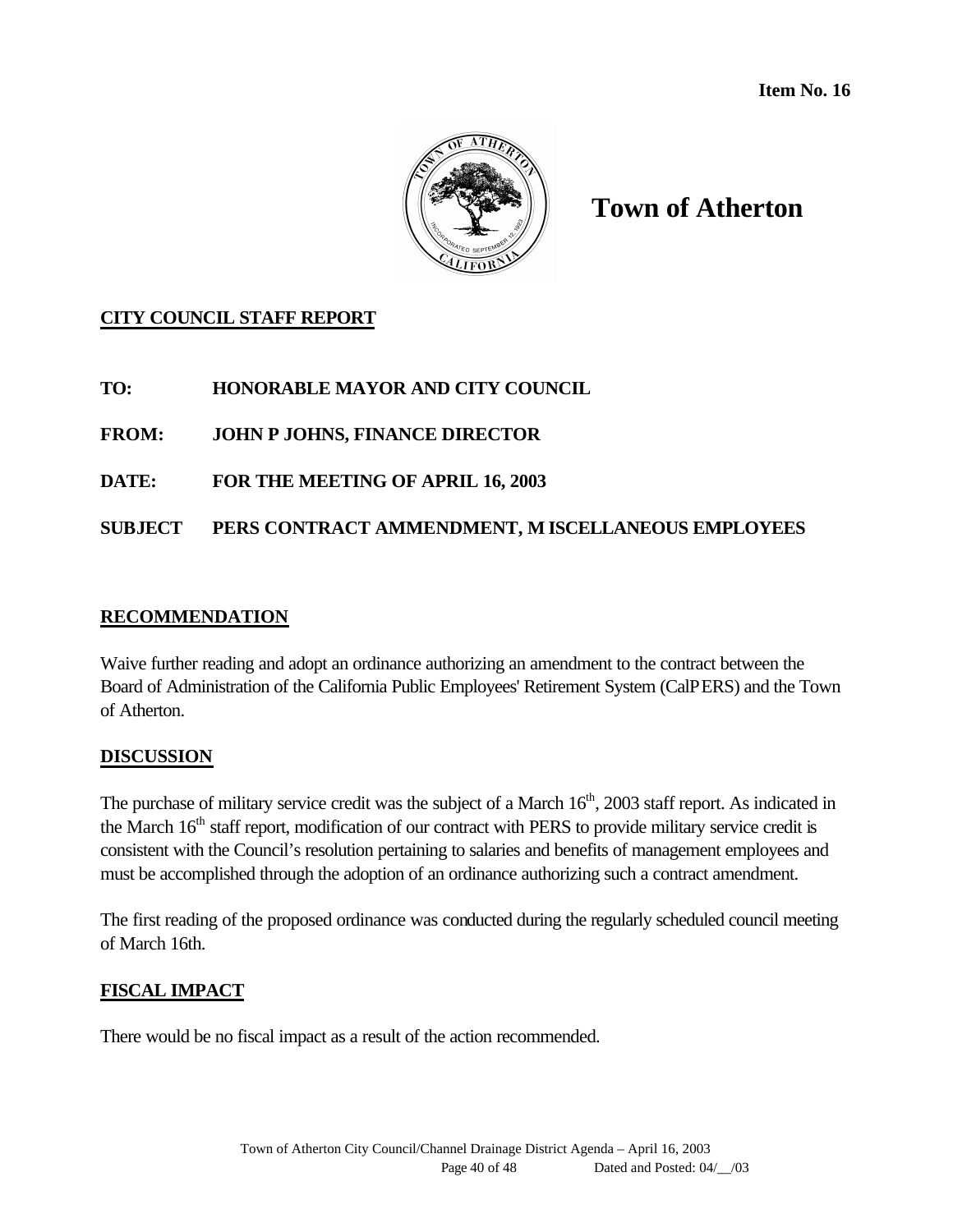Prepared by: Approved by:

John P. Johns, CPA Jim Robinson Finance Director City Manager

Attachment 1: Ordinance authorizing an amendment to the contract between the Town of Atherton and PERS.

\_\_\_\_\_\_\_\_\_\_\_\_\_\_\_\_\_\_\_\_\_\_\_\_ \_\_\_\_\_\_\_\_\_\_\_\_\_\_\_\_\_\_\_\_\_\_\_\_\_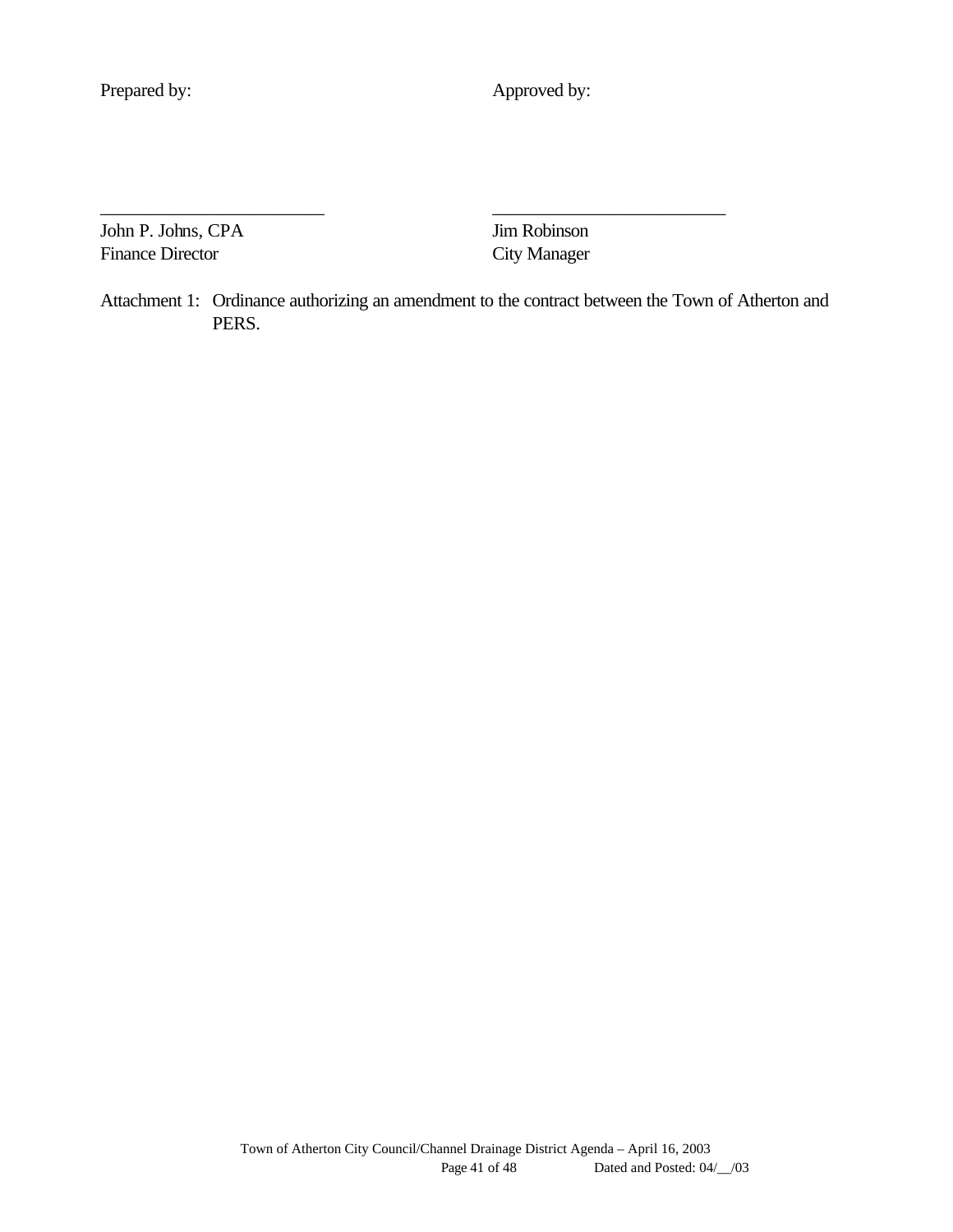**Item No. 18** 



Town of Atherton

## **CITY COUNCIL STAFF REPORT**

## **TO: HONORABLE MAYOR AND CITY COUNCIL JAMES ROBINSON, CITY MANAGER**

**FROM: ROBERT BRENNAN, CHIEF OF POLICE**

**DATE: FOR THE MEETING OF APRIL 16, 2003**

## **SUBJECT: PURCHASE POLICE VEHICLES FOR FY 02/03**

## **RECOMMENDATION:**

The City Council approves the purchase of two police vehicles from Serramonte Ford for \$48,545.59.

### **INTRODUCTION:**

The Town budgeted for the purchase of new police vehicles to replace old vehicles that have reached the end of their serviceable life. The Council is requested to approve the purchase of two police vehicles as approved in the 2002/2003 budget. The Atherton Municipal Code requires that expenditures for purchases over \$15,000 be approved by the City Council.

### ANALYSIS:

The two vehicles would be assigned to the police department's fleet as follows:

1) Replace a 1999 patrol car with 88,000 miles.

This patrol car, at the end of its serviceable life, will be sold and the revenue deposited into the General Fund. It will be replaced with a black and white 2003 Ford Crown Victoria Police Interceptor. The emergency equipment, radio, etc. from the old vehicle will be installed into the new one.

2) Replace a 1993 Geo Prism unmarked vehicle with 41,300 miles. The 2003 Ford Crown Victoria unmarked police car will be the replacement for this vehicle. Once the new vehicle arrives, the Geo will be "transferred" to the Town as a pool car.

### QUOTES:

The dealerships listed below provided quotes on the purchase of these two vehicles. Serramonte Ford was the low bidder on both vehicles. They are able to attach our one Crown Victoria Police Interceptor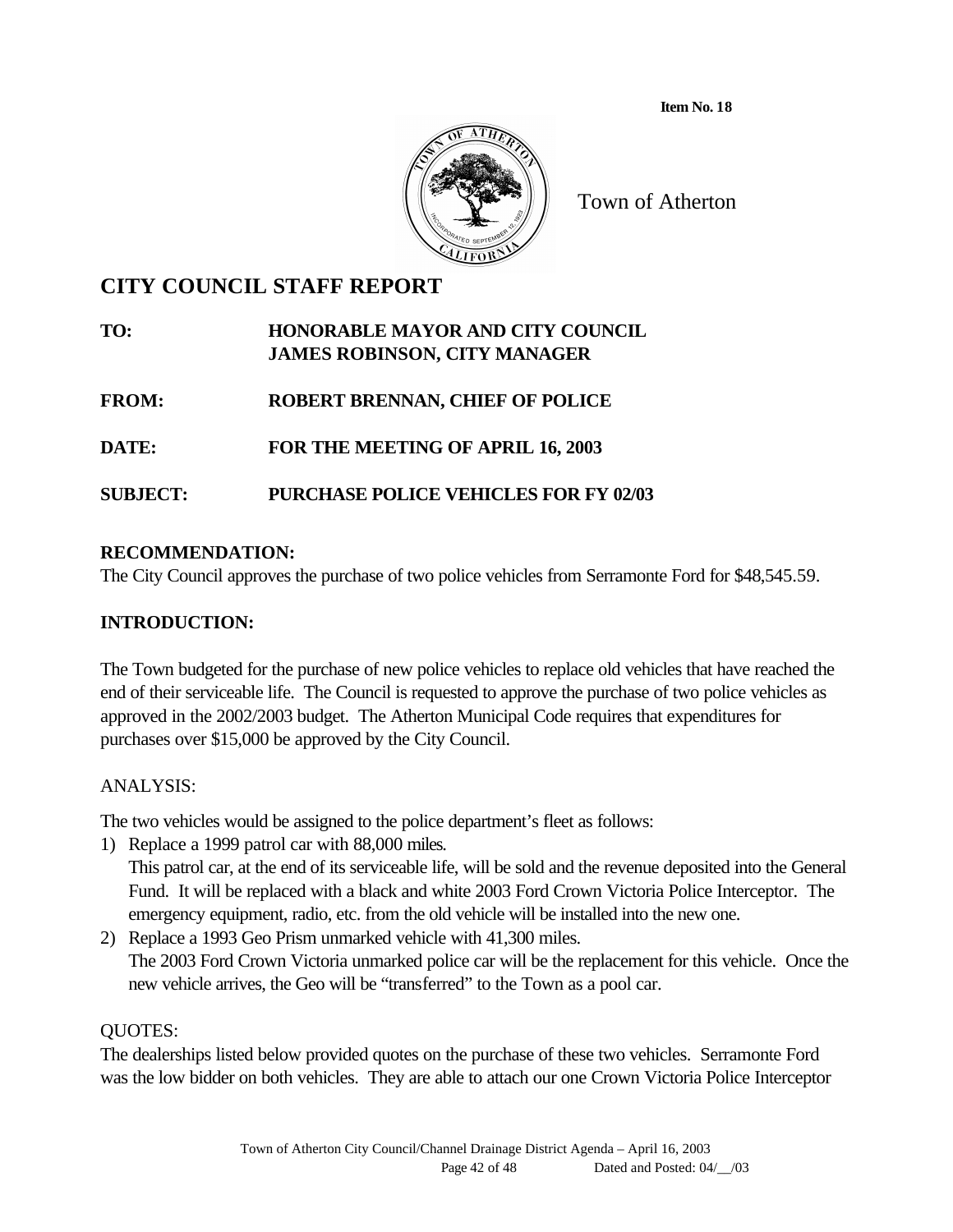vehicle purchase with another large Interceptor purchase they are processing for the City of Fresno, which substantially reduces the price of this one vehicle.

| Dealer $\rightarrow$ | <b>Serramonte Ford</b> | <b>Downtown Ford</b> | <b>Towne Ford</b> |
|----------------------|------------------------|----------------------|-------------------|
| Quote $\rightarrow$  | 22,778.87              | 26,202.99            | 25,808.21         |

#### **2003 Crown Victoria Police Interceptor – Black and White Patrol Car**

#### **2003 Crown Victoria – Unmarked Patrol Car**

| Dealer $\rightarrow$ | <b>Serramonte Ford</b> | Peninsula Ford | <b>Sunnyvale Ford</b> |
|----------------------|------------------------|----------------|-----------------------|
| Juote $\rightarrow$  | 25,766.72              | 26,009.51      | 27,814.86             |

#### **CONCLUSION:**

Approval of this purchase will allow the Atherton Police Department to replace aging patrol cars.

\_\_\_\_\_\_\_\_\_\_\_\_\_\_\_\_\_\_\_\_\_\_\_\_\_\_\_\_ \_\_\_\_\_\_\_\_\_\_\_\_\_\_\_\_\_\_\_\_\_\_\_\_\_\_\_

### **FISCAL IMPACT:**

The purchase of these vehicles will result in an expenditure of \$48,545.59 from the General Fund. FY 02- 03 budgeted \$38,000 specifically for vehicles and accessories in the vehicle replacement fund. However, at year-end we are projecting to have a fund balance in the vehicle replacement fund of approximately \$250,000. A supplemental appropriation on the order of \$10,545.59 will be required in the vehicle replacement fund so that reserves are sufficient to cover this expense.

Prepared by: Approved:

Robert Brennan Jim Robinson Chief of Police City Manager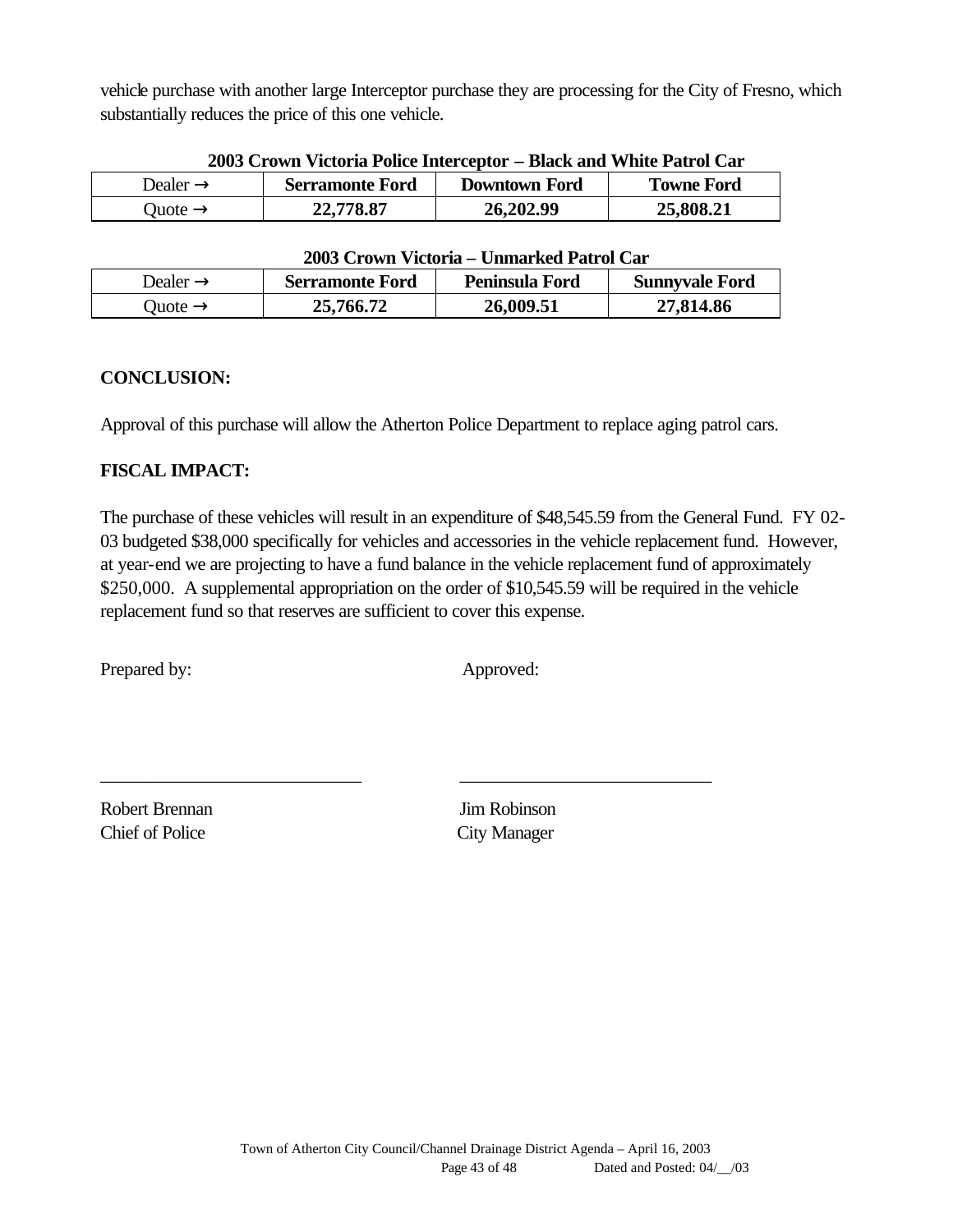Item No. 18



# **Town of Atherton**

## **CITY COUNCIL STAFF REPORT**

**TO: HONORABLE MAYOR AND CITY COUNCILMEMBERS FROM: MARC G. HYNES, CITY ATTORNEY**

**DATE: CITY COUNCIL MEETING OF APRIL 16, 2003**

**SUBJECT: CITY COUNCIL SUB-COMMITTEES**

### **Recommendation**

Review, and if appropriate, approve revision to Atherton City Council Rules of Procedure regarding City Council Subcommittees.

## **Background**

At the regular City Council meeting of March 19, 2003, the City Council discussed a procedure regarding the appointment of non-voting citizen members to City Council subcommittees. As the existing policy did not provide a process for selecting resident advisors if the Councilmembers serving on the subcommittee could not concur as to whom should be appointed, it was determined to amend City Council Rules of Procedure to provide for such a situation.

Below is a proposed revision to Paragraph 9, entitled "Commission and Committees" of the Atherton City Council Rules of Procedure. If approved, this new subsection will provide that where Councilmembers on a City Council Subcommittee disagree as to the appointment of resident advisors, the issue of that appointment will then be brought to the full City Council for determination.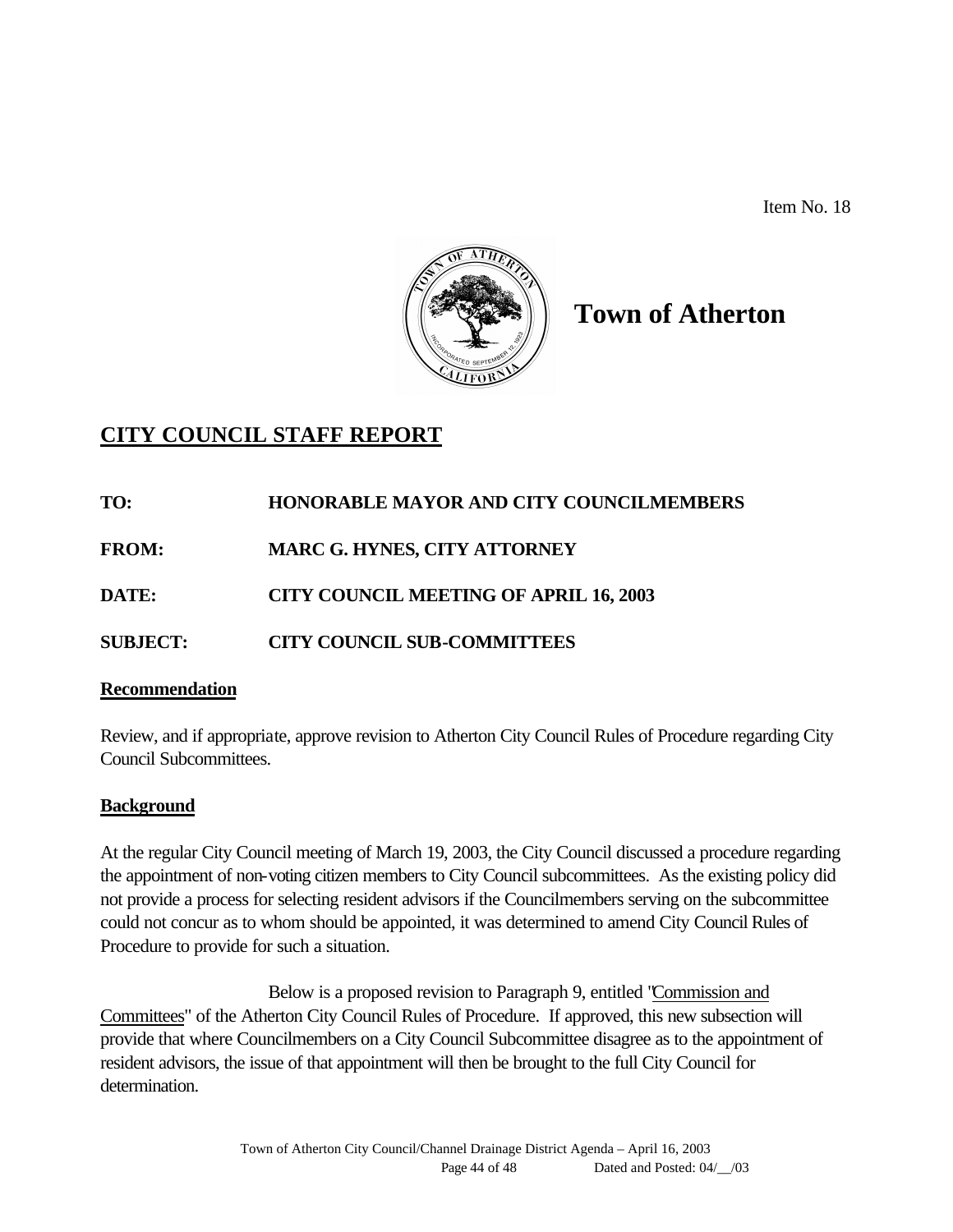**"9.4 Appointment of Non-Voting Citizen Members to Subcommittees** 

**City Councilmembers on City Council appointed committees shall have the authority to appoint one or more non-voting resident advisors to the subcommittee. If Councilmembers are unable to agree upon the appointment of any particular resident advisor, that issue will be brought before the entire City Council for final determination. Advisors serve a one year term concurrent with the Councilmembers' term on the subcommittee."**

#### **Fiscal Impact.**

None.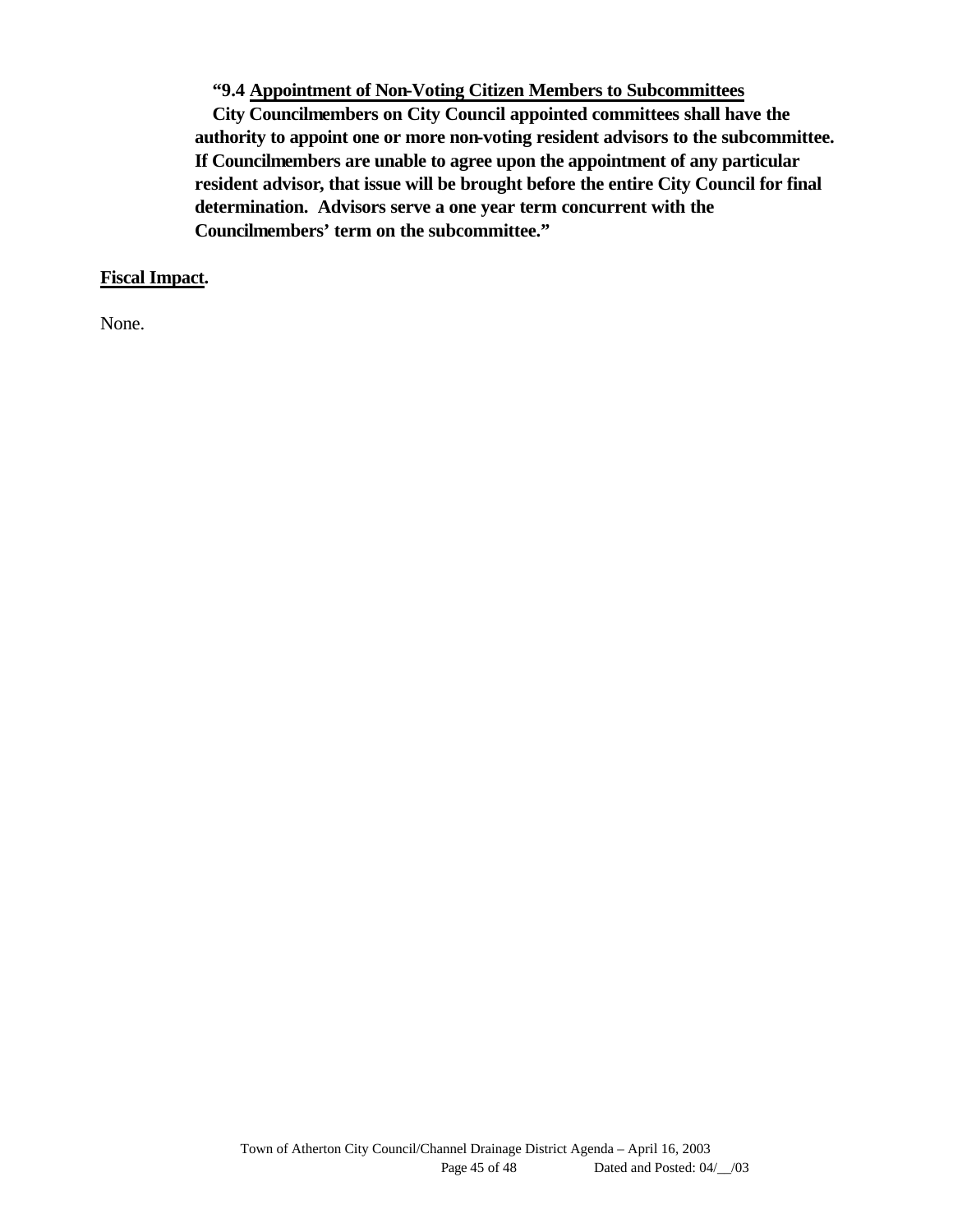# **Proclamation**

### **OF THE CITY COUNCIL OF THE TOWN OF ATHERTON**

Declaring April 28 – May 4, 2003 "Mosquito and Vector Control and West Nile Virus Awareness Week"

WHEREAS, the Town of Atherton recognizes that West Nile Virus – a virulent and potentially deadly form of enchephalitis – poses a grave threat to the health and safety of all Californians as early as this spring and for the foreseeable future, and

WHEREAS, Adequately funded mosquito and vector control, monitoring and public awareness programs are the best way to prevent outbreaks of West Nile virus and other diseases borne by mosquitoes and other vectors, and

WHEREAS, Mosquitoes and other vectors, including but not limited to ticks, Africanized Honey Bees, rats, fleas, and flies, continue to be a source of human suffering, illness, death and a public nuisance in California and around the world; and

WHEREAS, Excess numbers of mosquitoes and other vectors spread diseases of humans, livestock, and wildlife, reduce enjoyment of outdoor living spaces, both public and private, reduce property values, hinder outdoor work, reduce livestock productivity; and

WHEREAS, Mosquitoes and other vectors can disperse or be transported long distances from their sources and are, therefore, a health risk and public nuisance; and

WHEREAS, Professional mosquito and vector control based on scientific research has made great advances in reducing mosquito and vector populations and the diseases they transmit; and

WHEREAS, Mosquito and vector-borne viruses that can cause human illness or even death have been routinely found in mosquitoes and other vectors in over one half of the counties in California; and

WHEREAS, mosquitoes that are commonly found within California are known vectors of the West Nile virus, which has struck with deadly force throughout the United States in recent years; and

WHEREAS, Established mosquito and vector-borne diseases such as plague, Lyme disease, and encephalitis, and new and emerging vector-borne diseases such as hantavirus, arenavirus, babesiosis, and ehrlichiosis cause illness and sometimes death every year in California; and

WHEREAS, the San Mateo County Mosquito Abatement District works with mosquito and vector control districts throughout California, the United States Environmental Protection Agency, and the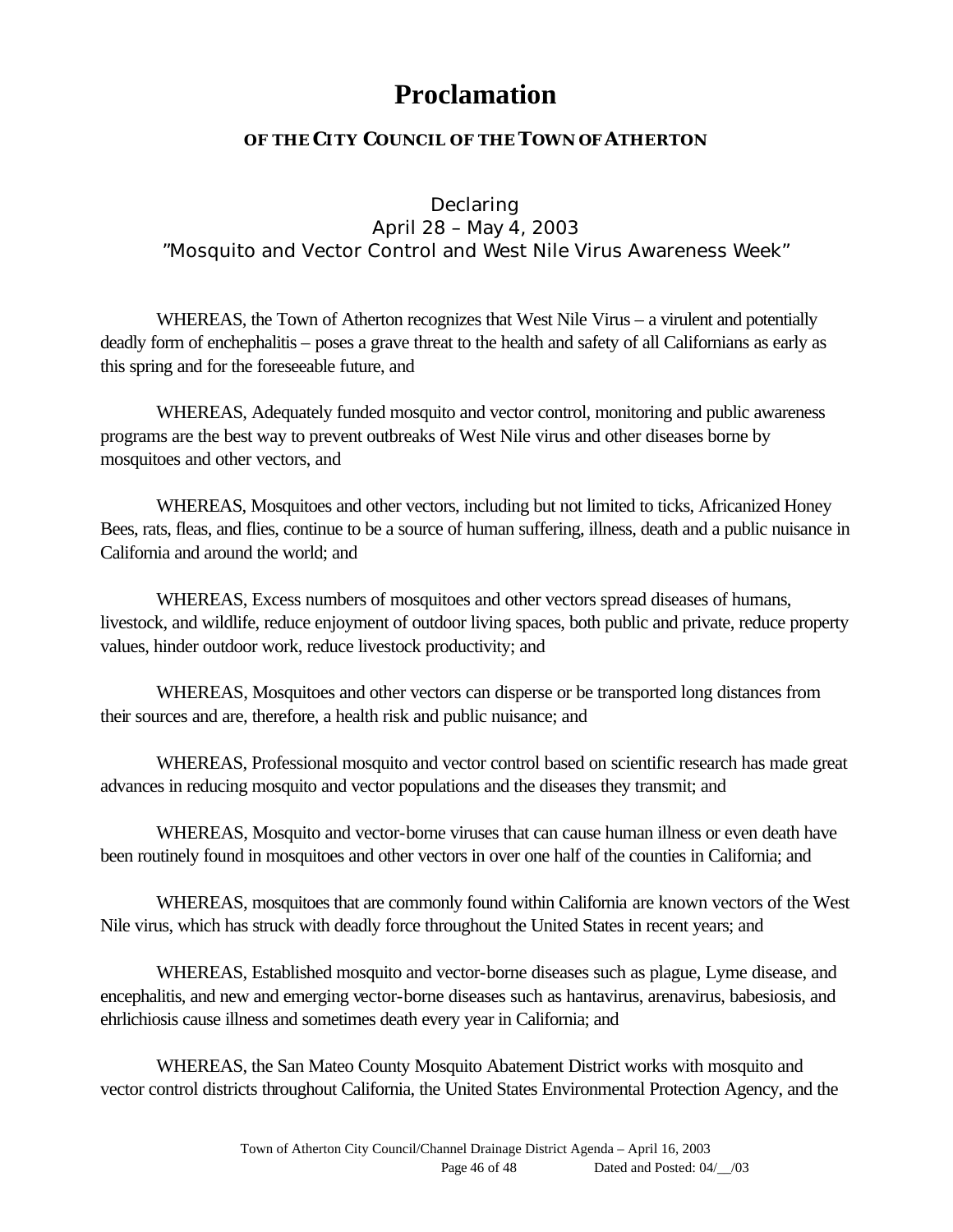State Department of Health Services to reduce pesticide risks to humans, animals, and the environment while protecting human health from mosquito and vector-borne diseases and nuisance attacks; and

WHEREAS, The public's awareness of the health benefits associated with safe, professionally applied mosquito and vector control methods will support these efforts, as well as motivate the public to eliminate mosquito and vector breeding sites on private property; and

WHEREAS, Educational programs are being developed to include schools, civic groups, private industry, and government agencies, in order to meet the public's need for information about West Nile Virus, other diseases and mosquito and vector biology and control; and

WHEREAS, Adequate funding for mosquito and vector control and for surveillance of vectorborne disease organisms is not being provided in many communities; and

WHEREAS, Public awareness can result in reduced production of mosquitoes and other vectors on private, commercial, and public lands by responsible parties, avoidance of the bites of mosquitoes and other vectors when the risk of West Nile Virus and other disease transmission is high, detection of human cases of mosquito and vector-borne diseases that may be otherwise misdiagnosed for lack of appropriate laboratory testing, and the formation of mosquito or vector control agencies where needed; and

WHEREAS, Public awareness can result in action to provide adequate funding for existing mosquito and vector control agencies or, in areas where there are no existing controls; and

WHEREAS, **''Mosquito and Vector Control and West Nile Virus Awareness Week''** will increase the public's awareness of the threat of West Nile virus and other diseases and the activities of the various mosquito and vector research and control agencies working to minimize the health threat within California, and will highlight the educational programs currently available; and

WHEREAS, The Mosquito and Vector Control Association of California has designated the week of April 28 through May 4, 2003, as ''Mosquito and Vector Control and West Nile Virus Awareness Week'' in the State of California;

NOW THEREFORE, BE IT RESOLVED by the Town of Atherton City Council that the week of April 28 through May 4, 2003, be designated as Mosquito and Vector Control and West Nile Virus Awareness Week in the Town of Atherton.

> IN WITNESS WHEREOF, I have hereunto set my hand and caused the seal of the Town of Atherton to be affixed this 16th day of April 2003.

\_\_\_\_\_\_\_\_\_\_\_\_\_\_\_\_\_\_\_\_\_\_\_\_\_ Kathy McKeithen, Vice Mayor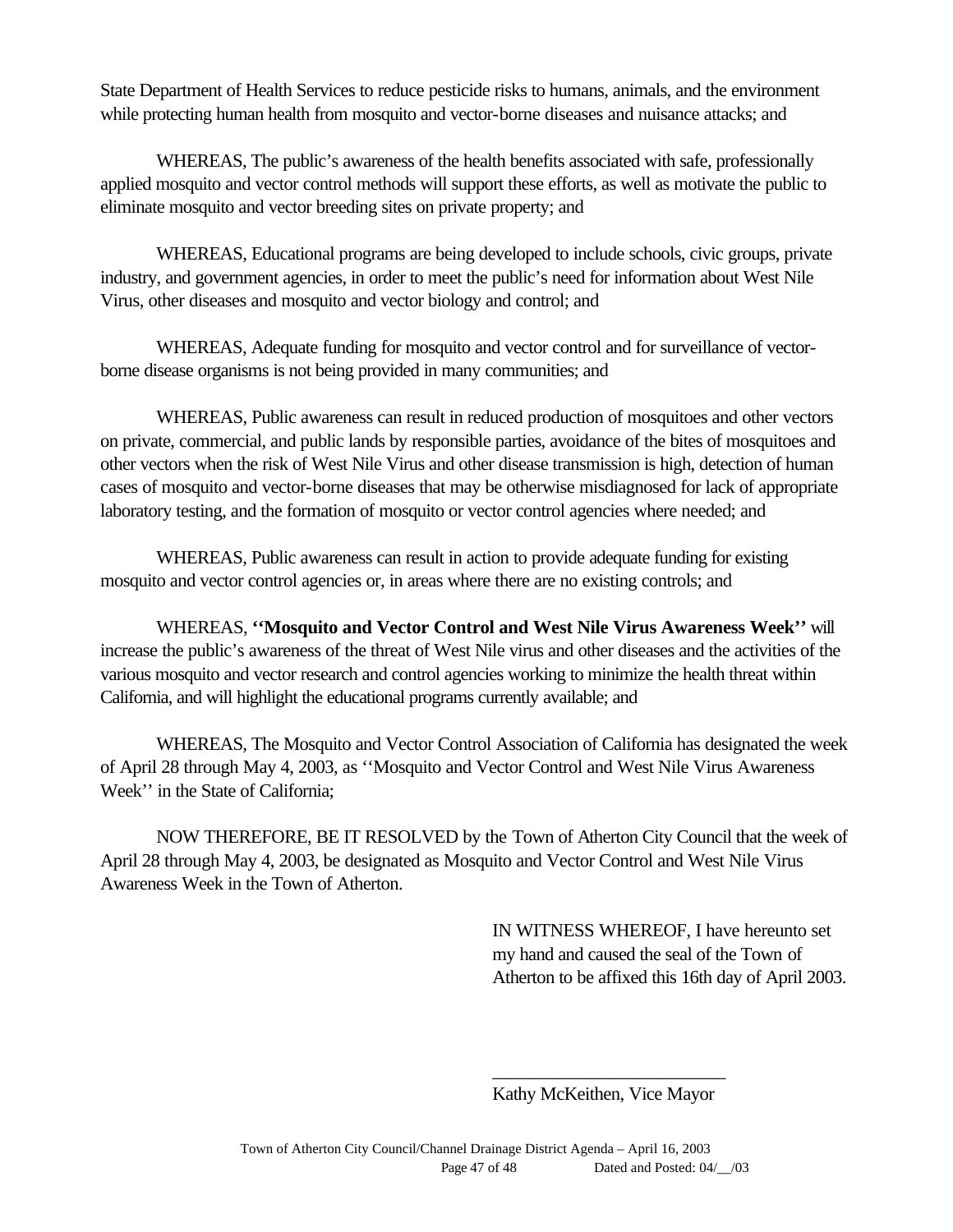Town of Atherton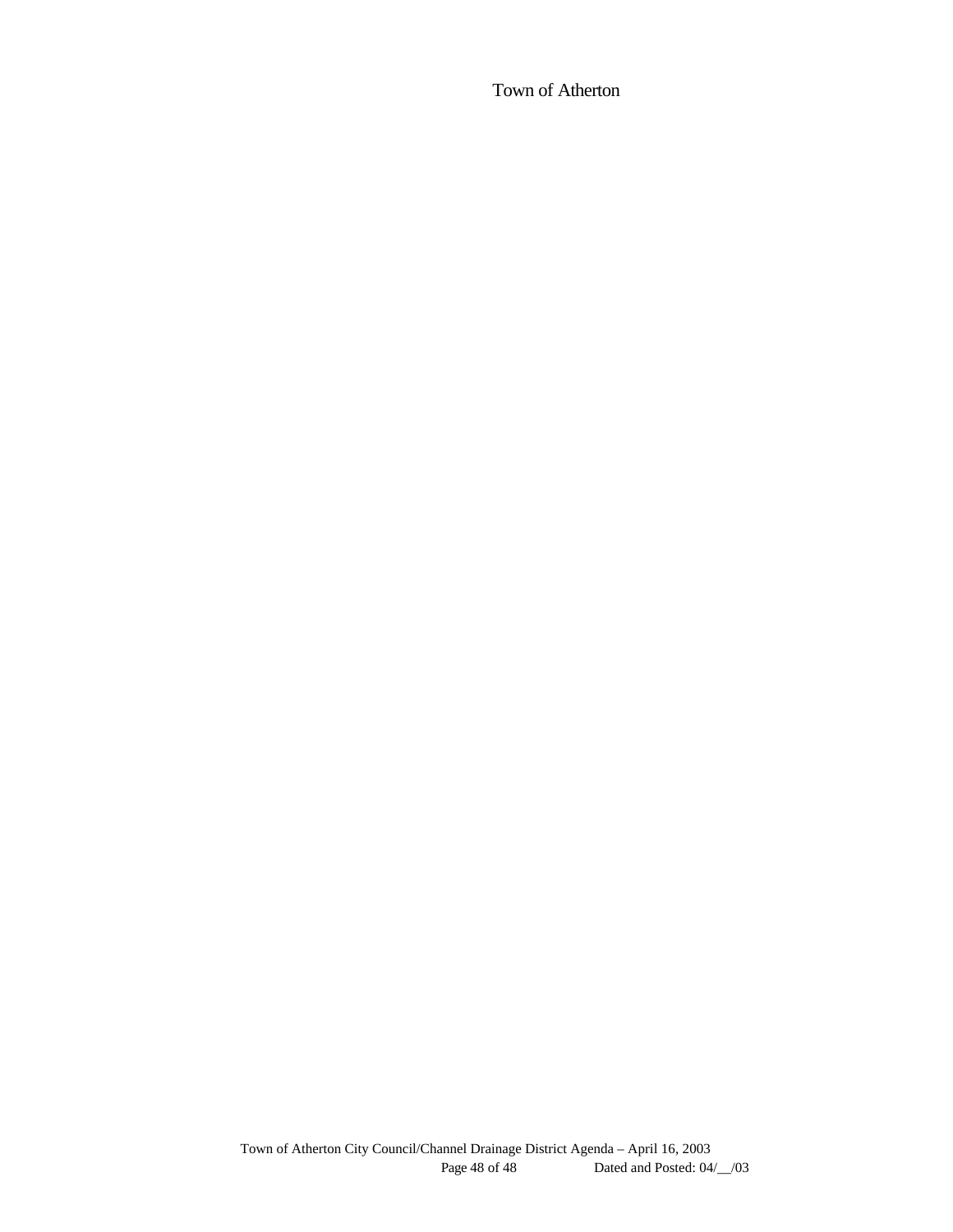**Item No. 20**



# **Town of Atherton**

## **CITY COUNCIL STAFF REPORT**

**TO: HONORABLE MAYOR AND CITY COUNCIL CITY MANAGER, JAMES ROBINSON FROM: SHARON BARKER, CITY CLERK DATE: FOR THE CITY COUNCIL MEETING OF APRIL 16, 2003 SUBJECT: COMMISSION/COMMITTEE APPOINTMENTS**

#### **RECOMMENDATION:**

Approve the recommendation of the Screening Committee for the following appointments to commence May 1, 2003:

| Planning Commission:            | Rose Hau (reappointment)        |
|---------------------------------|---------------------------------|
| (Four year term)                | Robert Andrews (reappointment)  |
| General Plan Committee:         | <b>Phil Thaure</b>              |
| (Two year term)                 | Lida Urbanek                    |
|                                 | Kristi Waldron                  |
| Park and Recreation Commission: | Mike McPherson (reappointment)  |
| (Four year term)                | Paul Tonelli (reappointment)    |
|                                 | John P. Davey                   |
|                                 | Jim Massey (H-P Park Foundation |
| Representative)                 |                                 |
|                                 | Marilee Gardner (Atherton Dames |
| Representative)                 |                                 |
| <b>Audit Committee:</b>         | Robert C. Wilson                |
| (Three-year term)               |                                 |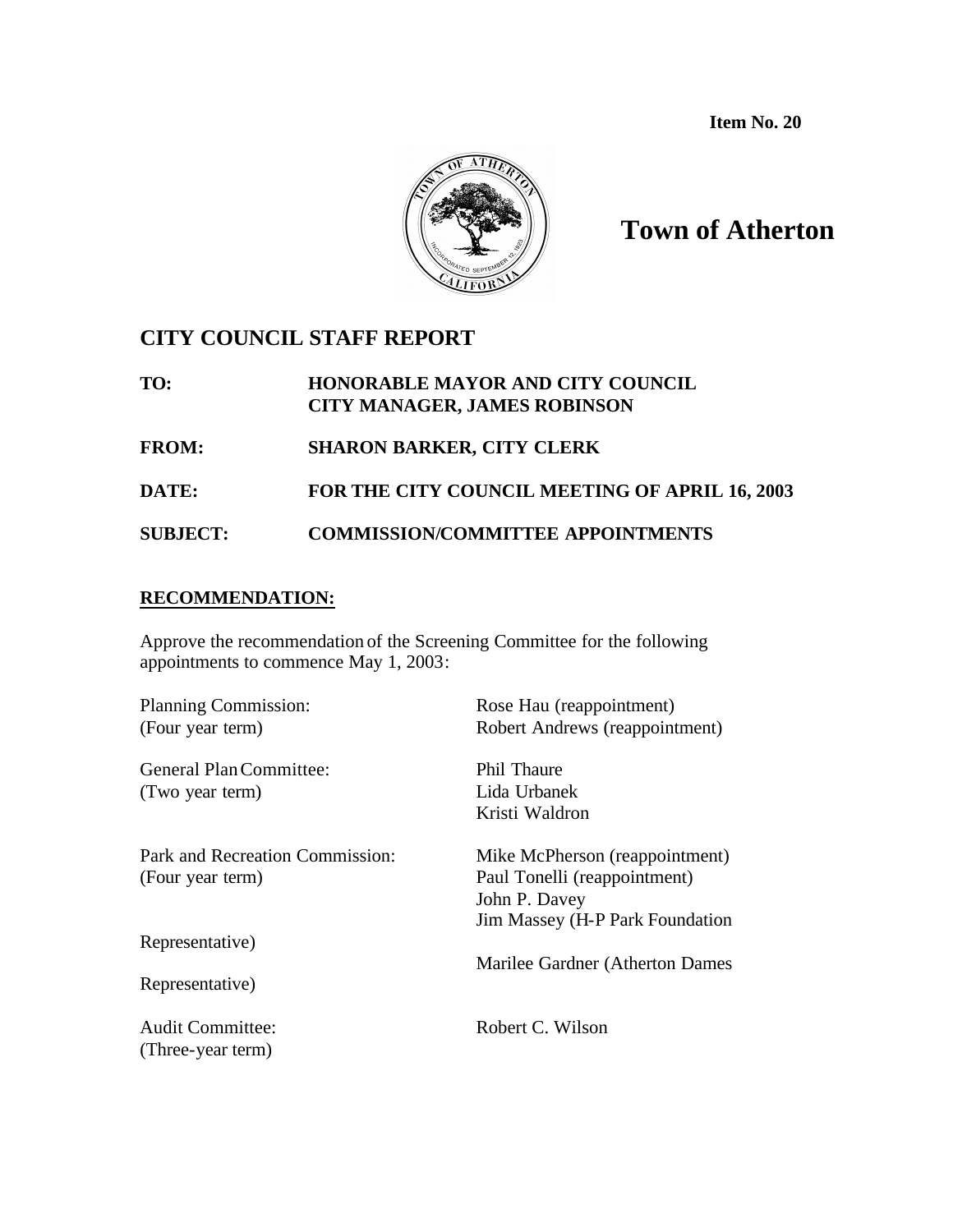### **ANALYSIS:**

Each April the City Council Screening Committee interviews applicants and makes recommendations to the City Council to fill the vacancies created when terms expire on Town Commissions and Committees. This year, the Screening Committee, consisting of Council

Members Bill Conwell and Charles Marsala, has recommended the residents listed above to fill vacancies that will occur April 30, 2003.

Respectfully submitted by: Reviewed/Approved by:

City Clerk City Manager

Sharon Barker James Robinson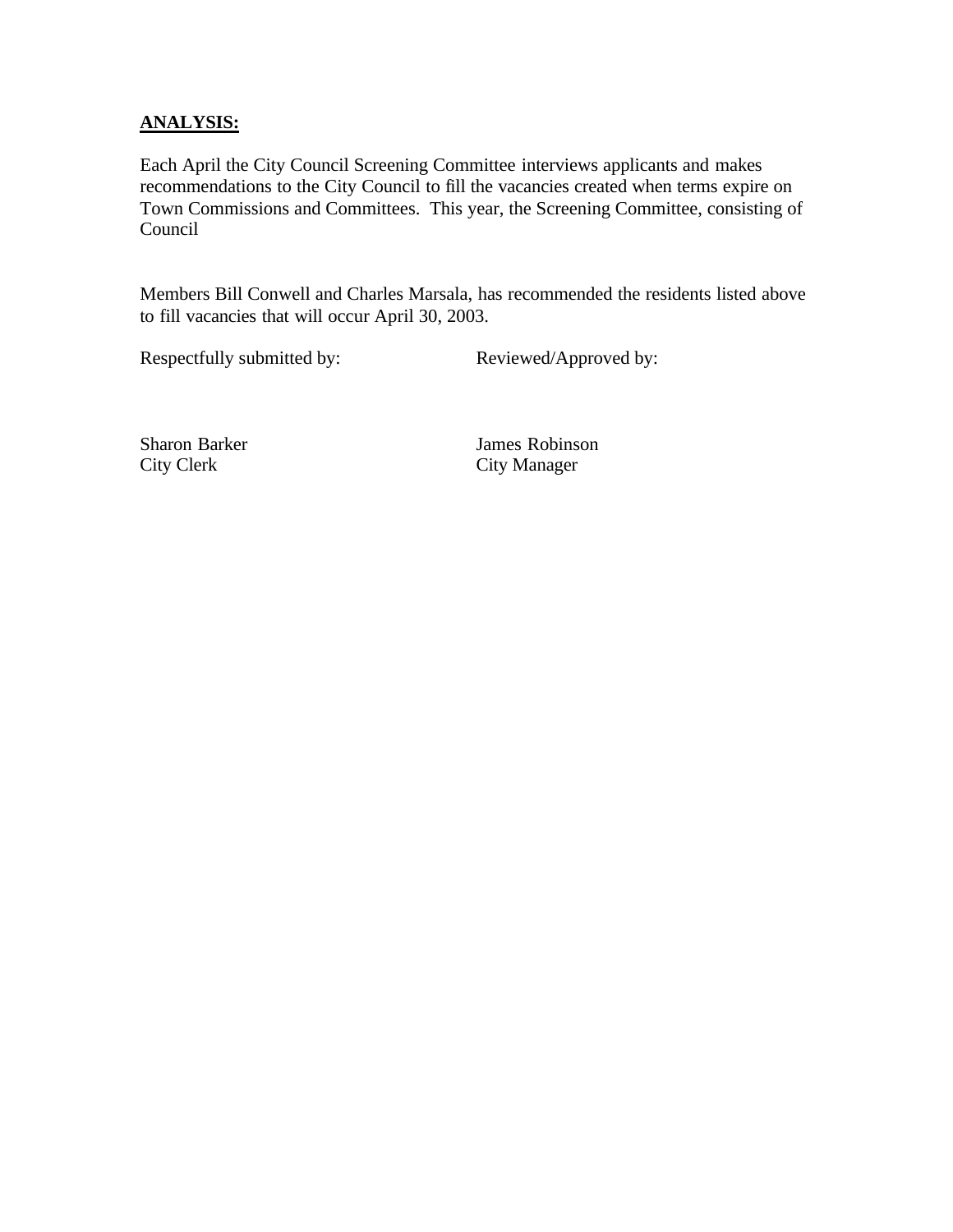**Item No. 21**



## **Town of Atherton**

## **CITY COUNCIL STAFF REPORT**

**TO: HONORABLE MAYOR AND CITY COUNCIL**

**FROM: JAMES H. ROBINSON, CITY MANAGER**

**DATE: FOR THE MEETING OF APRIL 16, 2003**

### **SUBJECT: CONSIDER APPOINTMENT OF RESIDENT ADVISOR TO TRANSPORTATION SUB-COMMITTEE**

### **RECOMMENDATION:**

That the City Council consider appointment of non-voting resident advisors to the City Council Transportation Sub-Committee.

### **BACKGROUND:**

At its March 19, 2003 meeting, the City Council requested that an amendment to the Council Rules and Procedures be made to provide a process for selecting non-voting Resident Advisors. This procedure would also include a process if Council Members on a sub-committee could not agree on any particular Resident Advisor that it would come back to the full council for a vote.

At its meeting of April 8, 2003, the Transportation Sub-Committee selected two citizen advisors but could not agree on the third candidate. Therefore, this selection is being brought back to the Council for determination. Below is a list of those residents who submitted applications and those who where appointed by the Transportation Sub-Committee.

| Applicants:                                          | Appointed by the Transportation Sub-Committee: |
|------------------------------------------------------|------------------------------------------------|
| Robert E. Huber<br>Louis S. Paponis<br>John Ruggeiro | Robert E. Huber<br>John Ruggeiro               |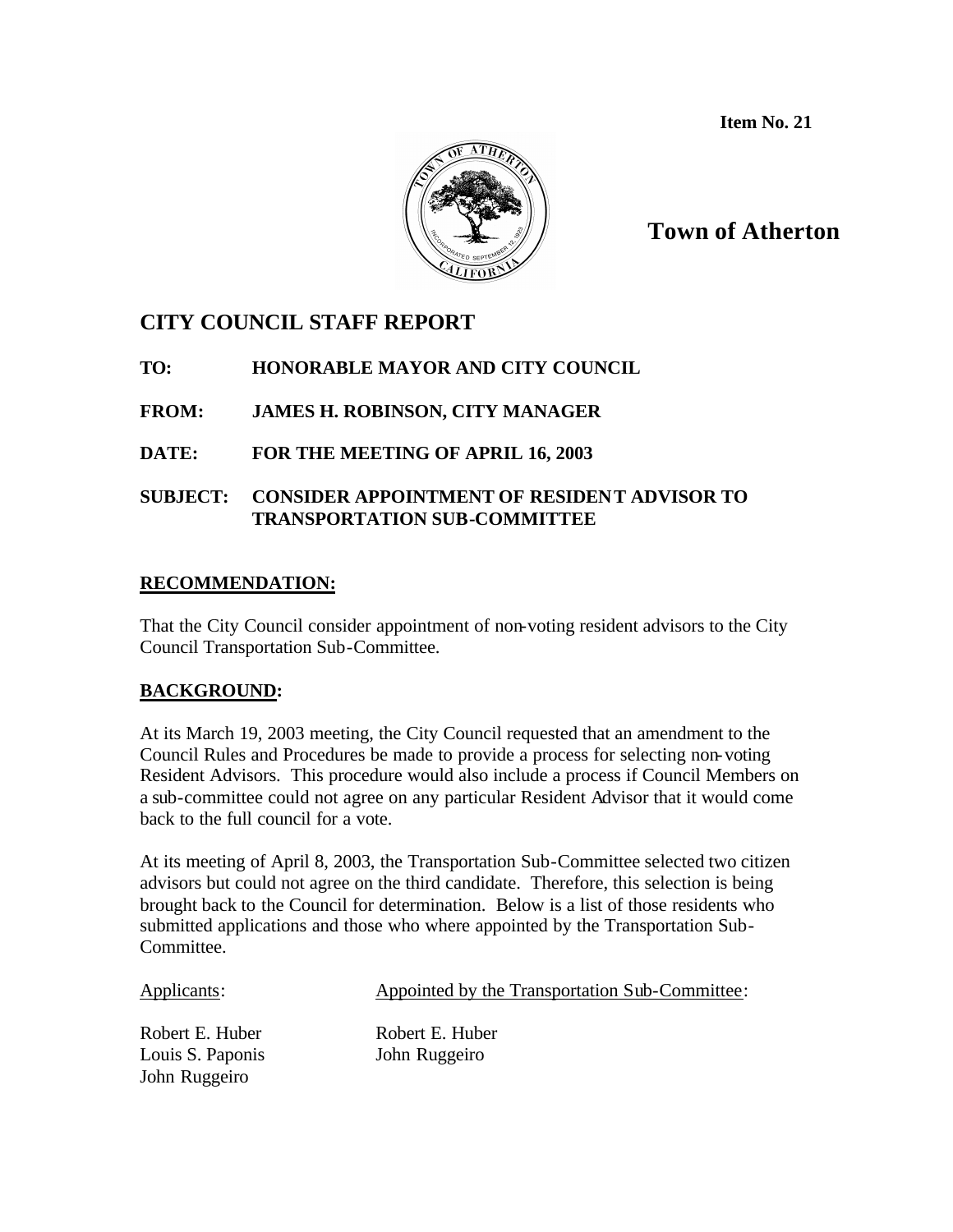

Town of Atherton

## **CITY COUNCIL STAFF REPORT**

**TO: THE CITY COUNCIL**

**FROM: NEAL MARTIN, TOWN PLANNER**

## **DATE: FOR THE CITY COUNCIL MEETING OF APRIL 16, 2003**

**SUBJECT: NOISE ORDINANCE DISCUSSION**

### **INTRODUCTION:**

It has been requested by Vice Mayor McKeithen that the Noise Ordinance be placed on the agenda for discussion.

## **BACKGROUND AND ANALYSIS:**

Atherton's current Noise Ordinance was adopted by the City Council on October 20, 1999 (Ordinance #509). It replaced a 1973 Ordinance that the City Attorney Robin Faisant had advised was probably non-enforceable due to its "very conservative" noise standard. Many events throughout the day would exceed the ordinance standard on a regular basis and the City Attorney felt it would not withstand judicial challenge. The City Council contracted with Neal Martin & Associates to assist in revising the Ordinance. Neal Martin & Associates subcontracted with Charles M. Salter Associates of San Francisco a highly qualified acoustical consultant for advice on the technical aspects of the Ordinance. The draft Ordinance was reviewed on several occasions by the General Plan Committee and was the subject of public hearings held by the Planning Commission and City Council.

The current ordinance specifies that any noise in excess of 60 dBA during daytime hours and 50 dBA during nighttime hours is a violation of the Noise Ordinance. It has been suggested by General Plan Committee Member Sandy Kaye that the "C" weighting scale be substituted for the "A" weighting scale in the Ordinance. A hand-held noise level meter is used by the Atherton Police Department (or other enforcement agency) to determine compliance with the Atherton Municipal Code standards. The sound level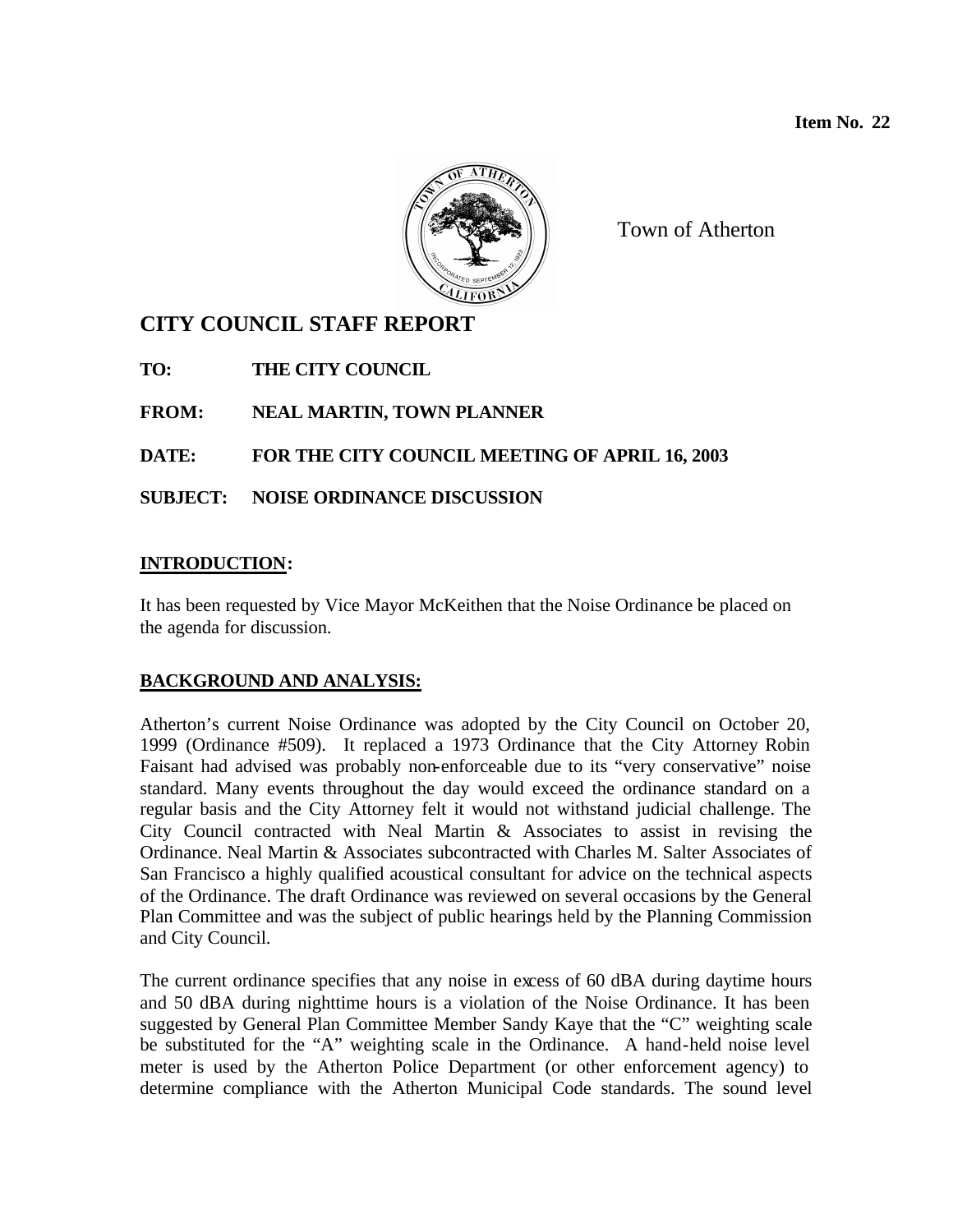meter has adjustable frequency weighting scales or networks "A"-"C" for use in measuring noise. As defined in the text "Sound: From Communication to Noise Pollution" (excerpt attached) these A, B, and C ratings are incorporated into sound level meters in an attempt to make the response more like that of a human ear, whose sensitivity to all frequencies changes according to the intensity of the sound. The A scale plays down the low frequencies the most, the B rather less, and the C scale leaves them unchanged. Mr. Kaye alleges that the "A" scale does not give a true measurement of peak noise and that the Town should substitute its use with the "C" scale.

The staff conducted a survey of most Peninsula cities to determine which weighting network is most commonly used. All of the Peninsula cities that have a Noise Ordinance currently use the A weighting network.

The Atherton Police Chief has stated that it would require a case-by-case review of each of the annual calls for service made to the Atherton Police Department in order to determine the number of noise complaints. However, in his judgment, only a very few of the calls for service are related to noise complaints and those can generally be resolved by officers requesting the offending party to lower the noise level.

### **OPTIONS:**

The Council may wish to consider the following options;

1. Retain provisions of the Noise Ordinance as currently written.

2. Provide direction to Staff on modifications to the Ordinance desired by the Council.

3. Retain the services of a qualified Acoustical consultant for advice on modifications to the Ordinance.

As previously stated in the memo to Jim Robinson, City Manager dated March 5, 2003:

"Members of Staff do not feel qualified to comment on or to recommend the appropriateness of the different measurement scales. Independent experts knowledgeable in this field would need to be retained for such recommendations. That was the method that was used when the Noise Ordinance was last reviewed.

"Should the Council desire further study and analysis of the Noise Ordinance the Staff recommends that they provide direction to the General Plan Committee for such review and budget funds to retain a consultant knowledgeable in the field."

*s/ Neal J. Martin* \_\_\_\_\_\_\_\_\_\_\_\_\_\_\_\_\_\_\_\_\_\_\_\_\_\_ Neal J. Martin, City Planner Jim Robinson, City Manager

Attachments: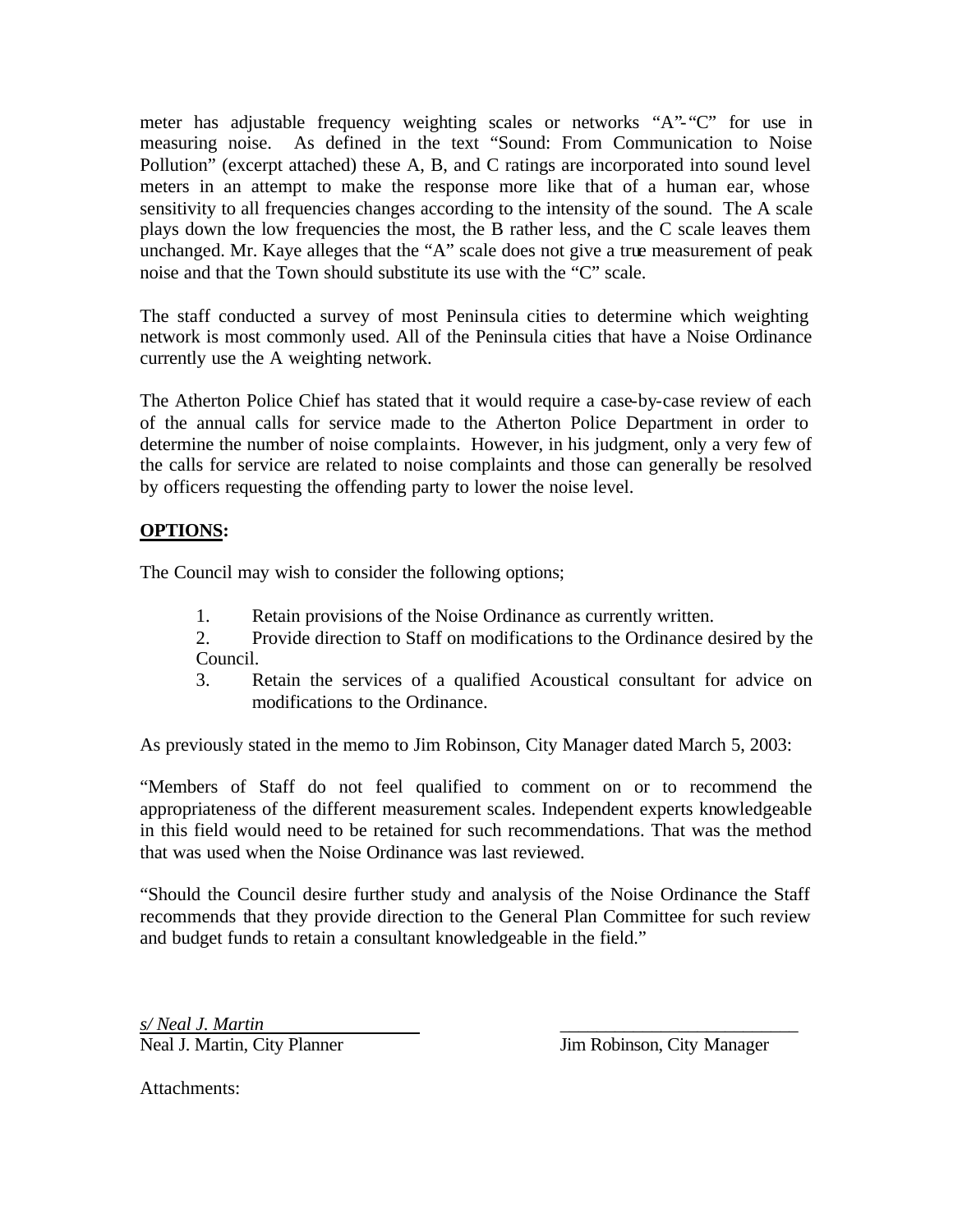- 1. Survey of Peninsula Cities re: weighting network.
- 2. Excerpt from "Sound: From Communication to Noise Pollution", Graham Chett, Page 150-151.
- 3. Memorandum from Neal Martin to Jim Robinson re: General Plan Noise Element- Measurement Scale s.
- 4. Letter from Lilac Acoustics to Robert Brennan dated March 19, 2001.
- 5. Letter to Marc G. Hynes from Elizabeth Seabold dated February 20, 2001.
- 6. Letter from Alex (Sandy) R. Kaye to Dianne Fisher dated March 1, 2001.
- 7. Excerpt from Brevart County Florida Minutes undated.
- 8. Excerpt from San Jose Mercury News article undated.
- 9. Letter to Bob Brennan from James Pelkey undated.
- 10. Memorandum to Atherton City Council members and the City Attorney from Alex (Sandy) R. Kaye dated March 30, 2001.
- 11. Letter from Marc Hynes to G. Kirby Miller dated May 1, 2001.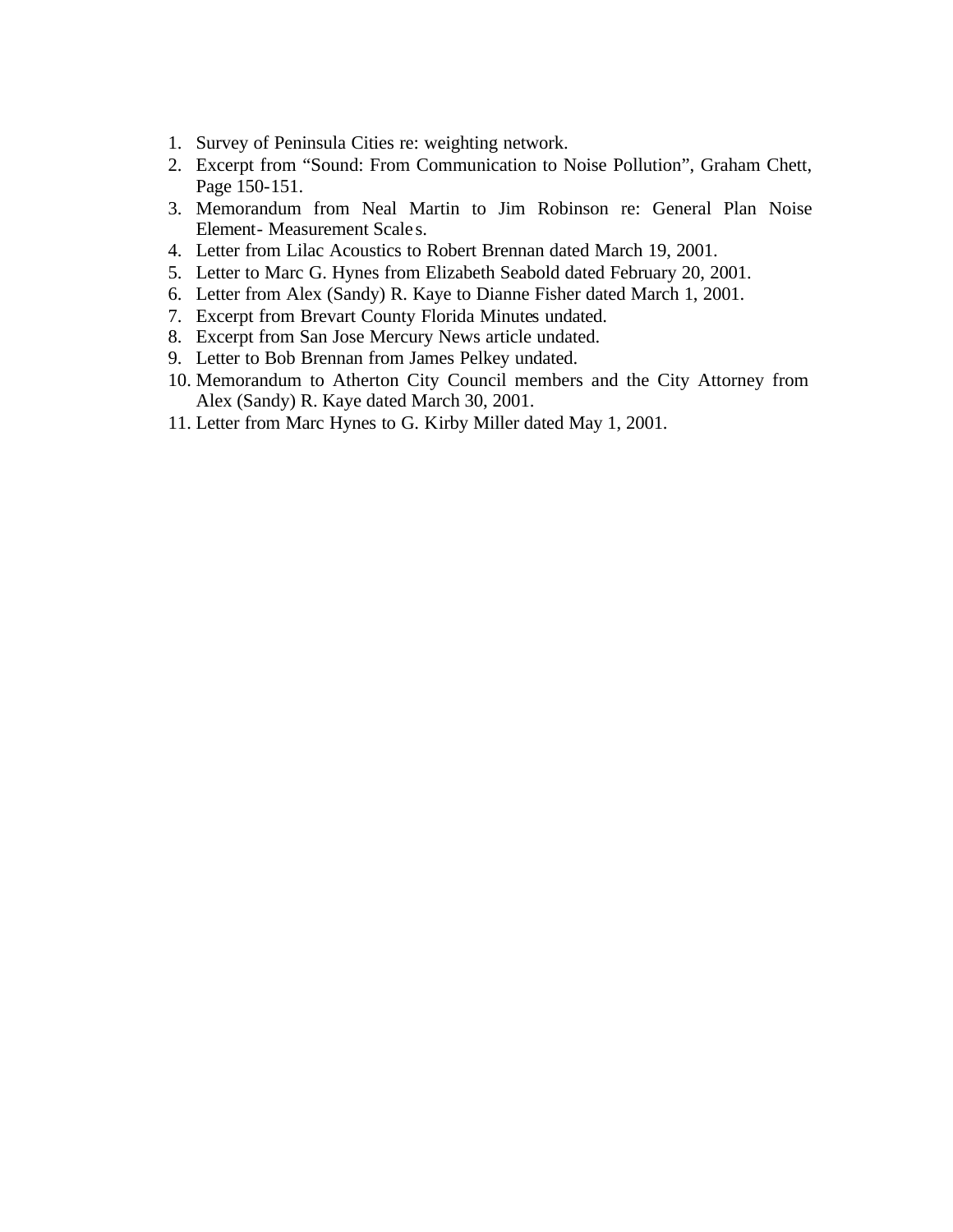**Item No. 23**



# **Town of Atherton**

## **CITY COUNCIL STAFF REPORT**

| TO:             | <b>HONORABLE MAYOR AND CTY COUNCIL</b>                                                                                                                                                           |
|-----------------|--------------------------------------------------------------------------------------------------------------------------------------------------------------------------------------------------|
| <b>FROM:</b>    | <b>CLIFF TEMPS, PUBLIC WORKS DIRECTOR</b>                                                                                                                                                        |
| DATE:           | FOR THE MEETING OF APRIL 16, 2003                                                                                                                                                                |
| <b>SUBJECT:</b> | AMENDMENT OF CIP TO INCLUDE HOLBROOK<br>PALMER PARK MAIN HOUSE PATIO IMPROVEMENT<br>PROJECT AND AWARD OF CONTRACT TO BRAGATO<br><b>CONSTRUCTION COMPANY, INC., IN THE AMOUNT OF</b><br>\$22,750. |

### **RECOMMENDATION:**

Amend the Capital Improvement Program to include Holbrook Palmer Park Main House Patio Improvements, and award a contract for the work to Bragato Construction Company, Inc. for \$22,750.

### **INTRODUCTION:**

The Patio Area at the Main House is used extensively for weddings. It suffered a great loss a few months ago when the large Oak tree that occupied a predominant location in the patio had to be removed, after being identified as posing an eminent hazard. The site where the tree was is no longer attractive, and the level of the ground next to the concrete in the area is low, resulting in a tripping hazard.

### **ANALYSIS**:

The Park and Recreation Commission has determined that the area where the tree was removed should be finished to look like the adjacent concrete area, with a brick center and concrete filling the space all around. There are already water and electric lines leading to the proposed brick center, and some water feature could be installed there in the in the future. As part of the work, the Commission determined that a raised brick path should be installed between the Main House Patio Area and the path leading through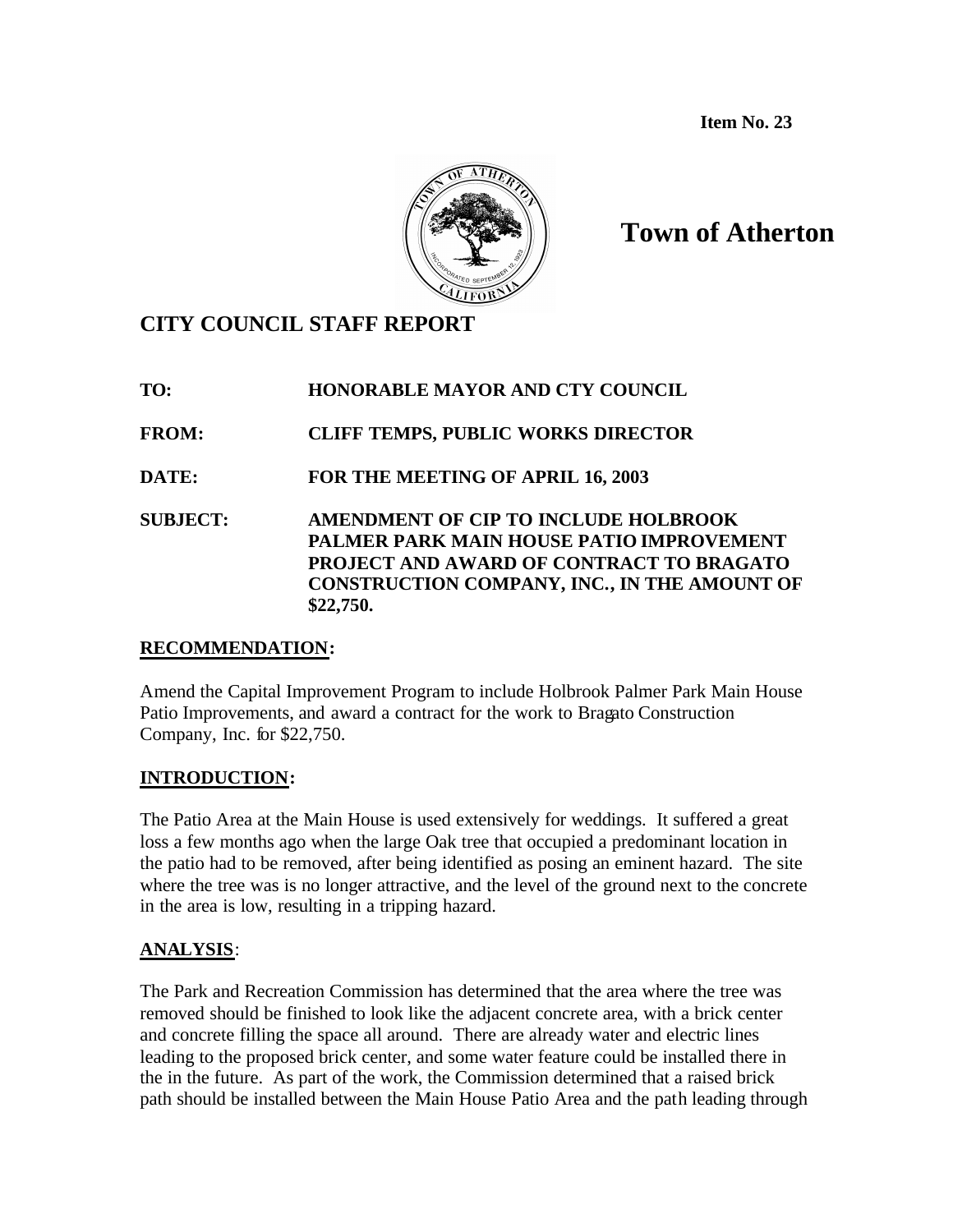the recently installed landscape screening planted between the patio and the path to the playground.

In an effort to accomplish this project before getting too far into the wedding season, staff solicited bids from nine contractors, and is bringing the item to the Council on an expedited basis, instead of waiting for the next budget cycle. The bids ranged from \$22,750 to \$57,121. The low bid was submitted by Bragato Construction, Inc.

### **FISCAL IMPACT:**

This project is not in the Capital Improvement Budget. However, savings in other projects will more than cover the cost. The savings are as follows:

Park Wedding Area/Playground Path Landscape Screening Fund 401 Budget: \$15,000, Spent \$4,000 (do to donated design & materials)

Water Tower Exterior Renovation Fund 401 Budget:\$30,000, Spent \$17,593 (due to combining work with structural work paid for by donations)

This total savings of \$23,407 will cover the cost of the patio and path work that the Park and Recreation Commission desires to move forward with now.

#### **CONCLUSION**:

There is money to pay for the proposed work as a result of savings on other projects, and it makes sense to proceed with it now, so it can be enjoyed for as much of the wedding season as possible.

Respectfully submitted

Reviewed/Approved

Cliff Temps

Public Works Director City Manager

James Robinson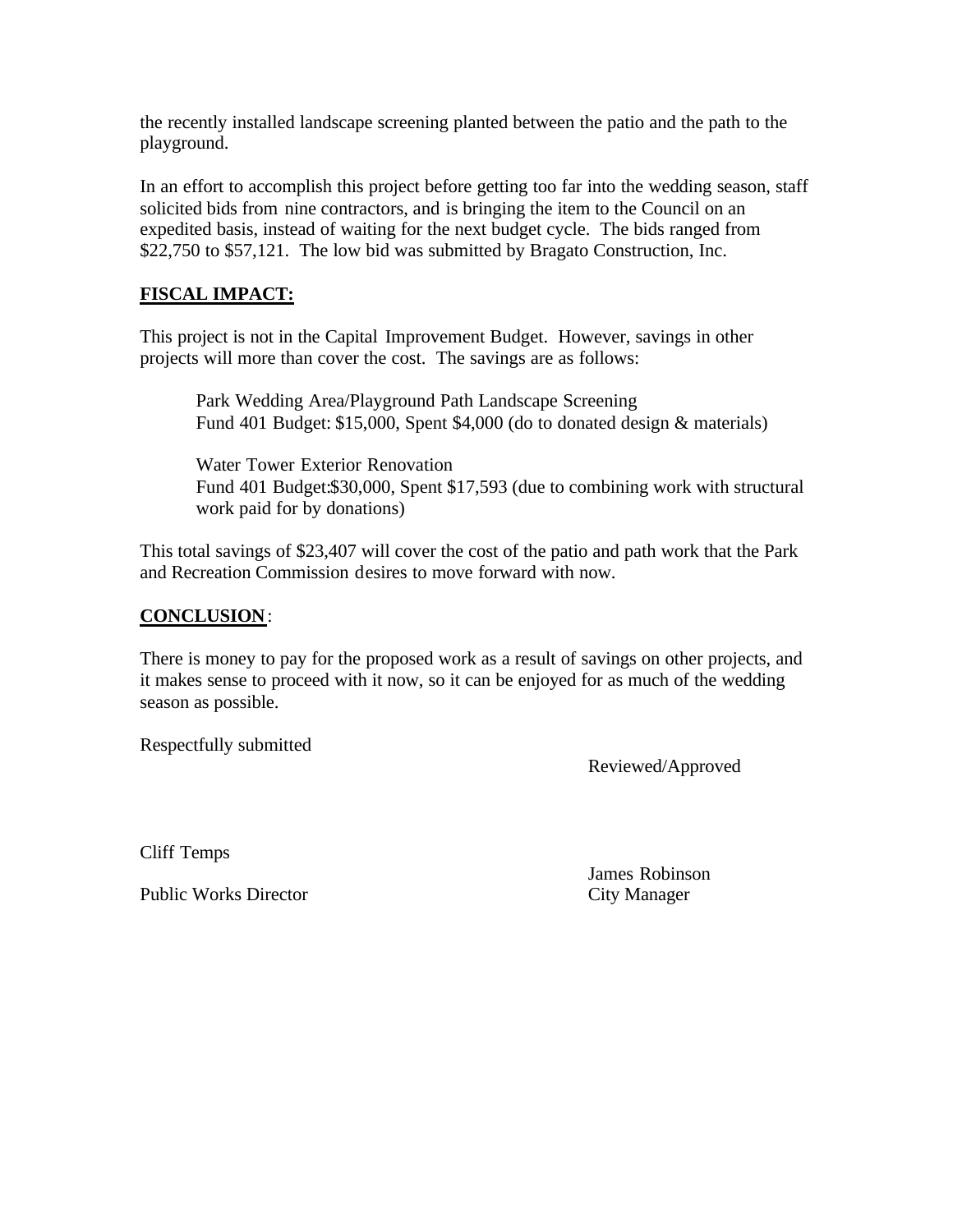**Item No. 24** 



# **Town of Atherton**

## **CITY COUNCIL STAFF REPORT**

## **TO: HONORABLE MAYOR AND CITY COUNCIL**

- **FROM: JOHN P JOHNS, FINANCE DIRECTOR**
- **DATE: FOR THE MEETING OF APRIL 16, 2003**

## **SUBJECT PROPOSED MODIFICATION TO WEDDING AND SOCIAL EVENT FEES AT HOLBROOK-PALMER PARK**

#### **RECOMMENDATION**

Adopt a resolution increasing rental fees for weddings and social events at Holbrook-Palmer Park.

### **DISCUSSION**

The Parks Program Manager has conducted a survey of facility rental fees for wedding and social events at various localities that are similar to similar to that of Holbrook-Palmer Park. Based upon the results of this survey, the Parks Program Manager has concluded that rental fees for wedding and social events could be increased while continuing to remain competitive with other localities.

During its April meeting, the Parks and Recreation Commission reviewed the proposed changes to the Parks fee schedule and recommended approval of such changes.

The following table illustrates the proposed change in the wedding and social event schedule.

| Classification   | Current Rates | Proposed Rates | Increase |
|------------------|---------------|----------------|----------|
| Resident         |               |                |          |
| $1 - 100$ Guests | \$2,300       | \$2,500        | \$200    |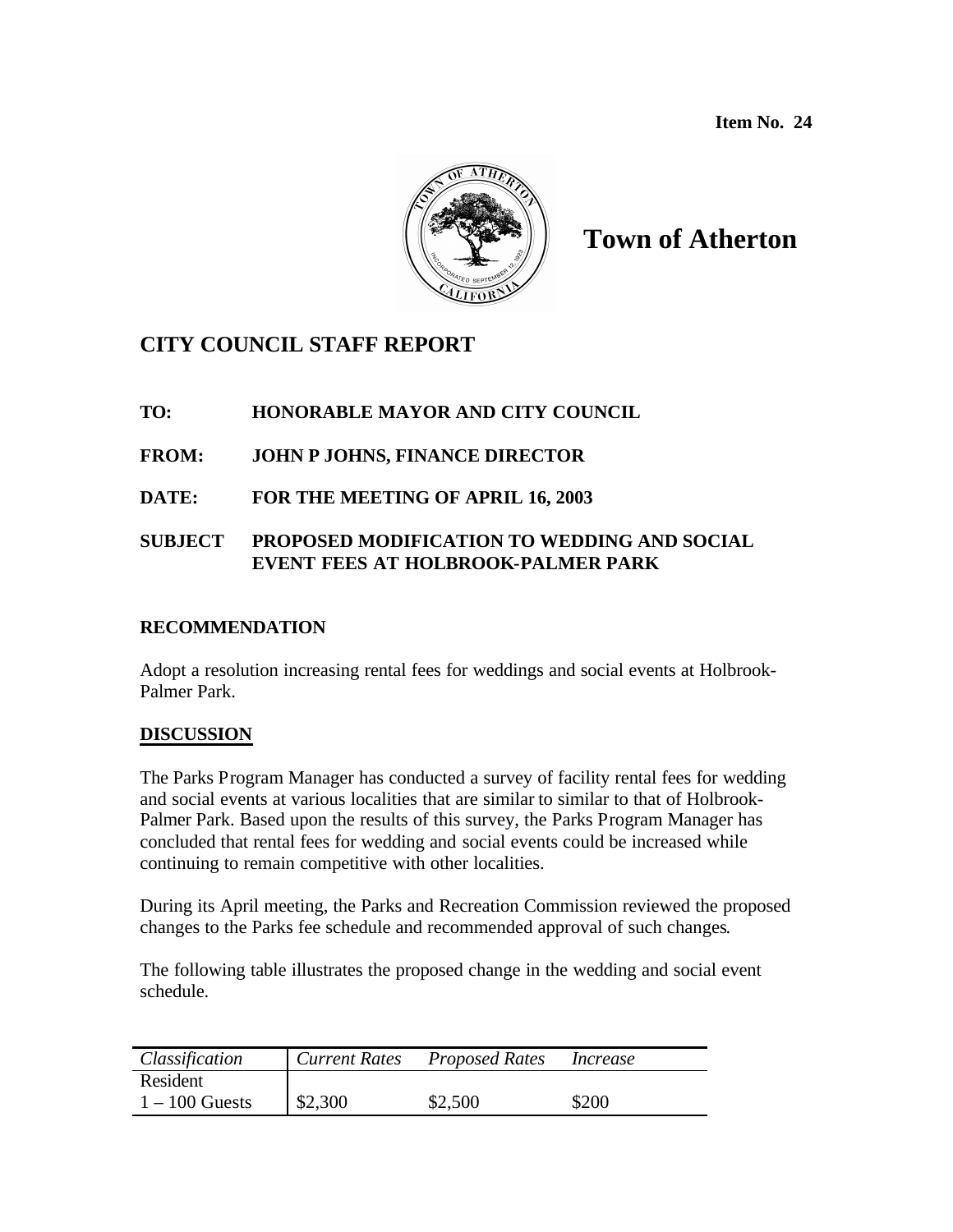| $101 - 200$ Guests | \$2,800 | \$3,000 | \$200 |
|--------------------|---------|---------|-------|
| Non-Resident       |         |         |       |
| $1 - 100$ Guests   | \$3,000 | \$3,500 | \$500 |
| $101 - 200$ Guests | \$3,300 | \$3,800 | \$500 |

#### **FISCAL IMPACT**

Increasing social fees and wedding fees is expected to generate approximately \$24,000 additional revenue annually.

\_\_\_\_\_\_\_\_\_\_\_\_\_\_\_\_\_\_\_\_\_\_\_\_ \_\_\_\_\_\_\_\_\_\_\_\_\_\_\_\_\_\_\_\_\_\_\_\_\_

Prepared by: Approved by:

John P. Johns, CPA Jim Robinson<br>Finance Director City Manager Finance Director

Attachment 1: Proposed Fee Resolution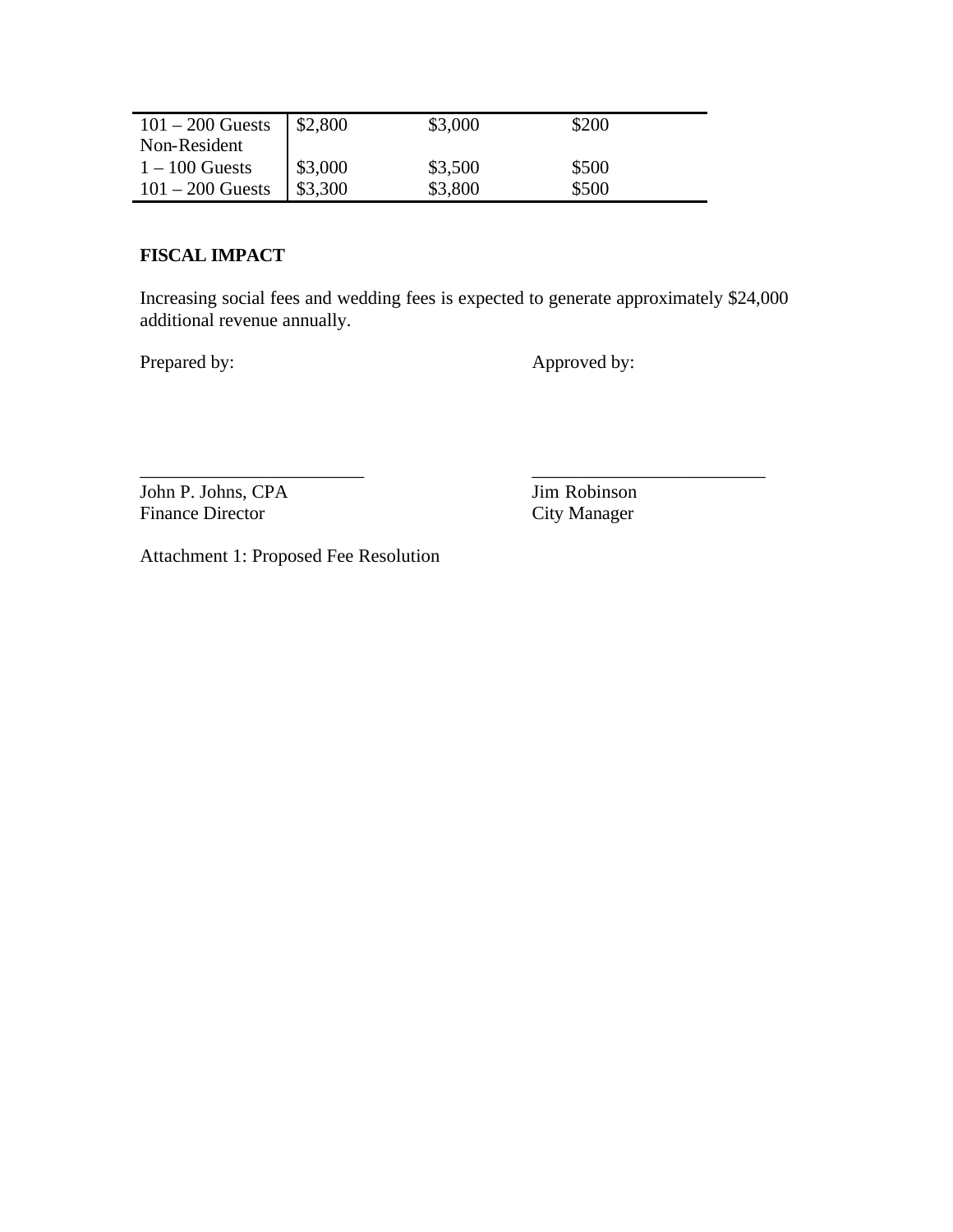#### **RESOLUTION NO. 03-\_\_**

### **A RESOLUTION OF THE CITY COUNCIL OF THE TOWN OF ATHERTON MODIFYING FEES FOR SOCIAL EVENTS AT HOLBROOK PALMER PARK**

**WHEREAS**, the Parks Program Manager has conducted a survey of fees for wedding and social events to be held in various localities which are comparable to Holbrook Palmer Park; and

**WHEREAS**, the Parks Program Manager has determined, based upon the results of this survey, that fees for wedding and social events could be increased by \$500 per event per category;

**WHEREAS,** the Parks and Recreation Commission has reviewed and recommended approval of the new fee schedule for weddings and social events; and,

**WHEREAS**, such an increase in fees would generate an estimated \$24,000 in additional revenue to the General Fund annually,

**NOW, THEREFORE, BE IT RESOLVED BY THE CITY COUNCIL OF THE TOWN OF ATHERTON, CALIFORNIA**, that fees for wedding events and social fees will be adjusted as described below.

| Classification     | <b>Current Rates</b> | <b>Proposed Rates</b> | Increase              |
|--------------------|----------------------|-----------------------|-----------------------|
| Resident           |                      |                       |                       |
| $1 - 100$ Guests   | \$2,300              | \$2,500               | \$200                 |
| $101 - 200$ Guests | \$2,800              | \$3,000               | \$200                 |
| Non-Resident       |                      |                       |                       |
| $1 - 100$ Guests   | \$3,000              | \$3,500               | \$500                 |
| $101 - 200$ Guests | \$3,300              | \$3,800               | \$500                 |
|                    |                      |                       |                       |
|                    |                      |                       |                       |
| $\ast$<br>$\ast$   | $\ast$<br>$\ast$     | $\ast$<br>$\ast$<br>∗ | $\ast$<br>$\ast$<br>* |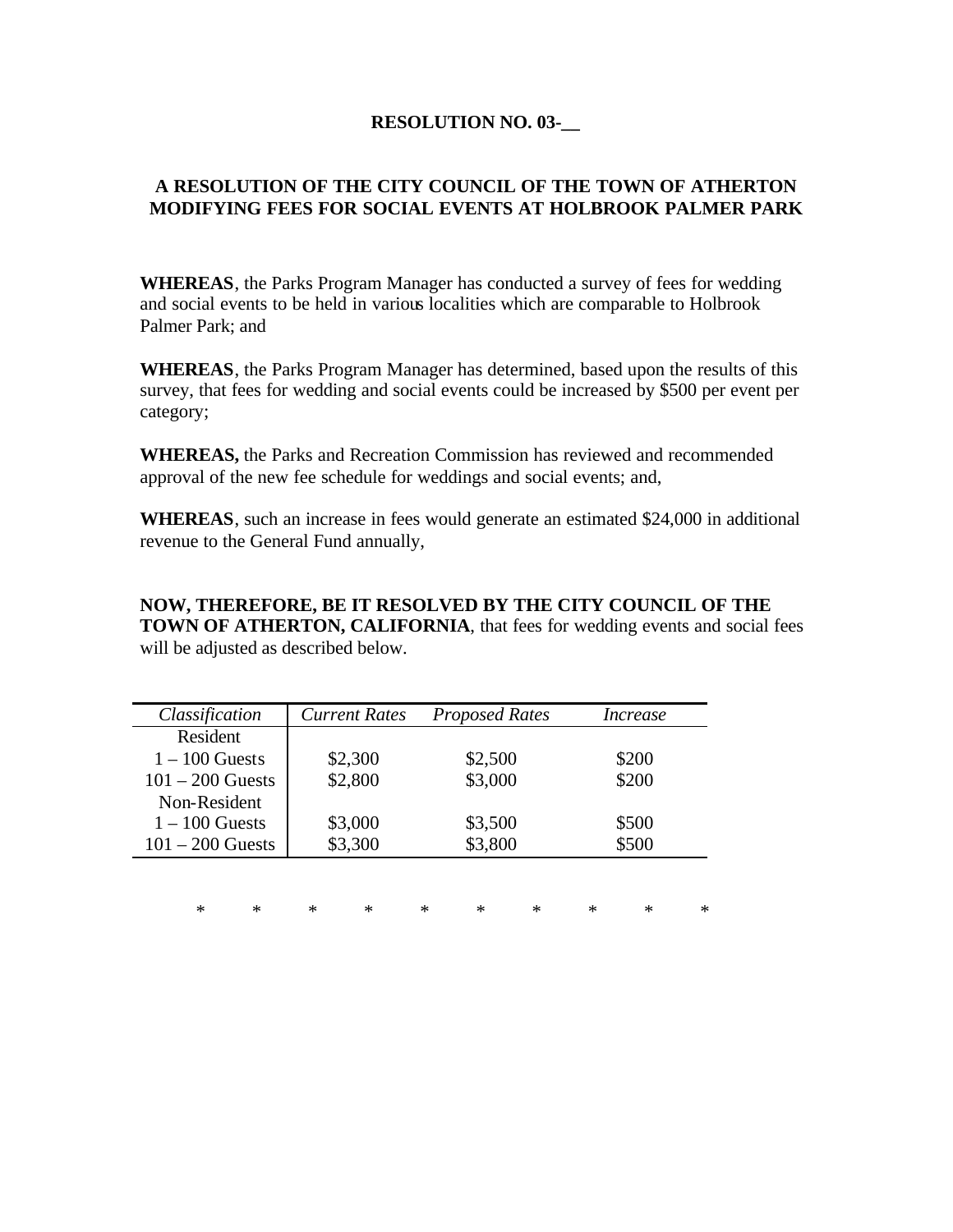*I hereby certifiy that the foregoing Resolution was regularly introduced and adopted at a Regular Meeting of the City Council of the Town of Atherton held on the \_\_\_day of \_\_\_\_\_\_\_\_, 2003 by the following roll call vote:*

| Ayes:    | Councilmembers:        |  |
|----------|------------------------|--|
| Noes:    | Councilmembers:        |  |
| Absent:  | <b>Councilmembers:</b> |  |
| Abstain: | Councilmembers:        |  |

Kathy McKeithen, Vice Mayor Town of Atherton

\_\_\_\_\_\_\_\_\_\_\_\_\_\_\_\_\_\_\_

ATTEST:

Sharon Barker, City Clerk

APPROVED AS TO FORM:

\_\_\_\_\_\_\_\_\_\_\_\_\_\_\_\_\_\_\_\_\_\_\_\_\_

\_\_\_\_\_\_\_\_\_\_\_\_\_\_\_\_\_\_\_\_\_\_\_\_\_\_ Marc G. Hynes, City Attorney